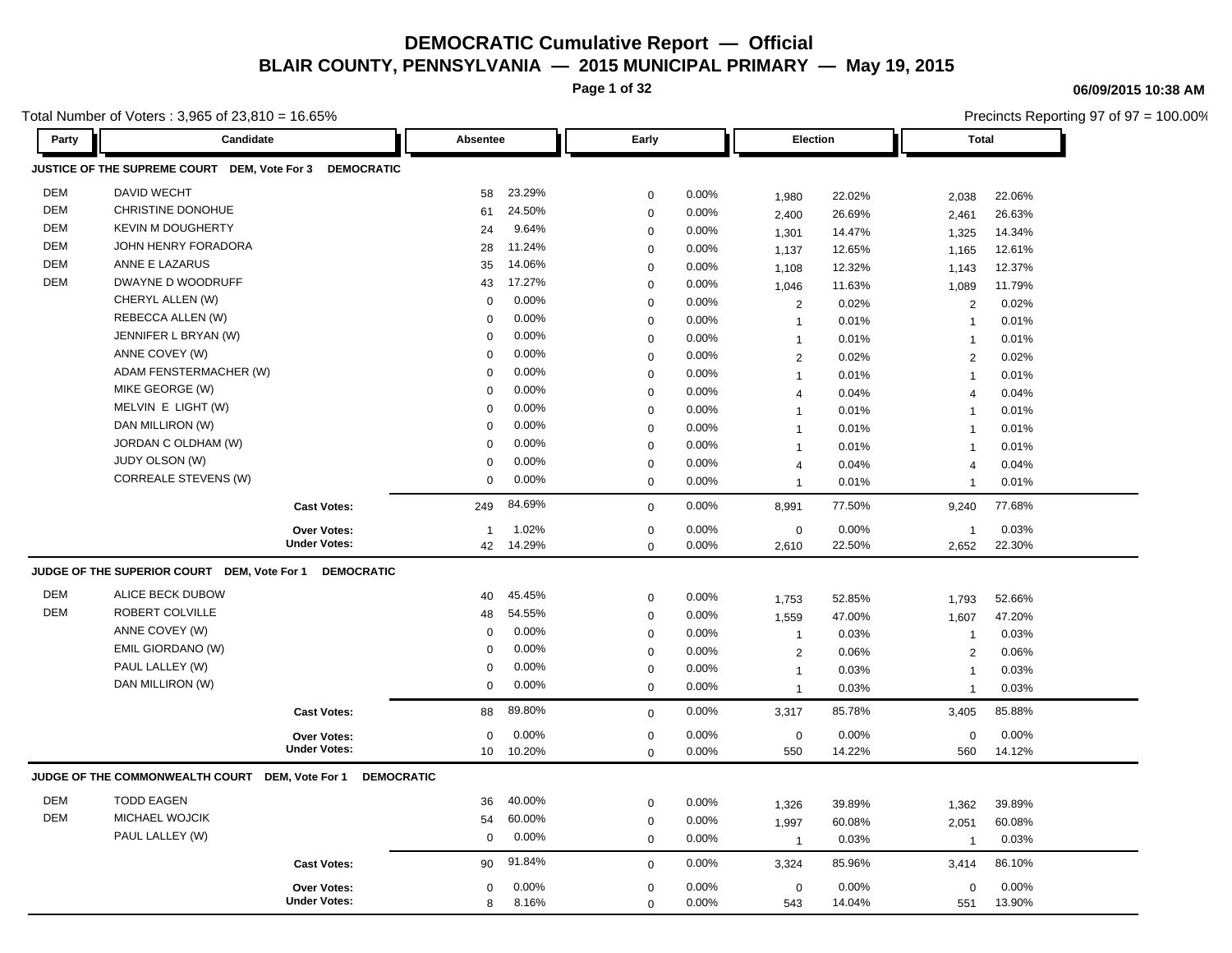**Page 2 of 32**

Total Number of Voters : 3,965 of 23,810 = 16.65%

| Party      | Candidate                                            | Absentee                | Early                | Election       |        | Total          |        |
|------------|------------------------------------------------------|-------------------------|----------------------|----------------|--------|----------------|--------|
|            | COMMISSIONER, 4 YEAR TERM DEM, Vote For 2 DEMOCRATIC |                         |                      |                |        |                |        |
| <b>DEM</b> | TED BEAM JR                                          | 92.71%<br>89            | 0.00%<br>$\mathbf 0$ | 3,343          | 92.89% | 3,432          | 92.88% |
|            | TIMOTHY W AYERS (W)                                  | 0.00%<br>$\mathbf 0$    | 0.00%<br>$\mathbf 0$ | $\overline{1}$ | 0.03%  | $\overline{1}$ | 0.03%  |
|            | ADAM BANKS (W)                                       | 0.00%<br>0              | $\mathbf 0$<br>0.00% | $\overline{1}$ | 0.03%  | -1             | 0.03%  |
|            | CAMIE J BICKEL (W)                                   | 0.00%<br>$\mathbf 0$    | $\mathbf 0$<br>0.00% | $\overline{1}$ | 0.03%  | $\overline{1}$ | 0.03%  |
|            | FRANK BLAIR (W)                                      | 0.00%<br>0              | 0.00%<br>$\mathbf 0$ | $\overline{1}$ | 0.03%  | $\overline{1}$ | 0.03%  |
|            | LAWRENCE D BOWERS (W)                                | 0.00%<br>$\mathbf 0$    | $\mathbf 0$<br>0.00% | $\overline{1}$ | 0.03%  | $\overline{1}$ | 0.03%  |
|            | BRUCE ERB (W)                                        | 4.17%<br>$\overline{4}$ | 0.00%<br>$\mathbf 0$ | 125            | 3.47%  | 129            | 3.49%  |
|            | JENNIFER I BRYAN (W)                                 | 0.00%<br>$\Omega$       | 0.00%<br>$\mathbf 0$ | $\overline{1}$ | 0.03%  | $\overline{1}$ | 0.03%  |
|            | JOESEPH D CLAAR (W)                                  | 0.00%<br>$\mathbf 0$    | 0.00%<br>$\mathbf 0$ | $\overline{1}$ | 0.03%  | $\overline{1}$ | 0.03%  |
|            | <b>BRAD CONFER (W)</b>                               | 0.00%<br>0              | 0.00%<br>$\mathbf 0$ | $\overline{1}$ | 0.03%  | $\overline{1}$ | 0.03%  |
|            | DON LEE CORBIN (W)                                   | 0.00%<br>0              | 0.00%<br>$\mathbf 0$ | $\overline{1}$ | 0.03%  | $\overline{1}$ | 0.03%  |
|            | JOE DODSON (W)                                       | 0.00%<br>$\Omega$       | $\mathbf 0$<br>0.00% | $\overline{2}$ | 0.06%  | 2              | 0.05%  |
|            | KIRK J DODSON (W)                                    | 0.00%<br>$\mathbf 0$    | $\mathbf 0$<br>0.00% | $\mathbf{1}$   | 0.03%  | $\overline{1}$ | 0.03%  |
|            | <b>HEATHER ECKELS (W)</b>                            | 0.00%<br>0              | 0.00%<br>$\mathbf 0$ | $\overline{1}$ | 0.03%  | $\overline{1}$ | 0.03%  |
|            | JERRY FULARE (W)                                     | 0.00%<br>0              | 0.00%<br>$\mathbf 0$ | 6              | 0.17%  | 6              | 0.16%  |
|            | ED FRONTINO (W)                                      | 0.00%<br>$\Omega$       | $\mathbf 0$<br>0.00% | $\overline{2}$ | 0.06%  | $\overline{2}$ | 0.05%  |
|            | JOE METZGAR (W)                                      | 1.04%<br>-1             | $\mathbf 0$<br>0.00% | 27             | 0.75%  | 28             | 0.76%  |
|            | RICHARD PEO (W)                                      | 2.08%<br>2              | 0.00%<br>0           | 41             | 1.14%  | 43             | 1.16%  |
|            | TERRY TOMASSETTI (W)                                 | 0.00%<br>$\Omega$       | $\mathbf 0$<br>0.00% | 20             | 0.56%  | 20             | 0.54%  |
|            | DONNA GORITY (W)                                     | 0.00%<br>$\mathbf 0$    | 0.00%<br>$\mathbf 0$ | $\overline{1}$ | 0.03%  | $\overline{1}$ | 0.03%  |
|            | MARY JANE HAMERS (W)                                 | 0.00%<br>$\Omega$       | 0.00%<br>$\mathbf 0$ | $\overline{1}$ | 0.03%  | $\overline{1}$ | 0.03%  |
|            | CAROL HARTMAN (W)                                    | 0.00%<br>$\Omega$       | $\mathbf 0$<br>0.00% | $\overline{1}$ | 0.03%  | $\overline{1}$ | 0.03%  |
|            | DAVID HILLEGASS (W)                                  | 0.00%<br>$\mathbf 0$    | 0.00%<br>$\mathbf 0$ | $\overline{1}$ | 0.03%  | $\overline{1}$ | 0.03%  |
|            | JOHN HOOPER (W)                                      | 0.00%<br>0              | 0.00%<br>$\mathbf 0$ | $\overline{1}$ | 0.03%  | $\overline{1}$ | 0.03%  |
|            | BERNARD A JOYCE (W)                                  | 0.00%<br>$\mathbf 0$    | 0.00%<br>$\mathbf 0$ | $\overline{1}$ | 0.03%  | $\overline{1}$ | 0.03%  |
|            | TROY KEEFER (W)                                      | 0.00%<br>$\Omega$       | $\mathbf 0$<br>0.00% | $\overline{1}$ | 0.03%  | $\overline{1}$ | 0.03%  |
|            | GILLIAN KRATZER (W)                                  | 0.00%<br>0              | $\mathbf 0$<br>0.00% | $\overline{1}$ | 0.03%  | $\overline{1}$ | 0.03%  |
|            | ROBERT KUNTZ (W)                                     | 0.00%<br>0              | 0.00%<br>$\mathbf 0$ | $\mathbf{1}$   | 0.03%  | $\overline{1}$ | 0.03%  |
|            | FRANK MCKAY (W)                                      | 0.00%<br>$\mathbf 0$    | 0.00%<br>$\mathbf 0$ | $\mathbf{1}$   | 0.03%  | $\overline{1}$ | 0.03%  |
|            | REBECCA MINGLE (W)                                   | 0.00%<br>$\mathbf 0$    | $\mathbf 0$<br>0.00% | $\overline{1}$ | 0.03%  | $\overline{1}$ | 0.03%  |
|            | JAMIE POWERS (W)                                     | 0.00%<br>$\mathbf 0$    | $\mathbf 0$<br>0.00% | $\mathbf{1}$   | 0.03%  | $\overline{1}$ | 0.03%  |
|            | JAMI PROSSER (W)                                     | $0.00\%$<br>$\mathbf 0$ | 0.00%<br>$\mathbf 0$ | $\overline{1}$ | 0.03%  | $\overline{1}$ | 0.03%  |
|            | WILLIAM F RHODES (W)                                 | 0.00%<br>$\mathbf 0$    | 0.00%<br>$\mathbf 0$ | $\overline{1}$ | 0.03%  | $\overline{1}$ | 0.03%  |
|            | STEVIE RUTHERFORD (W)                                | 0.00%<br>0              | $\mathbf 0$<br>0.00% | $\overline{1}$ | 0.03%  | $\overline{1}$ | 0.03%  |
|            | STEVE SABOL (W)                                      | 0.00%<br>$\Omega$       | 0.00%<br>$\mathbf 0$ | $\overline{1}$ | 0.03%  | $\overline{1}$ | 0.03%  |
|            | SONDRA STACEY (W)                                    | 0.00%<br>$\mathbf 0$    | $\mathbf 0$<br>0.00% | $\mathbf{1}$   | 0.03%  | $\overline{1}$ | 0.03%  |
|            | SARAH STEINBUGL (W)                                  | 0.00%<br>$\mathbf 0$    | 0.00%<br>$\mathbf 0$ | $\overline{1}$ | 0.03%  | $\overline{1}$ | 0.03%  |
|            | PATRICK STUMP (W)                                    | 0.00%<br>0              | 0.00%<br>$\mathbf 0$ | $\mathbf{1}$   | 0.03%  | $\overline{1}$ | 0.03%  |
|            | TERRY THOMISEY (W)                                   | 0.00%<br>$\Omega$       | 0.00%<br>$\mathbf 0$ | $\mathbf{1}$   | 0.03%  | $\overline{1}$ | 0.03%  |
|            | J W WEIDLICH (W)                                     | 0.00%<br>$\Omega$       | $\mathbf 0$<br>0.00% | $\mathbf{1}$   | 0.03%  | $\overline{1}$ | 0.03%  |
|            | CARLEE K. RANALLI (W)                                | 0.00%<br>0              | 0.00%<br>$\Omega$    | $\overline{1}$ | 0.03%  | $\overline{1}$ | 0.03%  |

#### **06/09/2015 10:38 AM**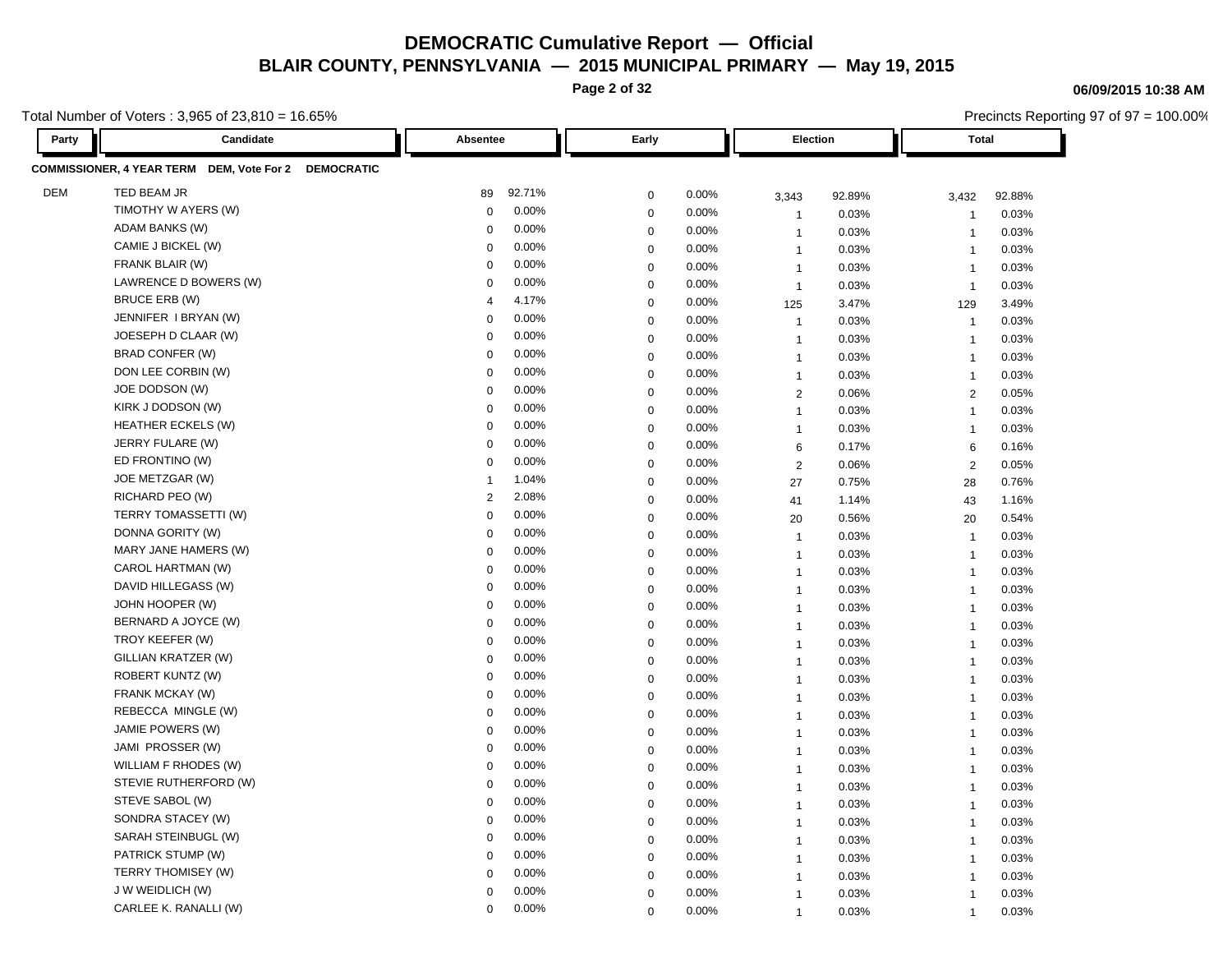**Page 3 of 32**

#### **06/09/2015 10:38 AM**

|       | Total Number of Voters: 3,965 of 23,810 = 16.65%             |                          |              |       |                         |        |                | Precincts Reporting 97 of 97 = 100.00% |  |
|-------|--------------------------------------------------------------|--------------------------|--------------|-------|-------------------------|--------|----------------|----------------------------------------|--|
| Party | Candidate                                                    | <b>Absentee</b>          | Early        |       | <b>Election</b>         |        | <b>Total</b>   |                                        |  |
|       | <b>Cast Votes:</b>                                           | 48.98%<br>96             | $\mathbf{0}$ | 0.00% | 3,599                   | 46.53% | 3,695          | 46.60%                                 |  |
|       | Over Votes:                                                  | 0.00%<br>$\mathbf{0}$    | $\mathbf 0$  | 0.00% | $\mathbf 0$             | 0.00%  | $\mathbf 0$    | 0.00%                                  |  |
|       | <b>Under Votes:</b>                                          | 51.02%<br>100            | $\mathbf 0$  | 0.00% | 4,135                   | 53.47% | 4,235          | 53.40%                                 |  |
|       | CONTROLLER, 4 YEAR TERM DEM, Vote For 1<br><b>DEMOCRATIC</b> |                          |              |       |                         |        |                |                                        |  |
|       | No Candidate Filed (W)                                       | 0.00%<br>0               | $\mathbf 0$  | 0.00% | $\mathbf 0$             | 0.00%  | $\Omega$       | 0.00%                                  |  |
|       | <b>JOSHUA ABOUD (W)</b>                                      | 0.00%<br>$\mathbf 0$     | $\Omega$     | 0.00% | $\overline{\mathbf{1}}$ | 2.44%  |                | 2.22%                                  |  |
|       | <b>JOHN ANTHONY (W)</b>                                      | 0.00%<br>$\mathbf{0}$    | $\Omega$     | 0.00% | $\overline{\mathbf{1}}$ | 2.44%  |                | 2.22%                                  |  |
|       | STICKLE AUGUST (W)                                           | 0.00%<br>$\mathbf 0$     | $\Omega$     | 0.00% | $\overline{1}$          | 2.44%  |                | 2.22%                                  |  |
|       | ADAM BANKS (W)                                               | 0.00%<br>$\Omega$        | $\mathbf 0$  | 0.00% | $\overline{1}$          | 2.44%  |                | 2.22%                                  |  |
|       | CAMIE J BICKEL (W)                                           | 0.00%<br>$\mathbf 0$     | $\Omega$     | 0.00% | $\overline{\mathbf{1}}$ | 2.44%  |                | 2.22%                                  |  |
|       | LOIN BRUCE (W)                                               | 0.00%<br>$\mathbf 0$     | $\Omega$     | 0.00% | $\overline{1}$          | 2.44%  |                | 2.22%                                  |  |
|       | JAMES R. CAROTHERS (W)                                       | 25.00%<br>1              | $\Omega$     | 0.00% | 0                       | 0.00%  |                | 2.22%                                  |  |
|       | DONNA COHEN (W)                                              | 0.00%<br>$\Omega$        | $\Omega$     | 0.00% | 2                       | 4.88%  | $\overline{2}$ | 4.44%                                  |  |
|       | DON LEE CORBIN (W)                                           | 0.00%<br>$\mathbf 0$     | $\Omega$     | 0.00% | $\overline{1}$          | 2.44%  |                | 2.22%                                  |  |
|       | A C STICKEL (W)                                              | 50.00%<br>$\overline{2}$ | $\mathbf 0$  | 0.00% | 11                      | 26.83% | 13             | 28.89%                                 |  |
|       | GARY DOYLE (W)                                               | 25.00%<br>1              | $\mathbf 0$  | 0.00% | $\mathbf 0$             | 0.00%  |                | 2.22%                                  |  |
|       | <b>HEATHER ECKELS (W)</b>                                    | 0.00%<br>$\mathbf 0$     | $\Omega$     | 0.00% | - 1                     | 2.44%  |                | 2.22%                                  |  |
|       | LISA ECKER (W)                                               | 0.00%<br>$\mathbf 0$     | $\Omega$     | 0.00% | $\overline{1}$          | 2.44%  |                | 2.22%                                  |  |
|       | BRUCE ERB (W)                                                | 0.00%<br>$\Omega$        | $\Omega$     | 0.00% | $\overline{2}$          | 4.88%  | $\overline{2}$ | 4.44%                                  |  |
|       | ED FRONTINO (W)                                              | 0.00%<br>$\Omega$        | $\mathbf 0$  | 0.00% | $\overline{1}$          | 2.44%  |                | 2.22%                                  |  |
|       | DALE GORMLY (W)                                              | 0.00%<br>$\Omega$        | $\Omega$     | 0.00% | -1                      | 2.44%  |                | 2.22%                                  |  |
|       | ROBERT F HOUSEMAN (W)                                        | 0.00%<br>$\Omega$        | $\Omega$     | 0.00% | -1                      | 2.44%  |                | 2.22%                                  |  |
|       | JULIA HUDSON RICHARDS (W)                                    | 0.00%<br>$\mathbf 0$     | $\mathbf 0$  | 0.00% | $\overline{1}$          | 2.44%  |                | 2.22%                                  |  |
|       | SEAN KELLY (W)                                               | 0.00%<br>$\mathbf 0$     | $\Omega$     | 0.00% | $\overline{1}$          | 2.44%  |                | 2.22%                                  |  |
|       | WILLIAM LIGHTNER (W)                                         | 0.00%<br>$\mathbf 0$     | $\mathbf 0$  | 0.00% | $\overline{1}$          | 2.44%  |                | 2.22%                                  |  |
|       | FRANK MCKAY (W)                                              | 0.00%<br>$\Omega$        | $\mathbf 0$  | 0.00% | - 1                     | 2.44%  |                | 2.22%                                  |  |
|       | TROY MCMULLEN (W)                                            | 0.00%<br>$\mathbf 0$     | $\Omega$     | 0.00% | $\overline{1}$          | 2.44%  |                | 2.22%                                  |  |
|       | NICHOAS MOSES (W)                                            | 0.00%<br>$\mathbf 0$     | $\Omega$     | 0.00% | $\overline{1}$          | 2.44%  |                | 2.22%                                  |  |
|       | DAVID PALAZZI (W)                                            | 0.00%<br>0               | $\Omega$     | 0.00% | -1                      | 2.44%  |                | 2.22%                                  |  |
|       | RICHARD PEO (W)                                              | 0.00%<br>$\Omega$        | $\Omega$     | 0.00% | $\overline{1}$          | 2.44%  |                | 2.22%                                  |  |
|       | TOM SMITH (W)                                                | 0.00%<br>$\Omega$        | $\mathbf 0$  | 0.00% | $\overline{1}$          | 2.44%  |                | 2.22%                                  |  |
|       | DONALD SWANGER (W)                                           | 0.00%<br>$\mathbf 0$     | $\mathbf 0$  | 0.00% | $\overline{1}$          | 2.44%  |                | 2.22%                                  |  |
|       | DAVID TAYLOR (W)                                             | 0.00%<br>$\mathbf 0$     | $\mathbf 0$  | 0.00% | $\overline{1}$          | 2.44%  |                | 2.22%                                  |  |
|       | CYNTHIA VANDERGLAS (W)                                       | 0.00%<br>$\Omega$        | $\mathbf 0$  | 0.00% | $\overline{1}$          | 2.44%  |                | 2.22%                                  |  |
|       | <b>GEORGE WEBER (W)</b>                                      | 0.00%<br>$\mathbf 0$     | $\Omega$     | 0.00% | $\overline{\mathbf{1}}$ | 2.44%  |                | 2.22%                                  |  |
|       | GERBER ZEPEDA (W)                                            | 0.00%<br>$\mathbf{0}$    | $\mathbf 0$  | 0.00% | $\overline{1}$          | 2.44%  |                | 2.22%                                  |  |
|       | <b>Cast Votes:</b>                                           | 4.08%<br>$\overline{4}$  | $\mathbf{0}$ | 0.00% | 41                      | 1.06%  | 45             | 1.13%                                  |  |
|       | <b>Over Votes:</b>                                           | $\mathbf{0}$<br>$0.00\%$ | $\mathbf 0$  | 0.00% | $\overline{0}$          | 0.00%  | $\Omega$       | 0.00%                                  |  |
|       | <b>Under Votes:</b>                                          | 94<br>95.92%             | $\Omega$     | 0.00% | 3,826                   | 98.94% | 3,920          | 98.87%                                 |  |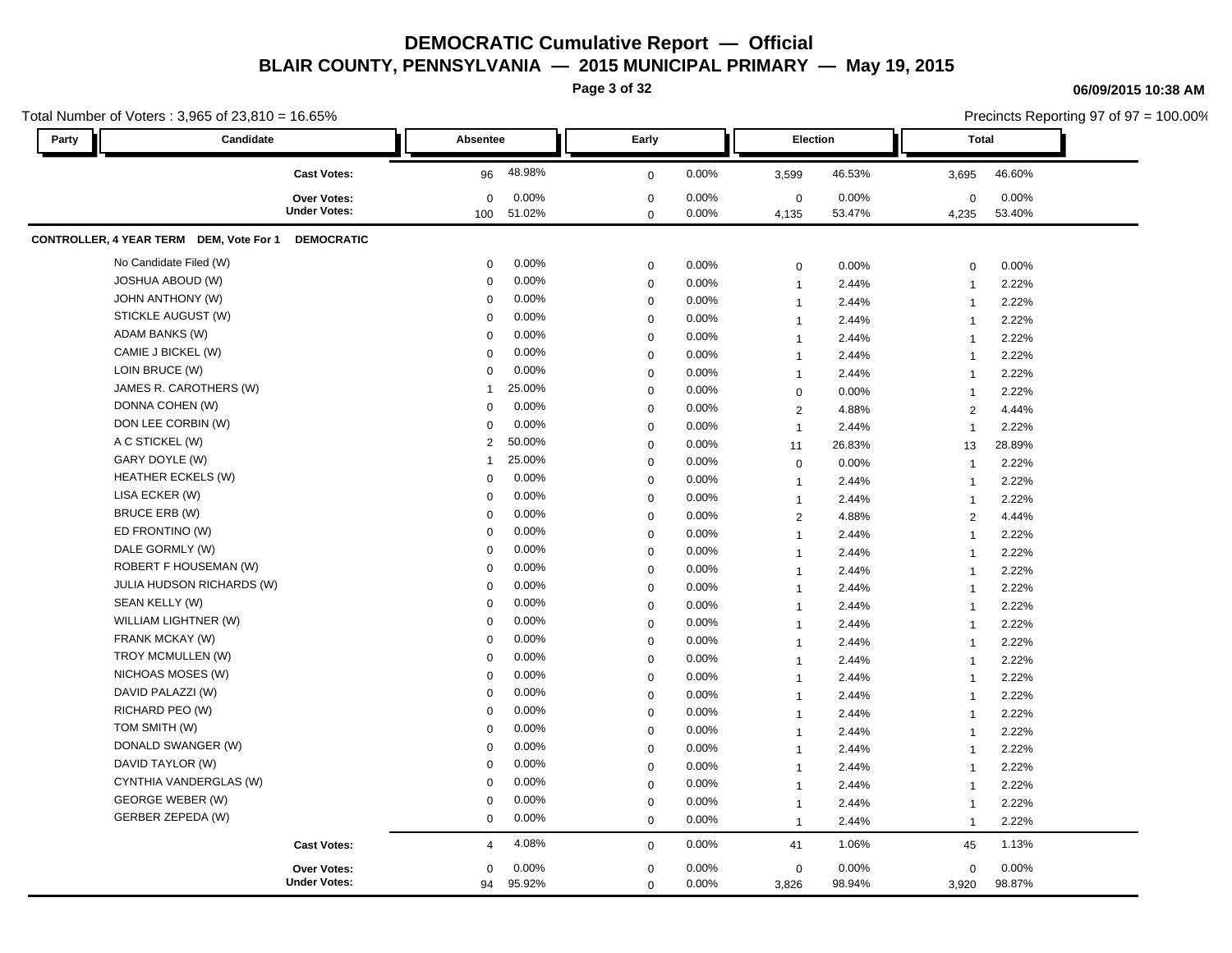**Page 4 of 32**

#### **06/09/2015 10:38 AM**

Precincts Reporting 97 of 97 = 100.00%

| Candidate<br>Party                                          | Absentee                 | Early       |          | Election       |        | <b>Total</b>             |          |
|-------------------------------------------------------------|--------------------------|-------------|----------|----------------|--------|--------------------------|----------|
| TREASURER, 4 YEAR TERM DEM, Vote For 1<br><b>DEMOCRATIC</b> |                          |             |          |                |        |                          |          |
| No Candidate Filed (W)                                      | $0.00\%$<br>$\mathbf{0}$ | $\mathbf 0$ | $0.00\%$ | $\mathbf 0$    | 0.00%  | $\mathbf 0$              | $0.00\%$ |
| JAMES R CAROTHERS (W)                                       | 66.67%<br>$\overline{2}$ | $\mathbf 0$ | 0.00%    | 8              | 33.33% | 10                       | 37.04%   |
| ADAM BANKS (W)                                              | 0.00%<br>0               | $\mathbf 0$ | 0.00%    | $\mathbf 1$    | 4.17%  | $\overline{\phantom{a}}$ | 3.70%    |
| CAMIE J BICKEL (W)                                          | $0.00\%$<br>0            | $\mathbf 0$ | 0.00%    | $\overline{1}$ | 4.17%  |                          | 3.70%    |
| MARK R DESTEFANO (W)                                        | 0.00%<br>0               | 0           | 0.00%    | $\mathbf{1}$   | 4.17%  |                          | 3.70%    |
| GARY DOYLE (W)                                              | 33.33%                   | $\mathbf 0$ | 0.00%    | $\mathbf 0$    | 0.00%  |                          | 3.70%    |
| BRUCE ERB (W)                                               | $0.00\%$<br>0            | $\mathbf 0$ | 0.00%    | 3              | 12.50% | 3                        | 11.11%   |
| JOHN HOOPER (W)                                             | $0.00\%$<br>0            | $\mathbf 0$ | 0.00%    |                | 4.17%  |                          | 3.70%    |
| JOHN LUKE JR (W)                                            | 0.00%<br>0               | $\mathbf 0$ | 0.00%    |                | 4.17%  |                          | 3.70%    |
| RICHARD LATKER (W)                                          | 0.00%<br>0               | $\mathbf 0$ | 0.00%    |                | 4.17%  |                          | 3.70%    |
| TROY MCMULLEN (W)                                           | 0.00%<br>0               | $\mathbf 0$ | 0.00%    |                | 4.17%  |                          | 3.70%    |
| DAVID PALAZZI (W)                                           | 0.00%<br>$\Omega$        | $\mathbf 0$ | 0.00%    |                | 4.17%  |                          | 3.70%    |
| TRISTA PYEATT (W)                                           | 0.00%<br>0               | $\mathbf 0$ | 0.00%    | $\mathbf 1$    | 4.17%  |                          | 3.70%    |
| LISA SANGLER (W)                                            | $0.00\%$<br>0            | $\mathbf 0$ | 0.00%    | $\overline{1}$ | 4.17%  | $\overline{\phantom{a}}$ | 3.70%    |
| DEBRA L STRONG (W)                                          | $0.00\%$<br>0            | $\mathbf 0$ | 0.00%    | $\overline{1}$ | 4.17%  |                          | 3.70%    |
| DONALD SWANGER (W)                                          | $0.00\%$<br>0            | $\mathbf 0$ | 0.00%    | -1             | 4.17%  |                          | 3.70%    |
| TERRY TOMASSETTI (W)                                        | $0.00\%$<br>$\mathbf{0}$ | $\mathbf 0$ | 0.00%    |                | 4.17%  |                          | 3.70%    |
| <b>Cast Votes:</b>                                          | 3.06%<br>3               | $\mathbf 0$ | 0.00%    | 24             | 0.62%  | 27                       | 0.68%    |
| <b>Over Votes:</b>                                          | $0.00\%$<br>$\mathbf{0}$ | $\mathbf 0$ | $0.00\%$ | $\mathbf{0}$   | 0.00%  | $\mathbf 0$              | 0.00%    |
| <b>Under Votes:</b>                                         | 96.94%<br>95             | $\mathbf 0$ | 0.00%    | 3,843          | 99.38% | 3,938                    | 99.32%   |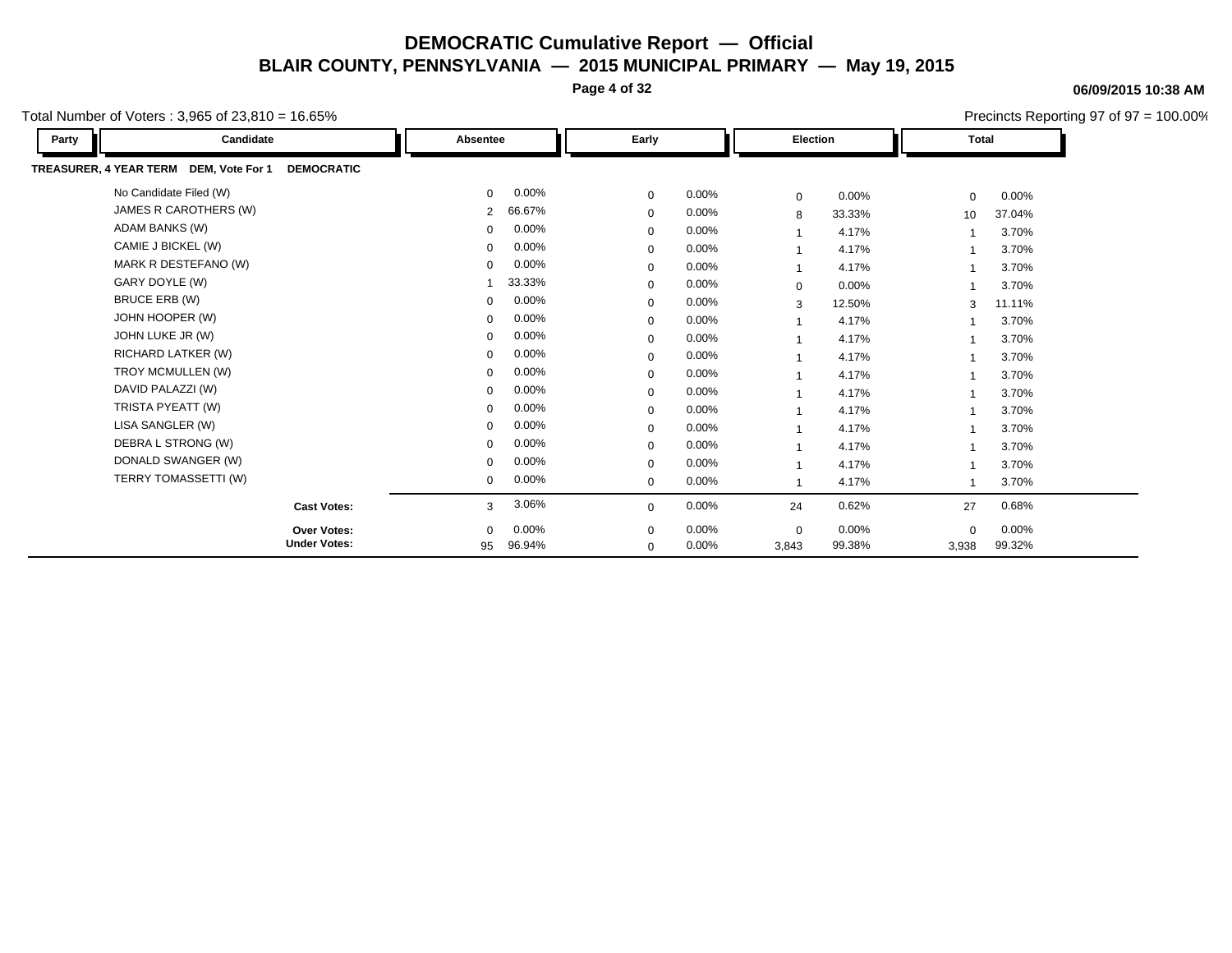**Page 5 of 32**

**06/09/2015 10:38 AM**

|       | Total Number of Voters : 3,965 of 23,810 = 16.65%                  |                   |        |                  |          |                 |        |                | Precincts Reporting 97 of 97 = 100.00% |  |
|-------|--------------------------------------------------------------------|-------------------|--------|------------------|----------|-----------------|--------|----------------|----------------------------------------|--|
| Party | Candidate                                                          | Absentee          |        | Early            |          | <b>Election</b> |        | <b>Total</b>   |                                        |  |
|       | REGISTER OF WILLS & RECORDER OF DEEDS, 4 YEAR TERM DEM, Vote For 1 | <b>DEMOCRATIC</b> |        |                  |          |                 |        |                |                                        |  |
|       | No Candidate Filed (W)                                             | $\mathbf 0$       | 0.00%  | 0                | 0.00%    | $\mathsf 0$     | 0.00%  | $\mathbf 0$    | 0.00%                                  |  |
|       | BENNIS MARY ANN (W)                                                | 0                 | 0.00%  | $\mathbf 0$      | 0.00%    | $\mathbf 1$     | 4.00%  | $\mathbf{1}$   | 3.23%                                  |  |
|       | DEBBIE AUNGST (W)                                                  | $\Omega$          | 0.00%  | $\mathbf 0$      | 0.00%    | $\overline{1}$  | 4.00%  | $\overline{1}$ | 3.23%                                  |  |
|       | KAREN BALDWIN (W)                                                  | $\mathbf 0$       | 0.00%  | $\mathbf 0$      | $0.00\%$ | $\overline{1}$  | 4.00%  | $\mathbf{1}$   | 3.23%                                  |  |
|       | ADAM BANKS (W)                                                     | 0                 | 0.00%  | $\mathbf 0$      | 0.00%    | $\mathbf 1$     | 4.00%  | $\overline{1}$ | 3.23%                                  |  |
|       | Pamela Barbin (W)                                                  | 1                 | 16.67% | $\mathbf 0$      | 0.00%    | $\mathbf 0$     | 0.00%  | $\overline{1}$ | 3.23%                                  |  |
|       | MARY ANN BENNIS (W)                                                | 3                 | 50.00% | $\mathbf 0$      | 0.00%    | 10              | 40.00% | 13             | 41.94%                                 |  |
|       | GARY DOYLE (W)                                                     | 1                 | 16.67% | 0                | 0.00%    | $\mathbf 0$     | 0.00%  | $\mathbf{1}$   | 3.23%                                  |  |
|       | LISA ECKER (W)                                                     | 0                 | 0.00%  | $\mathbf 0$      | 0.00%    | $\mathbf 1$     | 4.00%  | $\overline{1}$ | 3.23%                                  |  |
|       | PATRICIA KNORR (W)                                                 | 0                 | 0.00%  | $\mathbf 0$      | 0.00%    | $\overline{1}$  | 4.00%  | $\mathbf{1}$   | 3.23%                                  |  |
|       | JOSHUA MCCONNELL (W)                                               | 0                 | 0.00%  | $\mathbf 0$      | 0.00%    | $\overline{1}$  | 4.00%  | $\mathbf{1}$   | 3.23%                                  |  |
|       | CHARLENE MORRIS (W)                                                | 0                 | 0.00%  | $\mathbf 0$      | 0.00%    | $\overline{1}$  | 4.00%  | $\overline{1}$ | 3.23%                                  |  |
|       | STEVEN E MYERS (W)                                                 | 0                 | 0.00%  | $\mathbf 0$      | 0.00%    | 2               | 8.00%  | 2              | 6.45%                                  |  |
|       | DAVID A NEAL (W)                                                   | 0                 | 0.00%  | 0                | 0.00%    | $\overline{1}$  | 4.00%  | $\mathbf{1}$   | 3.23%                                  |  |
|       | DYLAN RICHARDS (W)                                                 | 0                 | 0.00%  | $\mathbf 0$      | 0.00%    | $\mathbf 1$     | 4.00%  | $\overline{1}$ | 3.23%                                  |  |
|       | SANDRA ROMANO (W)                                                  | 0                 | 0.00%  | $\mathbf 0$      | 0.00%    | $\overline{1}$  | 4.00%  | $\overline{1}$ | 3.23%                                  |  |
|       | DONALD SWANGER (W)                                                 | $\mathbf 0$       | 0.00%  | $\mathbf 0$      | 0.00%    | $\overline{1}$  | 4.00%  | $\mathbf{1}$   | 3.23%                                  |  |
|       | JEANNINE TREESE (W)                                                | 0                 | 0.00%  | $\mathbf 0$      | 0.00%    | $\mathbf{1}$    | 4.00%  | $\mathbf{1}$   | 3.23%                                  |  |
|       | JUDY WARD (W)                                                      | $\mathbf{1}$      | 16.67% | $\mathbf 0$      | 0.00%    | $\mathbf 0$     | 0.00%  | $\overline{1}$ | 3.23%                                  |  |
|       | <b>Cast Votes:</b>                                                 | 6                 | 6.12%  | $\mathbf 0$      | 0.00%    | 25              | 0.65%  | 31             | 0.78%                                  |  |
|       | Over Votes:                                                        | 0                 | 0.00%  | 0                | 0.00%    | $\mathbf 0$     | 0.00%  | $\mathbf 0$    | 0.00%                                  |  |
|       | <b>Under Votes:</b>                                                | 92                | 93.88% | $\mathbf 0$      | 0.00%    | 3,842           | 99.35% | 3,934          | 99.22%                                 |  |
|       | CORONER, 4 YEAR TERM DEM, Vote For 1<br><b>DEMOCRATIC</b>          |                   |        |                  |          |                 |        |                |                                        |  |
|       | No Candidate Filed (W)                                             | 0                 | 0.00%  | $\mathbf 0$      | 0.00%    | $\mathbf 0$     | 0.00%  | $\mathbf 0$    | 0.00%                                  |  |
|       | RAY BENTON (W)                                                     | 0                 | 0.00%  | $\boldsymbol{0}$ | $0.00\%$ | $\overline{1}$  | 1.54%  | $\mathbf{1}$   | 1.41%                                  |  |
|       | CHARLES BURKEY (W)                                                 | 0                 | 0.00%  | $\mathbf 0$      | 0.00%    | $\overline{1}$  | 1.54%  | $\mathbf{1}$   | 1.41%                                  |  |
|       | ED FRONTINO (W)                                                    | $\Omega$          | 0.00%  | $\mathbf 0$      | 0.00%    | $\mathbf{1}$    | 1.54%  | $\overline{1}$ | 1.41%                                  |  |
|       | DAN HOLLEN (W)                                                     | $\mathbf 0$       | 0.00%  | $\mathbf 0$      | $0.00\%$ | $\mathbf{1}$    | 1.54%  | $\mathbf{1}$   | 1.41%                                  |  |
|       | BOBBY JONES (W)                                                    | $\overline{1}$    | 16.67% | $\mathbf 0$      | 0.00%    | $\mathbf 0$     | 0.00%  | $\overline{1}$ | 1.41%                                  |  |
|       | PATTY ROSS (W)                                                     | 5                 | 83.33% | $\mathbf 0$      | 0.00%    | 53              | 81.54% | 58             | 81.69%                                 |  |
|       | BILL FORSCHT (W)                                                   | 0                 | 0.00%  | $\mathbf 0$      | $0.00\%$ | $\overline{1}$  | 1.54%  | $\mathbf{1}$   | 1.41%                                  |  |
|       | MICHAEL RONAN (W)                                                  | 0                 | 0.00%  | $\mathbf 0$      | 0.00%    | $\mathbf{1}$    | 1.54%  | $\mathbf{1}$   | 1.41%                                  |  |
|       | CYNTHIA L CALVIN VANDERGS (W)                                      | 0                 | 0.00%  | $\mathbf 0$      | 0.00%    | 2               | 3.08%  | 2              | 2.82%                                  |  |
|       | JON DETWILER (W)                                                   | 0                 | 0.00%  | $\mathbf 0$      | 0.00%    | $\mathbf{1}$    | 1.54%  | $\mathbf{1}$   | 1.41%                                  |  |
|       | ROGER OSWALD (W)                                                   | 0                 | 0.00%  | $\mathbf 0$      | 0.00%    | 3               | 4.62%  | 3              | 4.23%                                  |  |
|       | <b>Cast Votes:</b>                                                 | 6                 | 6.12%  | $\mathbf 0$      | 0.00%    | 65              | 1.68%  | 71             | 1.79%                                  |  |
|       | <b>Over Votes:</b>                                                 | 0                 | 0.00%  | $\mathbf 0$      | 0.00%    | $\pmb{0}$       | 0.00%  | $\mathbf 0$    | 0.00%                                  |  |
|       | <b>Under Votes:</b>                                                | 92                | 93.88% | $\mathbf 0$      | 0.00%    | 3,802           | 98.32% | 3,894          | 98.21%                                 |  |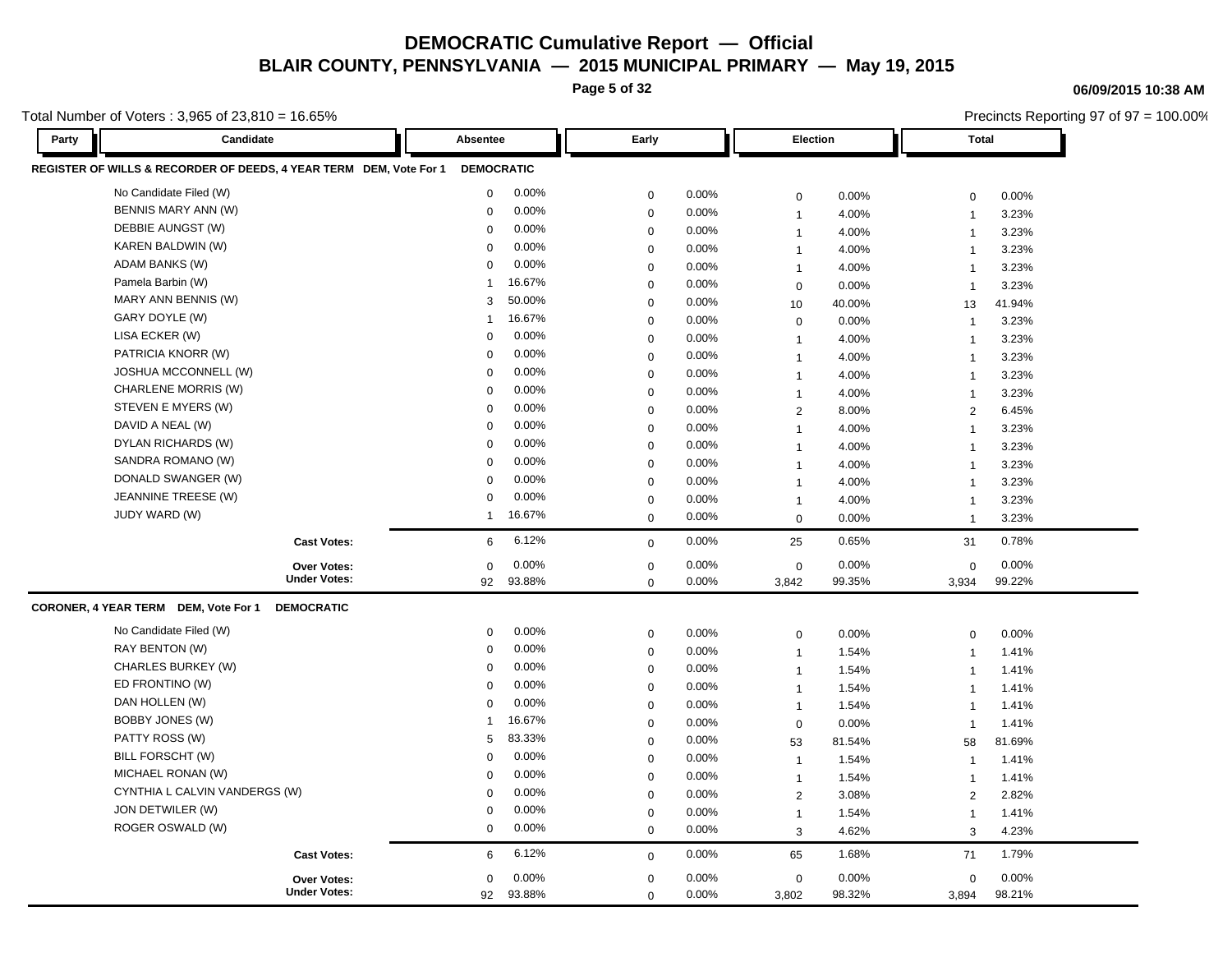**Page 6 of 32**

#### **06/09/2015 10:38 AM**

|            | Total Number of Voters: $3,965$ of $23,810 = 16.65\%$     |                                           |                         |                   |                            |                |                         |                |                   |                   | Precincts Reporting 97 of 97 = 100.00% |
|------------|-----------------------------------------------------------|-------------------------------------------|-------------------------|-------------------|----------------------------|----------------|-------------------------|----------------|-------------------|-------------------|----------------------------------------|
| Party      | Candidate                                                 |                                           | Absentee                |                   | Early                      |                |                         | Election       |                   | <b>Total</b>      |                                        |
|            | MAGISTERIAL DISTRICT JUDGE, DISTRICT 24-3-01, 6 YEAR TERM |                                           | DEM. Vote For 1         | <b>DEMOCRATIC</b> |                            |                |                         |                |                   |                   |                                        |
| <b>DEM</b> | <b>FRED MILLER</b>                                        |                                           |                         | 8 100.00%         | $\mathbf 0$                | 0.00%          | 363                     | 100.00%        | 371               | 100.00%           |                                        |
|            |                                                           | <b>Cast Votes:</b>                        |                         | 8 100.00%         | $\mathbf{0}$               | 0.00%          | 363                     | 90.30%         | 371               | 90.49%            |                                        |
|            |                                                           | <b>Over Votes:</b><br><b>Under Votes:</b> | $\Omega$<br>$\mathbf 0$ | 0.00%<br>0.00%    | $\mathbf 0$<br>$\mathbf 0$ | 0.00%<br>0.00% | $\mathbf 0$<br>39       | 0.00%<br>9.70% | $\mathbf 0$<br>39 | $0.00\%$<br>9.51% |                                        |
|            | MAYOR, 4 YEAR TERM ALTOONA DEM, Vote For 1                | <b>DEMOCRATIC</b>                         |                         |                   |                            |                |                         |                |                   |                   |                                        |
| <b>DEM</b> | <b>JASON IMLER</b>                                        |                                           | 38                      | 97.44%            | $\mathbf 0$                | 0.00%          | 977                     | 84.74%         | 1,015             | 85.15%            |                                        |
|            | <b>BRUCE KELLEY (W)</b>                                   |                                           | $\mathbf 0$             | 0.00%             | $\mathbf 0$                | 0.00%          | 37                      | 3.21%          | 37                | 3.10%             |                                        |
|            | MATTHEW PACIFICO (W)                                      |                                           | $\Omega$                | 0.00%             | $\mathbf 0$                | 0.00%          | 70                      | 6.07%          | 70                | 5.87%             |                                        |
|            | PETE STARR (W)                                            |                                           |                         | 2.56%             | $\mathbf 0$                | 0.00%          | 56                      | 4.86%          | 57                | 4.78%             |                                        |
|            | BERNAR AJOYC (W)                                          |                                           | $\Omega$                | 0.00%             | $\mathbf 0$                | 0.00%          | $\overline{1}$          | 0.09%          |                   | 0.08%             |                                        |
|            | TIMOTHY W AYERS (W)                                       |                                           | $\Omega$                | 0.00%             | 0                          | 0.00%          | $\overline{\mathbf{1}}$ | 0.09%          |                   | 0.08%             |                                        |
|            | ERIC CAGLE (W)                                            |                                           | $\mathbf 0$             | 0.00%             | $\mathbf 0$                | 0.00%          |                         | 0.09%          |                   | 0.08%             |                                        |
|            | JOHN HOOPER (W)                                           |                                           | $\mathbf 0$             | 0.00%             | $\mathbf 0$                | 0.00%          |                         | 0.09%          |                   | 0.08%             |                                        |
|            | BERNARD A JOYCE (W)                                       |                                           | $\Omega$                | 0.00%             | $\mathbf 0$                | 0.00%          |                         | 0.09%          |                   | 0.08%             |                                        |
|            | <b>JASON PACIFICO (W)</b>                                 |                                           | $\mathbf 0$             | 0.00%             | 0                          | 0.00%          |                         | 0.09%          |                   | 0.08%             |                                        |
|            | MICHAEL PACIFICO (W)                                      |                                           | $\Omega$                | 0.00%             | $\mathbf 0$                | 0.00%          | 3                       | 0.26%          | 3                 | 0.25%             |                                        |
|            | WILLAM SCHRIFF (W)                                        |                                           | $\Omega$                | 0.00%             | $\mathbf 0$                | 0.00%          | $\overline{1}$          | 0.09%          |                   | 0.08%             |                                        |
|            | SARAH STEINBUGL (W)                                       |                                           | $\mathbf 0$             | 0.00%             | $\Omega$                   | 0.00%          | 3                       | 0.26%          | 3                 | 0.25%             |                                        |
|            |                                                           | <b>Cast Votes:</b>                        | 39                      | 92.86%            | $\mathbf 0$                | 0.00%          | 1,153                   | 78.44%         | 1,192             | 78.84%            |                                        |
|            |                                                           | <b>Over Votes:</b>                        | $\Omega$                | 0.00%             | $\Omega$                   | 0.00%          | $\mathbf 0$             | 0.00%          | $\Omega$          | $0.00\%$          |                                        |
|            |                                                           | <b>Under Votes:</b>                       | 3                       | 7.14%             | $\Omega$                   | 0.00%          | 317                     | 21.56%         | 320               | 21.16%            |                                        |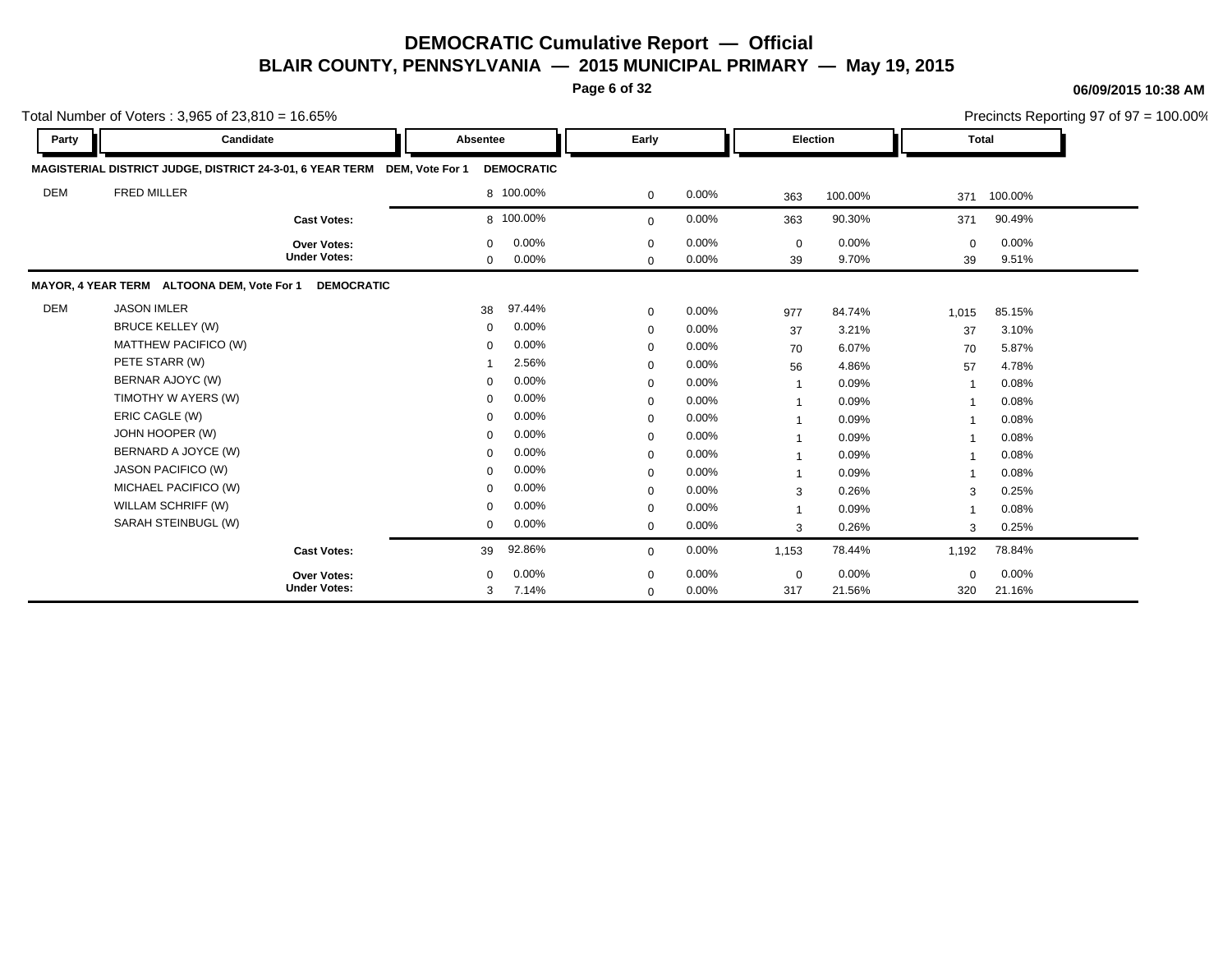**Page 7 of 32**

**06/09/2015 10:38 AM**

Precincts Reporting 97 of 97 = 100.00%

| Party | Candidate                                             | <b>Absentee</b>      | Early       |       | Election       |         | <b>Total</b>            |         |
|-------|-------------------------------------------------------|----------------------|-------------|-------|----------------|---------|-------------------------|---------|
|       | CITY COUNCIL, 4 YEAR TERM ALTOONA DEM, Vote For 2     | <b>DEMOCRATIC</b>    |             |       |                |         |                         |         |
|       | No Candidate Filed (W)                                | 0.00%<br>0           | 0           | 0.00% | $\mathbf 0$    | 0.00%   | 0                       | 0.00%   |
|       | <b>JOSH ABOUD (W)</b>                                 | 0.00%<br>0           | $\mathbf 0$ | 0.00% | $\overline{1}$ | 2.94%   | $\overline{1}$          | 2.70%   |
|       | ADAM BANKS (W)                                        | 0.00%<br>$\mathbf 0$ | $\mathbf 0$ | 0.00% | $\overline{1}$ | 2.94%   | $\mathbf{1}$            | 2.70%   |
|       | Mike Barbin (W)                                       | 33.33%<br>1          | 0           | 0.00% | $\mathbf 0$    | 0.00%   | $\overline{1}$          | 2.70%   |
|       | CHRISTIAN T BICKEL (W)                                | 0.00%<br>$\Omega$    | $\mathbf 0$ | 0.00% | $\overline{1}$ | 2.94%   | $\overline{1}$          | 2.70%   |
|       | STEVEN R BICKEL (W)                                   | 0.00%<br>$\Omega$    | $\mathbf 0$ | 0.00% | $\overline{1}$ | 2.94%   | $\overline{1}$          | 2.70%   |
|       | LAWRENCE D BOWERS (W)                                 | 0.00%<br>0           | 0           | 0.00% | $\mathbf{1}$   | 2.94%   | $\overline{1}$          | 2.70%   |
|       | JOHN BRADLEY (W)                                      | 0.00%<br>0           | $\mathbf 0$ | 0.00% | $\overline{1}$ | 2.94%   | $\overline{1}$          | 2.70%   |
|       | ERIC CAGLE (W)                                        | 0.00%<br>0           | $\mathbf 0$ | 0.00% | 3              | 8.82%   | 3                       | 8.11%   |
|       | MITCHELLL COOPPER (W)                                 | 0.00%<br>$\Omega$    | $\mathbf 0$ | 0.00% | $\mathbf 1$    | 2.94%   | $\overline{1}$          | 2.70%   |
|       | WILLAM NEUGEBAUER (W)                                 | 0.00%<br>$\Omega$    | $\mathbf 0$ | 0.00% | $\overline{7}$ | 20.59%  | $\overline{7}$          | 18.92%  |
|       | TERRANCE A HEISS (W)                                  | 0.00%<br>$\Omega$    | $\mathbf 0$ | 0.00% | $\overline{1}$ | 2.94%   | $\overline{1}$          | 2.70%   |
|       | JOHN HOOPER (W)                                       | 0.00%<br>$\Omega$    | $\mathbf 0$ | 0.00% | $\overline{1}$ | 2.94%   | $\overline{1}$          | 2.70%   |
|       | ROBERT F HOUSEMAN (W)                                 | 0.00%<br>0           | $\mathbf 0$ | 0.00% | $\overline{1}$ | 2.94%   | $\overline{1}$          | 2.70%   |
|       | BERNARD A JOYCE (W)                                   | 0.00%<br>$\Omega$    | $\mathbf 0$ | 0.00% | $\overline{1}$ | 2.94%   | $\overline{1}$          | 2.70%   |
|       | <b>BRUCE KELLEY (W)</b>                               | 33.33%<br>1          | $\mathbf 0$ | 0.00% | $\overline{2}$ | 5.88%   | 3                       | 8.11%   |
|       | GILLIAN KRATZER (W)                                   | 0.00%<br>0           | 0           | 0.00% | 2              | 5.88%   | $\mathbf{2}$            | 5.41%   |
|       | ALICE LAWRENCE (W)                                    | 0.00%<br>0           | $\mathbf 0$ | 0.00% | $\overline{1}$ | 2.94%   | $\overline{1}$          | 2.70%   |
|       | JOE METZGAR (W)                                       | 0.00%<br>$\Omega$    | $\mathbf 0$ | 0.00% | $\overline{1}$ | 2.94%   | $\overline{1}$          | 2.70%   |
|       | CLAUDIA PENTLAND (W)                                  | 0.00%<br>$\Omega$    | 0           | 0.00% | $\overline{1}$ | 2.94%   | $\overline{1}$          | 2.70%   |
|       | <b>KEN PLISINSKI (W)</b>                              | 0.00%<br>0           | $\mathbf 0$ | 0.00% | $\overline{1}$ | 2.94%   | $\overline{1}$          | 2.70%   |
|       | JAMES REED (W)                                        | 0.00%<br>$\Omega$    | $\mathbf 0$ | 0.00% | $\overline{1}$ | 2.94%   | $\mathbf{1}$            | 2.70%   |
|       | MATTHEW A RHOA (W)                                    | 0.00%<br>$\Omega$    | $\mathbf 0$ | 0.00% | $\mathbf 1$    | 2.94%   | $\overline{1}$          | 2.70%   |
|       | <b>JASON RUNK (W)</b>                                 | 0.00%<br>$\Omega$    | $\mathbf 0$ | 0.00% | $\overline{1}$ | 2.94%   | $\overline{1}$          | 2.70%   |
|       | PETE STARR (W)                                        | 33.33%               | 0           | 0.00% | $\overline{1}$ | 2.94%   | $\mathbf{2}$            | 5.41%   |
|       | SARAH STEINBUGL (W)                                   | 0.00%<br>$\mathbf 0$ | $\mathbf 0$ | 0.00% | $\overline{1}$ | 2.94%   | $\overline{\mathbf{1}}$ | 2.70%   |
|       | <b>Cast Votes:</b>                                    | 3.57%<br>3           | $\mathbf 0$ | 0.00% | 34             | 1.16%   | 37                      | 1.22%   |
|       | <b>Over Votes:</b>                                    | 0.00%<br>0           | $\mathbf 0$ | 0.00% | $\mathbf 0$    | 0.00%   | $\mathbf 0$             | 0.00%   |
|       | <b>Under Votes:</b>                                   | 96.43%<br>81         | $\mathbf 0$ | 0.00% | 2,906          | 98.84%  | 2,987                   | 98.78%  |
|       | CONSTABLE, 6 YEAR TERM ALTOONA WARD 1 DEM, Vote For 1 | <b>DEMOCRATIC</b>    |             |       |                |         |                         |         |
|       | No Candidate Filed (W)                                | 0.00%<br>0           | 0           | 0.00% | $\mathbf 0$    | 0.00%   | $\mathbf 0$             | 0.00%   |
|       | JULIAN FRANCIS VAUGHN (W)                             | 0.00%<br>0           | $\mathbf 0$ | 0.00% | $\mathbf{1}$   | 100.00% | $\mathbf{1}$            | 100.00% |
|       | <b>Cast Votes:</b>                                    | 0.00%<br>0           | $\mathbf 0$ | 0.00% | $\mathbf{1}$   | 2.70%   | $\mathbf{1}$            | 2.50%   |
|       | <b>Over Votes:</b>                                    | 0.00%<br>0           | $\mathbf 0$ | 0.00% | $\mathbf 0$    | 0.00%   | 0                       | 0.00%   |
|       | <b>Under Votes:</b>                                   | 3 100.00%            | $\mathbf 0$ | 0.00% | 36             | 97.30%  | 39                      | 97.50%  |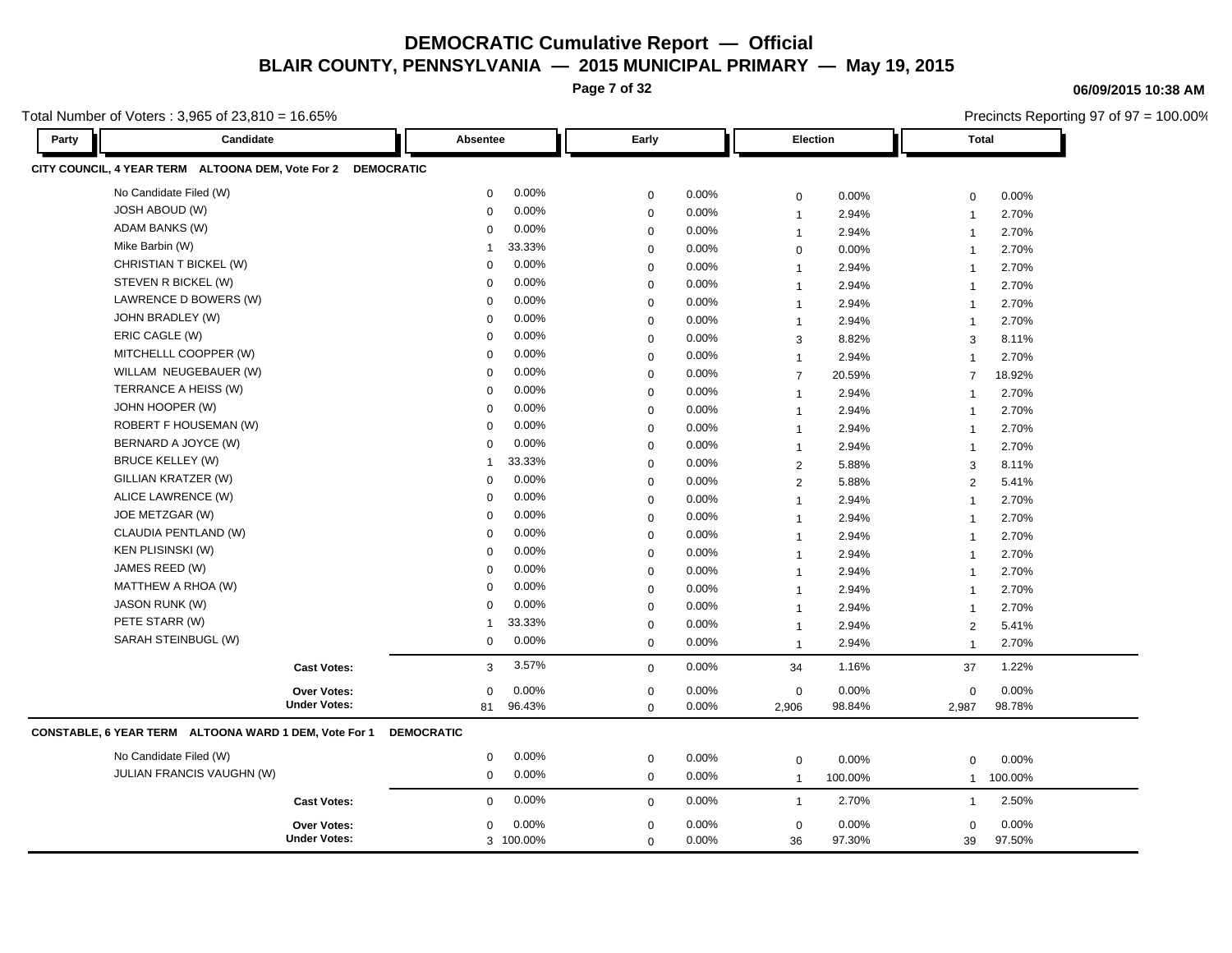**Page 8 of 32**

#### **06/09/2015 10:38 AM**

Total Number of Voters : 3,965 of 23,810 = 16.65% Precincts Reporting 97 of 97 = 100.00% **Party Candidate Absentee Early Election Total CONSTABLE, 6 YEAR TERM ALTOONA WARD 2 DEM, Vote For 1 DEMOCRATIC** No Candidate Filed (W) 0 0.00% 0 0.00% 0 0.00% 0 0.00% **Cast Votes:** 0 0.00% 0 0.00% 0 0.00% 0 0.00% 60 100.00% 100.00% 0 0.00% 59 0.00% 0 0.00% **Under Votes: Over Votes:** 1 100.00% 0 0.00%  $0.00\%$  0.00% 0.00% 0.00% 0.00% 0.00% 0 0.00% 0 0.00%  $0.00\%$ **CONSTABLE, 6 YEAR TERM ALTOONA WARD 3 DEM, Vote For 1 DEMOCRATIC** No Candidate Filed (W) 0 0.00% 0 0.00% 0 0.00% 0 0.00% **Cast Votes:** 0 0.00% 0 0.00% 0 0.00% 0 0.00% 88 100.00% 100.00% 0 0.00% 87 0.00% 0 0.00% **Under Votes: Over Votes:** 1 100.00% 0 0.00%  $0.00\%$  0.00% 0.00% 0.00% 0.00% 0.00%  $0$  0.00% 0 0.00%  $0.00\%$ **CONSTABLE, 6 YEAR TERM ALTOONA WARD 4 DEM, Vote For 1 DEMOCRATIC** No Candidate Filed (W) 0 0.00% 0 0.00% 0 0.00% 0 0.00% JOHN RAFERO (W) 0 0.00% 0 0.00% 1 100.00% 1 100.00% **Cast Votes:** 0 0.00% 0 0.00% 1 1.69% 1 1.56% 63 98.44% 98.31% 0 0.00% 58 0.00% 0 0.00% **Under Votes: Over Votes:** 100.00% 5  $0.00\%$  0.00% 0.00% 0.00% 0.00% 0.00%  $0$  0.00% 0 0.00% 0 0.00% **CONSTABLE, 6 YEAR TERM ALTOONA WARD 5 DEM, Vote For 1 DEMOCRATIC** No Candidate Filed (W) 0 0.00% 0 0.00% 0 0.00% 0 0.00% **Cast Votes:** 0 0.00% 0 0.00% 0 0.00% 0 0.00% 97 100.00% 100.00% 0 0.00% 93 0.00% 0 0.00% **Under Votes: Over Votes:** 100.00% 4  $0.00\%$  0.00% 0.00% 0.00% 0.00% 0.00%  $0.00\%$  $0.00\%$ 0 0.00% **CONSTABLE, 6 YEAR TERM ALTOONA WARD 6 DEM, Vote For 1 DEMOCRATIC** No Candidate Filed (W) 0 0.00% 0 0.00% 0 0.00% 0 0.00% **Cast Votes:** 0 0.00% 0 0.00% 0 0.00% 0 0.00% 226 100.00% 100.00% 0 0.00% 216 0.00% 0 0.00% **Under Votes: Over Votes:** 10 100.00% 0 0.00%  $0.00\%$  0.00% 0.00% 0.00% 0.00% 0.00%  $0$  0.00% 0 0.00%  $0.00\%$ 

#### **CONSTABLE, 6 YEAR TERM ALTOONA WARD 7 DEM, Vote For 1 DEMOCRATIC**

| No Candidate Filed (W)                    | 0.00%          | 0.00%          |    | 0.00%            | 0.00%                       |
|-------------------------------------------|----------------|----------------|----|------------------|-----------------------------|
| <b>Cast Votes:</b>                        | $0.00\%$       | 0.00%          |    | 0.00%            | 0.00%                       |
| <b>Over Votes:</b><br><b>Under Votes:</b> | 0.00%<br>0.00% | 0.00%<br>0.00% | 29 | 0.00%<br>100.00% | 0.00%<br>n<br>100.00%<br>29 |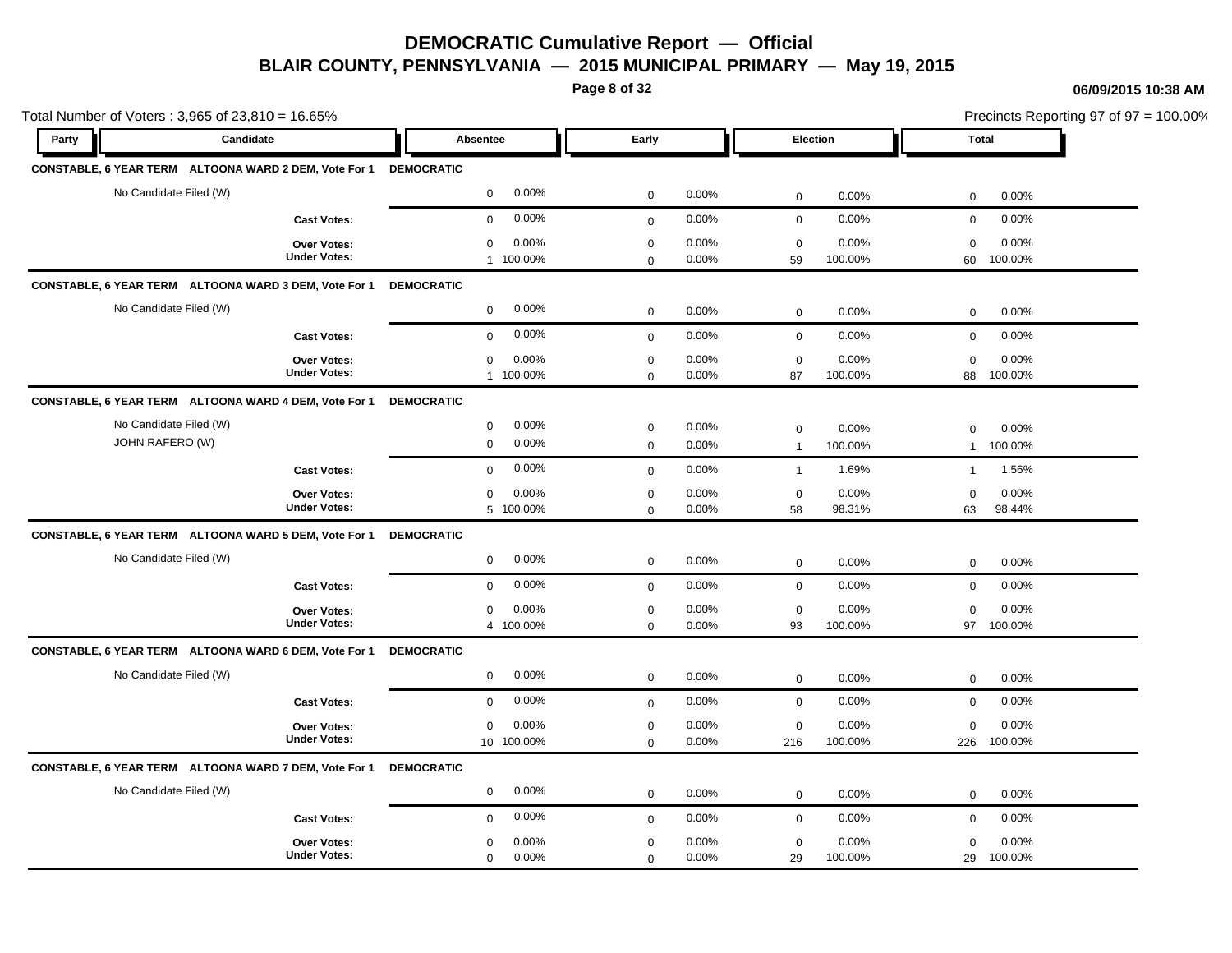**Page 9 of 32**

#### **06/09/2015 10:38 AM**

Total Number of Voters : 3,965 of 23,810 = 16.65% Precincts Reporting 97 of 97 = 100.00% **Party Candidate Absentee Early Election Total CONSTABLE, 6 YEAR TERM ALTOONA WARD 8 DEM, Vote For 1 DEMOCRATIC** DEM DAVID W KERESEY 4 100.00% 0 0.00% 53 100.00% 57 100.00% **Cast Votes:** 4 100.00% 0 0.00% 53 85.48% 57 86.36% 9 13.64% 14.52% 0 0.00% 9 0.00% 0 0.00% **Under Votes: Over Votes:** 0.00% 0  $0.00\%$  0.00% 0.00% 0.00% 0.00% 0.00% 0 0.00%  $0\qquad 0.00\%$ 0 0.00% **CONSTABLE, 6 YEAR TERM ALTOONA WARD 9 DEM, Vote For 1 DEMOCRATIC** DEM JAMES B SWAN 1 100.00% 0 0.00% 28 100.00% 29 100.00% **Cast Votes:** 1 100.00% 0 0.00% 28 66.67% 29 67.44% 14 32.56% 33.33% 0 0.00% 14 0.00% 0 0.00% **Under Votes: Over Votes:** 0.00% 0  $0.00\%$  0.00% 0.00% 0.00% 0.00% 0.00%  $0$  0.00% 0 0.00% 0 0.00% **CONSTABLE, 6 YEAR TERM ALTOONA WARD 10 DEM, Vote For 1 DEMOCRATIC** DEM RUSSELL PATRICK BAKER 3 100.00% 0 0.00% 81 100.00% 84 100.00% **Cast Votes:** 3 100.00% 0 0.00% 81 81.82% 84 82.35% 18 17.65% 18.18% 0 0.00% 18 0.00% 0 0.00% **Under Votes: Over Votes:** 0.00% 0  $0.00\%$  0.00% 0.00% 0.00% 0.00% 0.00% 0 0.00% 0 0.00% 0 0.00% **CONSTABLE, 6 YEAR TERM ALTOONA WARD 12 DEM, Vote For 1 DEMOCRATIC** No Candidate Filed (W) 0 0.00% 0 0.00% 0 0.00% 0 0.00% ADAM BANKS (W) 0 0.00% 0 0.00% 1 33.33% 1 33.33% JEREMY DODSON (W) 0 0.00% 0 0.00% 2 66.67% 2 66.67% **Cast Votes:** 0 0.00% 0 0.00% 3 1.90% 3 1.86% 158 98.14% 98.10% 0 0.00% 155 0.00% 0 0.00% **Under Votes: Over Votes:** 3 100.00% 0 0.00%  $0.00\%$  0.00% 0.00% 0.00% 0.00% 0.00% 0 0.00% 0 0.00%  $0\qquad 0.00\%$ **CONSTABLE, 6 YEAR TERM ALTOONA WARD 13 DEM, Vote For 1 DEMOCRATIC** No Candidate Filed (W) 0 0.00% 0 0.00% 0 0.00% 0 0.00% JASON RUNK (W) 0 0.00% 0 0.00% 1 100.00% 1 100.00% **Cast Votes:** 0 0.00% 0 0.00% 1 0.51% 1 0.50% 199 99.50% 99.49% 0 0.00% 197 0.00% 0 0.00% **Under Votes: Over Votes:** 100.00% 2  $0.00\%$  0.00% 0.00% 0.00% 0.00% 0.00% 0.00% 0.00% 0.00% 0.00% 0.00% 0.00% 0.00% 0.00% 0.00% 0.00% 0.00% 0.00% 0.00% 0.00% 0.00% 0.00% 0.00% 0.00% 0.00% 0.00% 0.00% 0.00% 0.00% 0.00% 0.00% 0.00% 0.00% 0.00% 0.00% 0.00% 0.  $0.00\%$  $0.00\%$ 0 0.00% **CONSTABLE, 6 YEAR TERM ALTOONA WARD 14 DEM, Vote For 1 DEMOCRATIC** No Candidate Filed (W) 0 0.00% 0 0.00% 0 0.00% 0 0.00% **Cast Votes:** 0 0.00% 0 0.00% 0 0.00% 0 0.00% 205 100.00% 100.00% 0 0.00% 201 0.00% 0 0.00% **Under Votes: Over Votes:** 100.00% 4  $0.00\%$  0.00% 0.00% 0.00% 0.00% 0.00%  $0$  0.00% 0 0.00%  $\Omega$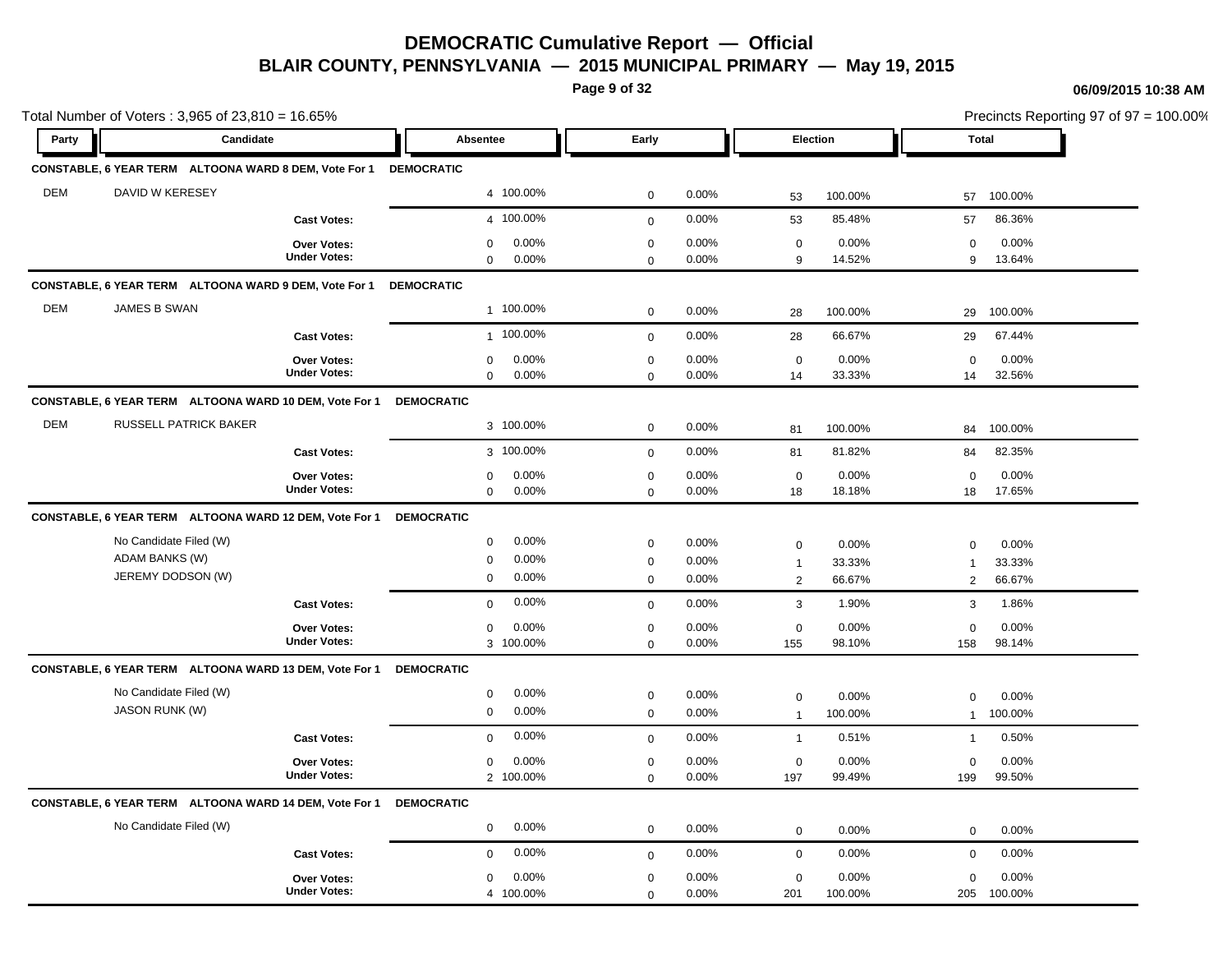**Page 10 of 32**

#### **06/09/2015 10:38 AM**

|       | Total Number of Voters: 3,965 of 23,810 = 16.65%            |                        |             |       |                 |        | Precincts Reporting 97 of 97 = 100.00% |        |  |
|-------|-------------------------------------------------------------|------------------------|-------------|-------|-----------------|--------|----------------------------------------|--------|--|
| Party | Candidate                                                   | Absentee               | Early       |       | <b>Election</b> |        | <b>Total</b>                           |        |  |
|       | SUPERVISOR, 6 YEAR TERM ALLEGHENY DEM, Vote For 1           | <b>DEMOCRATIC</b>      |             |       |                 |        |                                        |        |  |
|       | No Candidate Filed (W)                                      | 0.00%<br>$\mathbf 0$   | $\mathbf 0$ | 0.00% | $\mathsf 0$     | 0.00%  | $\mathbf 0$                            | 0.00%  |  |
|       | TYLER BURCHFIELD (W)                                        | 0.00%<br>$\mathbf 0$   | $\mathbf 0$ | 0.00% | $\mathbf{1}$    | 3.45%  | $\overline{1}$                         | 3.33%  |  |
|       | MANNY NICHOLS (W)                                           | 1 100.00%              | $\Omega$    | 0.00% | 12              | 41.38% | 13                                     | 43.33% |  |
|       | DONALD W FOWKES (W)                                         | 0.00%<br>$\Omega$      | $\mathbf 0$ | 0.00% | 11              | 37.93% | 11                                     | 36.67% |  |
|       | WILLIAM RHODES (W)                                          | 0.00%<br>$\mathbf 0$   | $\mathbf 0$ | 0.00% | $\sqrt{5}$      | 17.24% | 5                                      | 16.67% |  |
|       | <b>Cast Votes:</b>                                          | 20.00%<br>$\mathbf{1}$ | $\Omega$    | 0.00% | 29              | 13.36% | 30                                     | 13.51% |  |
|       | Over Votes:                                                 | 0.00%<br>$\mathbf 0$   | $\mathbf 0$ | 0.00% | $\mathbf 0$     | 0.00%  | $\mathbf 0$                            | 0.00%  |  |
|       | <b>Under Votes:</b>                                         | 80.00%<br>4            | $\Omega$    | 0.00% | 188             | 86.64% | 192                                    | 86.49% |  |
|       | AUDITOR, 6 YEAR TERM ALLEGHENY DEM, Vote For 1              | <b>DEMOCRATIC</b>      |             |       |                 |        |                                        |        |  |
|       | No Candidate Filed (W)                                      | 0.00%<br>0             | $\mathbf 0$ | 0.00% | $\mathbf 0$     | 0.00%  | $\mathbf 0$                            | 0.00%  |  |
|       | <b>MONA MAGILL (W)</b>                                      | 0.00%<br>$\mathbf 0$   | 0           | 0.00% | $\overline{1}$  | 33.33% | $\mathbf{1}$                           | 33.33% |  |
|       | <b>MANNY NICHOLS (W)</b>                                    | 0.00%<br>$\mathbf 0$   | $\mathbf 0$ | 0.00% | $\mathbf{1}$    | 33.33% | $\overline{1}$                         | 33.33% |  |
|       | JERRY SMITH (W)                                             | 0.00%<br>$\mathbf 0$   | $\mathbf 0$ | 0.00% | $\mathbf{1}$    | 33.33% | $\overline{1}$                         | 33.33% |  |
|       | <b>Cast Votes:</b>                                          | 0.00%<br>$\mathbf 0$   | $\mathbf 0$ | 0.00% | 3               | 1.38%  | 3                                      | 1.35%  |  |
|       | <b>Over Votes:</b>                                          | 0.00%<br>$\mathbf 0$   | $\mathbf 0$ | 0.00% | $\mathbf 0$     | 0.00%  | $\Omega$                               | 0.00%  |  |
|       | <b>Under Votes:</b>                                         | 5 100.00%              | $\mathbf 0$ | 0.00% | 214             | 98.62% | 219                                    | 98.65% |  |
|       | AUDITOR, 2 YEAR UNEXPIRED TERM ALLEGHENY DEM, Vote For 1    | <b>DEMOCRATIC</b>      |             |       |                 |        |                                        |        |  |
|       | No Candidate Filed (W)                                      | 0.00%<br>$\mathbf 0$   | $\mathbf 0$ | 0.00% | $\mathbf 0$     | 0.00%  | $\mathbf 0$                            | 0.00%  |  |
|       | <b>GLENN CLAPPER (W)</b>                                    | 0.00%<br>$\mathbf 0$   | $\mathbf 0$ | 0.00% | $\mathbf{1}$    | 33.33% | $\overline{1}$                         | 33.33% |  |
|       | BRUCE ERB (W)                                               | 0.00%<br>$\Omega$      | $\mathbf 0$ | 0.00% | $\mathbf{1}$    | 33.33% | $\overline{1}$                         | 33.33% |  |
|       | LISA SANGLER (W)                                            | 0.00%<br>0             | $\mathbf 0$ | 0.00% | $\mathbf{1}$    | 33.33% | $\overline{1}$                         | 33.33% |  |
|       | <b>Cast Votes:</b>                                          | 0.00%<br>$\mathbf 0$   | $\mathbf 0$ | 0.00% | $\mathbf{3}$    | 1.38%  | 3                                      | 1.35%  |  |
|       | Over Votes:                                                 | 0.00%<br>0             | $\mathbf 0$ | 0.00% | $\pmb{0}$       | 0.00%  | $\mathbf 0$                            | 0.00%  |  |
|       | <b>Under Votes:</b>                                         | 5 100.00%              | $\mathbf 0$ | 0.00% | 214             | 98.62% | 219                                    | 98.65% |  |
|       | CONSTABLE, 6 YEAR TERM ALLEGHENY DEM, Vote For 1 DEMOCRATIC |                        |             |       |                 |        |                                        |        |  |
|       | No Candidate Filed (W)                                      | 0.00%<br>$\mathbf 0$   | $\mathbf 0$ | 0.00% | $\pmb{0}$       | 0.00%  | $\mathbf 0$                            | 0.00%  |  |
|       | DAVID KERESEY (W)                                           | 0.00%<br>0             | $\mathbf 0$ | 0.00% | $\mathbf{1}$    | 50.00% | $\overline{1}$                         | 50.00% |  |
|       | HAROLD E NOEL (W)                                           | 0.00%<br>$\mathbf 0$   | $\mathbf 0$ | 0.00% | $\mathbf{1}$    | 50.00% | $\mathbf{1}$                           | 50.00% |  |
|       | <b>Cast Votes:</b>                                          | 0.00%<br>$\mathbf 0$   | $\mathbf 0$ | 0.00% | 2               | 0.92%  | 2                                      | 0.90%  |  |
|       | <b>Over Votes:</b>                                          | 0.00%<br>0             | $\mathbf 0$ | 0.00% | $\pmb{0}$       | 0.00%  | $\mathbf 0$                            | 0.00%  |  |
|       | <b>Under Votes:</b>                                         | 5 100.00%              | $\mathbf 0$ | 0.00% | 215             | 99.08% | 220                                    | 99.10% |  |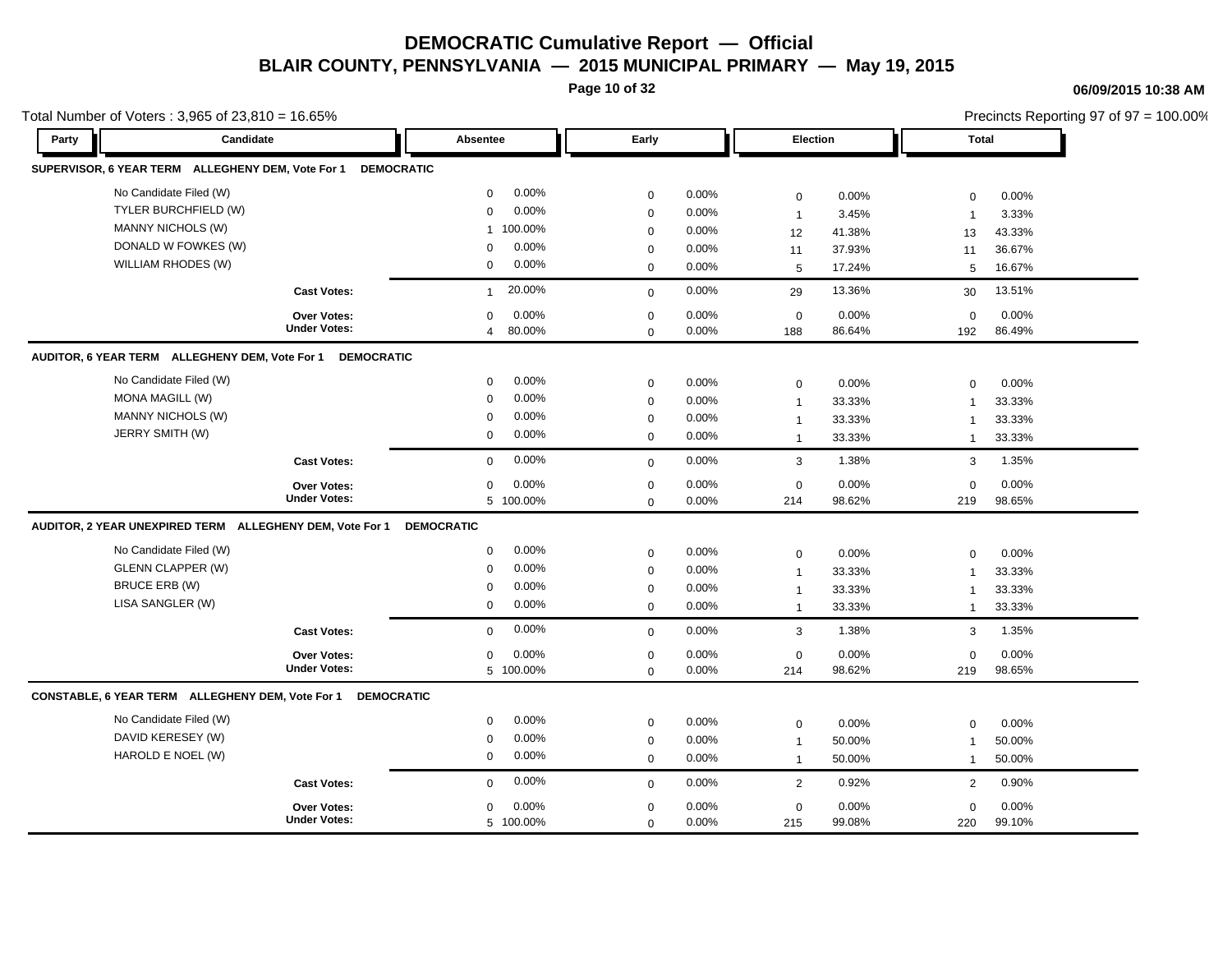**Page 11 of 32**

#### **06/09/2015 10:38 AM**

|            | Total Number of Voters: 3,965 of 23,810 = 16.65%                |                                           |                            |                |                            |                | Precincts Reporting 97 of 97 = 100.00% |                  |                         |                  |
|------------|-----------------------------------------------------------------|-------------------------------------------|----------------------------|----------------|----------------------------|----------------|----------------------------------------|------------------|-------------------------|------------------|
| Party      | Candidate                                                       |                                           | Absentee                   |                | Early                      |                | Election                               |                  | <b>Total</b>            |                  |
|            | COUNCIL, 4 YEAR TERM ALLEGHENY 4 THB DEM, Vote For 2 DEMOCRATIC |                                           |                            |                |                            |                |                                        |                  |                         |                  |
| <b>DEM</b> | <b>JOSEPH LARRY BEM</b>                                         |                                           | $\mathbf 0$                | 0.00%          | $\mathbf 0$                | 0.00%          | $\overline{4}$                         | 100.00%          | $\overline{4}$          | 100.00%          |
|            |                                                                 | <b>Cast Votes:</b>                        | $\mathbf 0$                | 0.00%          | $\mathbf 0$                | 0.00%          | $\overline{4}$                         | 33.33%           | 4                       | 33.33%           |
|            |                                                                 | Over Votes:<br><b>Under Votes:</b>        | $\mathbf 0$<br>$\mathbf 0$ | 0.00%<br>0.00% | $\mathbf 0$<br>$\mathbf 0$ | 0.00%<br>0.00% | $\mathbf 0$<br>8                       | 0.00%<br>66.67%  | 0<br>8                  | 0.00%<br>66.67%  |
|            | CONSTABLE, 6 YEAR TERM ALLEGHENY 4 THB DEM, Vote For 1          |                                           | <b>DEMOCRATIC</b>          |                |                            |                |                                        |                  |                         |                  |
|            | No Candidate Filed (W)                                          |                                           | $\mathbf 0$                | 0.00%          | $\mathbf 0$                | 0.00%          | $\mathbf 0$                            | 0.00%            | $\mathbf 0$             | $0.00\%$         |
|            |                                                                 | <b>Cast Votes:</b>                        | $\mathbf{0}$               | 0.00%          | $\mathbf 0$                | 0.00%          | $\mathbf 0$                            | 0.00%            | $\mathbf 0$             | 0.00%            |
|            |                                                                 | <b>Over Votes:</b><br><b>Under Votes:</b> | 0<br>$\mathbf 0$           | 0.00%<br>0.00% | $\mathbf 0$<br>$\Omega$    | 0.00%<br>0.00% | $\mathbf 0$<br>6                       | 0.00%<br>100.00% | $\mathbf 0$<br>6        | 0.00%<br>100.00% |
|            | SUPERVISOR, 6 YEAR TERM ANTIS DEM, Vote For 1 DEMOCRATIC        |                                           |                            |                |                            |                |                                        |                  |                         |                  |
|            | No Candidate Filed (W)                                          |                                           | $\mathbf 0$                | 0.00%          | $\mathbf 0$                | 0.00%          | $\mathbf 0$                            | 0.00%            | $\mathbf 0$             | 0.00%            |
|            | WILLIAM D PLUMMER (W)                                           |                                           | $\mathbf 0$                | 0.00%          | $\mathbf 0$                | 0.00%          | 6                                      | 50.00%           | 6                       | 50.00%           |
|            | SCOTT BALDWIN (W)                                               |                                           | $\Omega$                   | 0.00%          | $\mathbf 0$                | 0.00%          | $\overline{1}$                         | 8.33%            | $\overline{1}$          | 8.33%            |
|            | KAREN FLETCHER (W)                                              |                                           | $\Omega$                   | 0.00%          | $\mathbf 0$                | 0.00%          | 3                                      | 25.00%           | 3                       | 25.00%           |
|            | <b>KEN HOSTLER (W)</b>                                          |                                           | $\mathbf 0$                | 0.00%          | $\mathbf 0$                | 0.00%          | $\overline{1}$                         | 8.33%            | $\overline{\mathbf{1}}$ | 8.33%            |
|            | JOHN LUKE JR (W)                                                |                                           | $\mathbf 0$                | 0.00%          | $\mathbf 0$                | 0.00%          | $\overline{1}$                         | 8.33%            | $\overline{1}$          | 8.33%            |
|            |                                                                 | <b>Cast Votes:</b>                        | $\mathbf{0}$               | 0.00%          | $\mathbf 0$                | 0.00%          | 12                                     | 8.70%            | 12                      | 8.51%            |
|            |                                                                 | <b>Over Votes:</b>                        | $\mathbf 0$                | 0.00%          | $\mathbf 0$                | 0.00%          | $\mathbf 0$                            | 0.00%            | $\mathbf 0$             | 0.00%            |
|            |                                                                 | <b>Under Votes:</b>                       |                            | 3 100.00%      | $\mathbf{0}$               | 0.00%          | 126                                    | 91.30%           | 129                     | 91.49%           |
|            | SUPERVISOR, 2 YEAR UNEXPIRED TERM ANTIS DEM, Vote For 1         |                                           | <b>DEMOCRATIC</b>          |                |                            |                |                                        |                  |                         |                  |
|            | No Candidate Filed (W)                                          |                                           | $\mathbf 0$                | 0.00%          | $\mathbf 0$                | 0.00%          | $\mathbf 0$                            | 0.00%            | 0                       | 0.00%            |
|            | SCOTT BALDWIN (W)                                               |                                           | $\mathbf 0$                | 0.00%          | $\mathbf 0$                | 0.00%          | $\mathbf 1$                            | 8.33%            | $\overline{1}$          | 8.33%            |
|            | DONALD M SIPES JR (W)                                           |                                           | $\mathbf 0$                | 0.00%          | $\mathbf 0$                | 0.00%          | $\mathbf{1}$                           | 8.33%            | 1                       | 8.33%            |
|            | KAREN FLETCHER (W)                                              |                                           | $\mathbf 0$                | 0.00%          | $\mathbf 0$                | 0.00%          | $\overline{2}$                         | 16.67%           | $\overline{2}$          | 16.67%           |
|            | <b>KENNETH HOSTLER (W)</b>                                      |                                           | $\mathbf 0$                | 0.00%          | $\mathbf 0$                | 0.00%          | 2                                      | 16.67%           | $\overline{2}$          | 16.67%           |
|            | WILLIAM PLUMMER (W)                                             |                                           | $\mathbf 0$                | 0.00%          | $\mathbf 0$                | 0.00%          | 6                                      | 50.00%           | 6                       | 50.00%           |
|            |                                                                 | <b>Cast Votes:</b>                        | $\mathbf 0$                | 0.00%          | $\mathbf 0$                | 0.00%          | 12                                     | 8.70%            | 12                      | 8.51%            |
|            |                                                                 | Over Votes:                               | $\mathbf 0$                | 0.00%          | $\mathbf 0$                | 0.00%          | $\mathbf 0$                            | 0.00%            | 0                       | $0.00\%$         |
|            |                                                                 | <b>Under Votes:</b>                       |                            | 3 100.00%      | $\mathbf 0$                | 0.00%          | 126                                    | 91.30%           | 129                     | 91.49%           |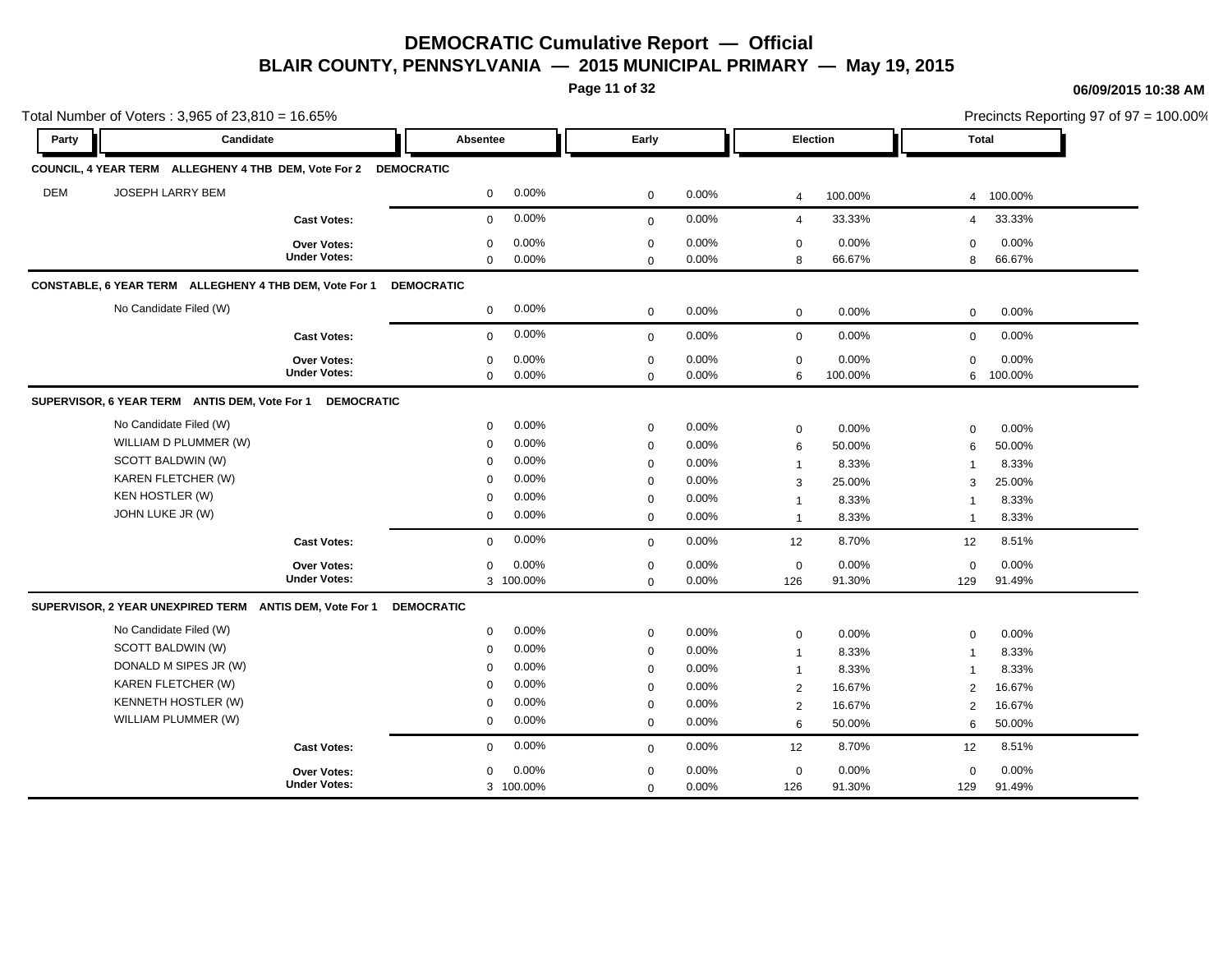**Page 12 of 32**

#### **06/09/2015 10:38 AM**

|            | Total Number of Voters: 3,965 of 23,810 = 16.65%         |                     |                          |              |       |                |         | Precincts Reporting 97 of 97 = 100.00% |         |  |
|------------|----------------------------------------------------------|---------------------|--------------------------|--------------|-------|----------------|---------|----------------------------------------|---------|--|
| Party      | Candidate                                                |                     | Absentee                 | Early        |       | Election       |         | <b>Total</b>                           |         |  |
|            | AUDITOR, 6 YEAR TERM ANTIS DEM, Vote For 1               | <b>DEMOCRATIC</b>   |                          |              |       |                |         |                                        |         |  |
| <b>DEM</b> | <b>STANLEY L BAKER</b>                                   |                     | 2 100.00%                | $\mathbf 0$  | 0.00% | 111            | 99.11%  | 113                                    | 99.12%  |  |
|            | BILL PLUMMER (W)                                         |                     | 0.00%<br>$\mathbf 0$     | $\pmb{0}$    | 0.00% | $\overline{1}$ | 0.89%   | $\overline{1}$                         | 0.88%   |  |
|            |                                                          | <b>Cast Votes:</b>  | 66.67%<br>$\overline{2}$ | $\mathbf 0$  | 0.00% | 112            | 81.16%  | 114                                    | 80.85%  |  |
|            |                                                          | Over Votes:         | 0.00%<br>$\mathbf 0$     | $\mathbf 0$  | 0.00% | $\mathbf 0$    | 0.00%   | $\mathbf 0$                            | 0.00%   |  |
|            |                                                          | <b>Under Votes:</b> | 33.33%<br>$\mathbf{1}$   | $\mathbf 0$  | 0.00% | 26             | 18.84%  | 27                                     | 19.15%  |  |
|            | CONSTABLE, 6 YEAR TERM ANTIS DEM, Vote For 1             | <b>DEMOCRATIC</b>   |                          |              |       |                |         |                                        |         |  |
|            | No Candidate Filed (W)                                   |                     | 0.00%<br>0               | $\mathbf 0$  | 0.00% | $\mathbf 0$    | 0.00%   | $\mathbf 0$                            | 0.00%   |  |
|            | DONALD SIPES (W)                                         |                     | 0.00%<br>$\mathbf 0$     | $\mathbf 0$  | 0.00% | 3              | 100.00% | 3                                      | 100.00% |  |
|            |                                                          | <b>Cast Votes:</b>  | 0.00%<br>$\mathbf 0$     | $\mathbf 0$  | 0.00% | $\mathbf{3}$   | 2.17%   | 3                                      | 2.13%   |  |
|            |                                                          | Over Votes:         | 0.00%<br>$\mathbf 0$     | $\mathbf 0$  | 0.00% | $\mathbf 0$    | 0.00%   | $\mathbf 0$                            | 0.00%   |  |
|            |                                                          | <b>Under Votes:</b> | 3 100.00%                | $\mathbf 0$  | 0.00% | 135            | 97.83%  | 138                                    | 97.87%  |  |
|            | MAYOR, 2 YEAR UNEXPIRED TERM BELLWOOD DEM, Vote For 1    |                     | <b>DEMOCRATIC</b>        |              |       |                |         |                                        |         |  |
|            | No Candidate Filed (W)                                   |                     | 0.00%<br>$\mathbf 0$     | $\mathbf 0$  | 0.00% | $\mathsf 0$    | 0.00%   | $\mathbf 0$                            | 0.00%   |  |
|            | PATRICIA STOWELL (W)                                     |                     | 0.00%<br>$\mathbf 0$     | $\mathbf 0$  | 0.00% | 3              | 75.00%  | 3                                      | 75.00%  |  |
|            | DAVID TAYLOR (W)                                         |                     | 0.00%<br>$\mathbf 0$     | $\mathbf 0$  | 0.00% | $\overline{1}$ | 25.00%  | 1                                      | 25.00%  |  |
|            |                                                          | <b>Cast Votes:</b>  | 0.00%<br>$\mathbf 0$     | $\mathbf{0}$ | 0.00% | $\overline{4}$ | 12.12%  | $\overline{4}$                         | 12.12%  |  |
|            |                                                          | Over Votes:         | 0.00%<br>0               | $\mathbf 0$  | 0.00% | $\mathbf 0$    | 0.00%   | $\mathbf 0$                            | 0.00%   |  |
|            |                                                          | <b>Under Votes:</b> | 0.00%<br>$\mathbf 0$     | $\mathbf 0$  | 0.00% | 29             | 87.88%  | 29                                     | 87.88%  |  |
|            | COUNCIL, 4 YEAR TERM BELLWOOD DEM, Vote For 3 DEMOCRATIC |                     |                          |              |       |                |         |                                        |         |  |
| <b>DEM</b> | <b>KATHY DIETZEL</b>                                     |                     | 0.00%<br>$\mathbf 0$     | $\mathbf 0$  | 0.00% | 24             | 48.00%  | 24                                     | 48.00%  |  |
| <b>DEM</b> | <b>JAMES M BILKA</b>                                     |                     | 0.00%<br>$\mathbf 0$     | $\mathbf 0$  | 0.00% | 25             | 50.00%  | 25                                     | 50.00%  |  |
|            | JOHN KRIEGER (W)                                         |                     | 0.00%<br>$\mathbf 0$     | $\mathbf 0$  | 0.00% | $\overline{1}$ | 2.00%   | $\mathbf{1}$                           | 2.00%   |  |
|            |                                                          | <b>Cast Votes:</b>  | 0.00%<br>$\mathbf 0$     | $\mathbf{0}$ | 0.00% | 50             | 50.51%  | 50                                     | 50.51%  |  |
|            |                                                          | <b>Over Votes:</b>  | 0.00%<br>$\mathbf 0$     | $\pmb{0}$    | 0.00% | $\mathbf 0$    | 0.00%   | $\mathbf 0$                            | 0.00%   |  |
|            |                                                          | <b>Under Votes:</b> | $\mathbf 0$<br>0.00%     | $\mathbf 0$  | 0.00% | 49             | 49.49%  | 49                                     | 49.49%  |  |
|            | COUNCIL, 2 YEAR UNEXPIRED TERM BELLWOOD DEM, Vote For 1  |                     | <b>DEMOCRATIC</b>        |              |       |                |         |                                        |         |  |
|            | No Candidate Filed (W)                                   |                     | 0.00%<br>$\mathbf 0$     | $\mathbf 0$  | 0.00% | $\mathbf 0$    | 0.00%   | 0                                      | 0.00%   |  |
|            | JOHN KRIEGER (W)                                         |                     | 0.00%<br>$\mathbf 0$     | $\mathsf 0$  | 0.00% | $\overline{1}$ | 100.00% | $\mathbf{1}$                           | 100.00% |  |
|            |                                                          | <b>Cast Votes:</b>  | 0.00%<br>$\Omega$        | $\mathbf{0}$ | 0.00% | $\overline{1}$ | 3.03%   | $\mathbf{1}$                           | 3.03%   |  |
|            |                                                          | <b>Over Votes:</b>  | 0.00%<br>$\mathbf 0$     | $\mathbf 0$  | 0.00% | $\mathbf 0$    | 0.00%   | $\mathbf 0$                            | 0.00%   |  |
|            |                                                          | <b>Under Votes:</b> | 0.00%<br>$\mathbf 0$     | $\mathbf 0$  | 0.00% | 32             | 96.97%  | 32                                     | 96.97%  |  |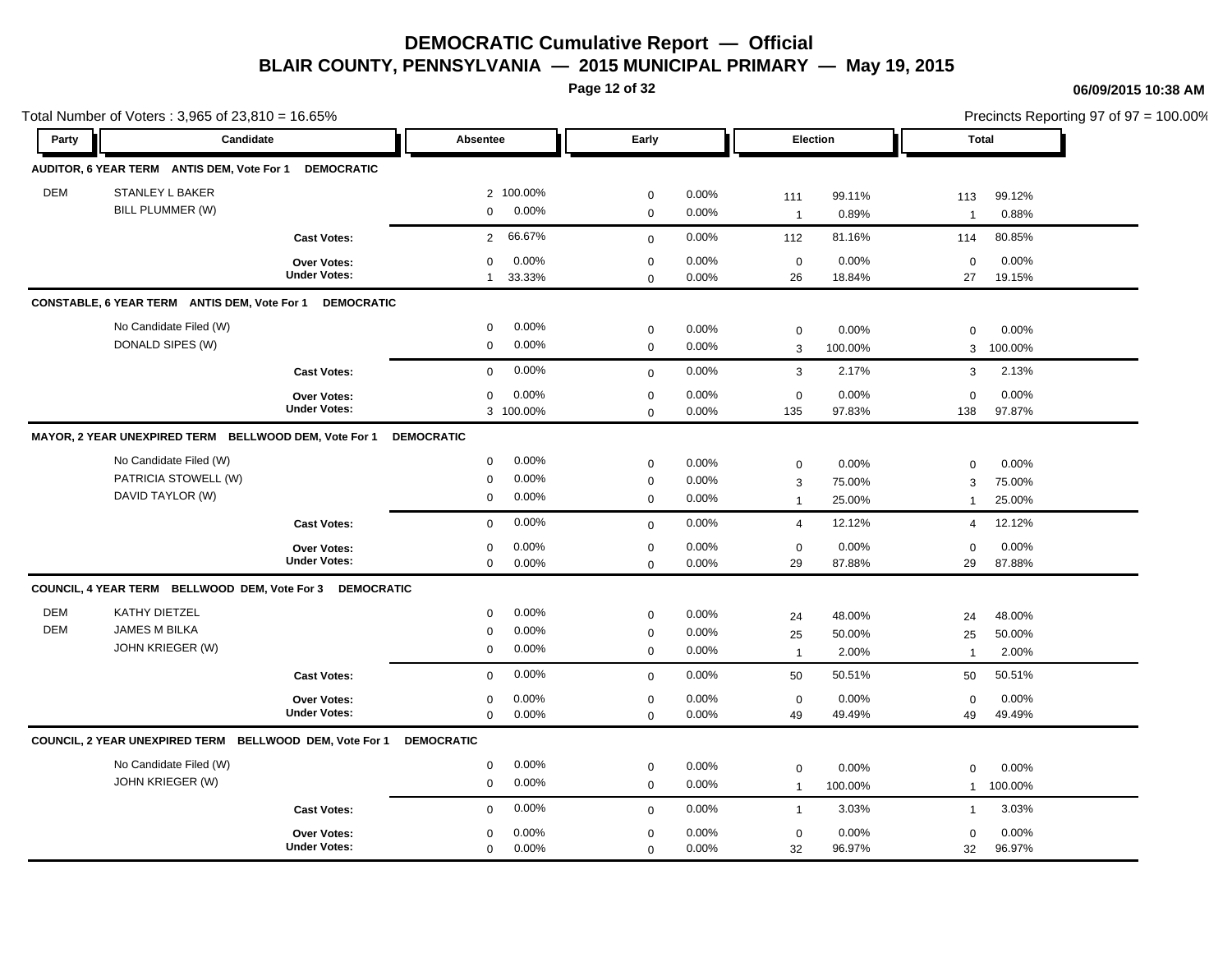**Page 13 of 32**

#### **06/09/2015 10:38 AM**

17 100.00% 100.00%

17 0.00%

0.00%

0

| Total Number of Voters: 3,965 of 23,810 = 16.65%      |                                                            |                                              |                                                   |                                                      |                                                 | Precincts Reporting 97 of 97 = 100.00% |
|-------------------------------------------------------|------------------------------------------------------------|----------------------------------------------|---------------------------------------------------|------------------------------------------------------|-------------------------------------------------|----------------------------------------|
| Party                                                 | Candidate                                                  | Absentee                                     | Early                                             | Election                                             | Total                                           |                                        |
|                                                       | CONSTABLE, 6 YEAR TERM BELLWOOD DEM, Vote For 1 DEMOCRATIC |                                              |                                                   |                                                      |                                                 |                                        |
| No Candidate Filed (W)                                |                                                            | 0.00%<br>$\mathbf 0$                         | 0.00%<br>$\mathbf 0$                              | 0.00%<br>$\mathbf 0$                                 | 0.00%<br>$\mathbf 0$                            |                                        |
| TIM SHAFFER (W)                                       |                                                            | 0.00%<br>$\mathbf 0$                         | 0.00%<br>$\mathbf 0$                              | 100.00%<br>$\mathbf{1}$                              | 100.00%<br>$\mathbf{1}$                         |                                        |
|                                                       | <b>Cast Votes:</b>                                         | 0.00%<br>$\mathbf 0$                         | 0.00%<br>$\mathbf 0$                              | 3.03%<br>$\mathbf{1}$                                | 3.03%<br>$\mathbf{1}$                           |                                        |
|                                                       | <b>Over Votes:</b><br><b>Under Votes:</b>                  | 0.00%<br>$\mathbf 0$<br>0.00%<br>$\mathbf 0$ | 0.00%<br>$\mathbf 0$<br>0.00%<br>$\mathbf 0$      | 0.00%<br>$\mathbf 0$<br>32<br>96.97%                 | 0.00%<br>$\mathbf 0$<br>32<br>96.97%            |                                        |
| SUPERVISOR, 6 YEAR TERM BLAIR DEM, Vote For 1         | <b>DEMOCRATIC</b>                                          |                                              |                                                   |                                                      |                                                 |                                        |
| No Candidate Filed (W)<br>DAVE NEAL (W)               |                                                            | 0.00%<br>0<br>0.00%<br>$\mathbf 0$           | 0.00%<br>$\mathbf 0$<br>0.00%<br>$\mathbf 0$      | 0.00%<br>$\boldsymbol{0}$<br>100.00%<br>$\mathbf{1}$ | 0.00%<br>$\mathbf 0$<br>100.00%<br>$\mathbf{1}$ |                                        |
|                                                       | <b>Cast Votes:</b>                                         | 0.00%<br>0                                   | 0.00%<br>$\mathbf 0$                              | 0.54%<br>$\mathbf{1}$                                | 0.53%<br>$\overline{1}$                         |                                        |
|                                                       | Over Votes:<br><b>Under Votes:</b>                         | 0.00%<br>0<br>4 100.00%                      | $\mathbf 0$<br>0.00%<br>0.00%<br>$\mathbf 0$      | $\mathbf 0$<br>0.00%<br>183<br>99.46%                | 0.00%<br>$\mathbf 0$<br>99.47%<br>187           |                                        |
| AUDITOR, 6 YEAR TERM BLAIR DEM, Vote For 1 DEMOCRATIC |                                                            |                                              |                                                   |                                                      |                                                 |                                        |
| No Candidate Filed (W)<br>DAVE NEAL (W)               |                                                            | $0.00\%$<br>0<br>0.00%<br>0                  | $\boldsymbol{0}$<br>0.00%<br>$\mathbf 0$<br>0.00% | $\boldsymbol{0}$<br>0.00%<br>100.00%<br>$\mathbf{1}$ | 0.00%<br>$\mathbf 0$<br>100.00%<br>$\mathbf{1}$ |                                        |
|                                                       | <b>Cast Votes:</b>                                         | 0.00%<br>$\mathbf 0$                         | 0.00%<br>$\mathbf 0$                              | 0.54%<br>$\overline{1}$                              | 0.53%<br>$\mathbf{1}$                           |                                        |
|                                                       | <b>Over Votes:</b><br><b>Under Votes:</b>                  | 0.00%<br>0<br>4 100.00%                      | $\mathbf 0$<br>0.00%<br>0.00%<br>$\mathbf 0$      | $\mathbf 0$<br>0.00%<br>183<br>99.46%                | 0.00%<br>$\mathbf 0$<br>99.47%<br>187           |                                        |
|                                                       | CONSTABLE, 6 YEAR TERM BLAIR DEM, Vote For 1 DEMOCRATIC    |                                              |                                                   |                                                      |                                                 |                                        |
| No Candidate Filed (W)                                |                                                            | 0.00%<br>0                                   | 0.00%<br>$\mathbf 0$                              | $\mathbf 0$<br>0.00%                                 | $\mathbf 0$<br>0.00%                            |                                        |
|                                                       | <b>Cast Votes:</b>                                         | 0.00%<br>0                                   | 0.00%<br>$\mathbf 0$                              | $\mathsf{O}\xspace$<br>0.00%                         | $\mathbf 0$<br>0.00%                            |                                        |
|                                                       | <b>Over Votes:</b><br><b>Under Votes:</b>                  | $\mathbf 0$<br>$0.00\%$<br>4 100.00%         | $\mathbf 0$<br>0.00%<br>0.00%<br>$\mathbf 0$      | $\mathbf 0$<br>0.00%<br>184<br>100.00%               | $\mathbf 0$<br>0.00%<br>188<br>100.00%          |                                        |
| SUPERVISOR, 6 YEAR TERM CATHARINE DEM, Vote For 1     | <b>DEMOCRATIC</b>                                          |                                              |                                                   |                                                      |                                                 |                                        |
| No Candidate Filed (W)                                |                                                            | 0.00%<br>0                                   | 0.00%<br>$\mathbf 0$                              | $\mathbf 0$<br>0.00%                                 | $\mathbf 0$<br>0.00%                            |                                        |
|                                                       | <b>Cast Votes:</b>                                         | $0.00\%$<br>$\mathbf 0$                      | 0.00%<br>$\mathbf 0$                              | $\mathbf 0$<br>0.00%                                 | $\mathbf 0$<br>0.00%                            |                                        |
|                                                       | <b>Over Votes:</b><br><b>Under Votes:</b>                  | 0.00%<br>0<br>$0.00\%$<br>$\mathbf 0$        | 0.00%<br>$\mathbf 0$<br>0.00%<br>$\mathbf 0$      | 0.00%<br>$\boldsymbol{0}$<br>17<br>100.00%           | 0.00%<br>$\mathbf 0$<br>17 100.00%              |                                        |
|                                                       | AUDITOR, 6 YEAR TERM CATHARINE DEM, Vote For 1 DEMOCRATIC  |                                              |                                                   |                                                      |                                                 |                                        |
| No Candidate Filed (W)                                |                                                            | 0.00%<br>0                                   | 0.00%<br>$\mathbf 0$                              | 0.00%<br>$\mathbf 0$                                 | 0.00%<br>$\mathbf 0$                            |                                        |
|                                                       | <b>Cast Votes:</b>                                         | $0.00\%$<br>$\mathbf 0$                      | 0.00%<br>$\mathbf 0$                              | 0.00%<br>$\mathbf 0$                                 | 0.00%<br>$\mathbf 0$                            |                                        |
|                                                       | <b>Over Votes:</b>                                         | $0.00\%$<br>$\mathbf 0$                      | 0.00%<br>$\mathbf 0$                              | 0.00%<br>$\mathbf 0$                                 | 0.00%<br>$\mathbf 0$                            |                                        |

0 0.00%

**Under Votes:**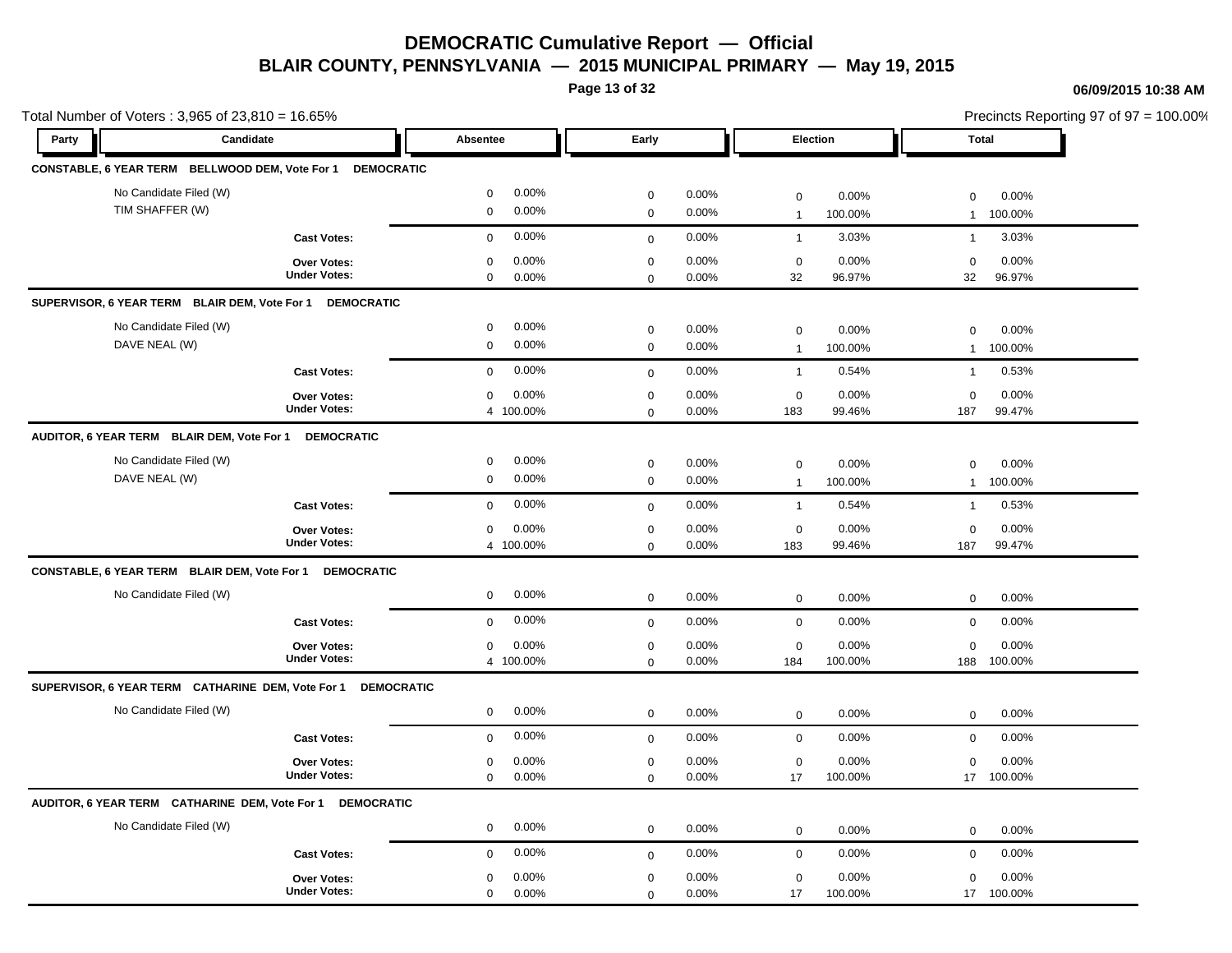**Page 14 of 32**

#### **06/09/2015 10:38 AM**

|       | Total Number of Voters: 3,965 of 23,810 = 16.65%                   |                                    |                   |           |              |          |                 |         |                         |            | Precincts Reporting 97 of $97 = 100.00\%$ |
|-------|--------------------------------------------------------------------|------------------------------------|-------------------|-----------|--------------|----------|-----------------|---------|-------------------------|------------|-------------------------------------------|
| Party | Candidate                                                          |                                    | Absentee          |           | Early        |          | Election        |         | <b>Total</b>            |            |                                           |
|       | AUDITOR 4 YEAR UNEXPIRED TERM CATHARINE DEM, Vote For 1 DEMOCRATIC |                                    |                   |           |              |          |                 |         |                         |            |                                           |
|       | No Candidate Filed (W)                                             |                                    | $\mathbf 0$       | 0.00%     | $\mathbf 0$  | 0.00%    | $\mathbf 0$     | 0.00%   | $\mathbf 0$             | 0.00%      |                                           |
|       |                                                                    | <b>Cast Votes:</b>                 | $\mathbf 0$       | 0.00%     | $\mathbf 0$  | 0.00%    | $\mathbf 0$     | 0.00%   | $\mathbf 0$             | 0.00%      |                                           |
|       |                                                                    | Over Votes:<br><b>Under Votes:</b> | $\mathbf 0$       | 0.00%     | $\mathbf 0$  | 0.00%    | $\mathbf 0$     | 0.00%   | $\mathbf 0$             | 0.00%      |                                           |
|       |                                                                    |                                    | $\mathbf 0$       | 0.00%     | $\Omega$     | $0.00\%$ | 17              | 100.00% |                         | 17 100.00% |                                           |
|       | AUDITOR, 2 YEAR UNEXPIRED TERM CATHARINE DEM, Vote For 1           |                                    | <b>DEMOCRATIC</b> |           |              |          |                 |         |                         |            |                                           |
|       | No Candidate Filed (W)                                             |                                    | $\mathbf 0$       | 0.00%     | $\mathbf 0$  | 0.00%    | $\mathbf 0$     | 0.00%   | 0                       | 0.00%      |                                           |
|       |                                                                    | <b>Cast Votes:</b>                 | $\mathbf 0$       | 0.00%     | $\mathbf{0}$ | 0.00%    | $\mathbf 0$     | 0.00%   | $\mathbf 0$             | 0.00%      |                                           |
|       |                                                                    | Over Votes:                        | $\mathbf 0$       | 0.00%     | $\mathbf 0$  | 0.00%    | $\mathbf 0$     | 0.00%   | 0                       | 0.00%      |                                           |
|       |                                                                    | <b>Under Votes:</b>                | $\mathbf 0$       | 0.00%     | $\mathbf 0$  | 0.00%    | 17              | 100.00% | 17                      | 100.00%    |                                           |
|       | CONSTABLE, 6 YEAR TERM CATHARINE DEM, Vote For 1                   | <b>DEMOCRATIC</b>                  |                   |           |              |          |                 |         |                         |            |                                           |
|       | No Candidate Filed (W)                                             |                                    | $\mathbf 0$       | 0.00%     | $\mathbf 0$  | 0.00%    | $\mathbf 0$     | 0.00%   | $\mathbf 0$             | 0.00%      |                                           |
|       |                                                                    | <b>Cast Votes:</b>                 | $\mathbf 0$       | 0.00%     | $\mathbf{0}$ | 0.00%    | $\mathbf 0$     | 0.00%   | $\mathbf 0$             | 0.00%      |                                           |
|       |                                                                    | Over Votes:                        | $\mathbf 0$       | 0.00%     | $\mathbf 0$  | 0.00%    | $\mathbf 0$     | 0.00%   | $\mathbf 0$             | 0.00%      |                                           |
|       |                                                                    | <b>Under Votes:</b>                | $\mathbf 0$       | 0.00%     | $\Omega$     | 0.00%    | 17              | 100.00% | 17                      | 100.00%    |                                           |
|       | MAYOR, 4 YEAR TERM DUNCANSVILLE DEM, Vote For 1                    | <b>DEMOCRATIC</b>                  |                   |           |              |          |                 |         |                         |            |                                           |
|       | No Candidate Filed (W)                                             |                                    | $\mathbf 0$       | 0.00%     | $\mathbf 0$  | 0.00%    | $\mathbf 0$     | 0.00%   | $\mathbf 0$             | 0.00%      |                                           |
|       | DALE SHAW (W)                                                      |                                    | $\mathbf 0$       | 0.00%     | $\mathbf 0$  | 0.00%    | 20              | 86.96%  | 20                      | 86.96%     |                                           |
|       | KENNETH L DAVIS II (W)                                             |                                    | 0                 | 0.00%     | $\mathbf 0$  | 0.00%    | $\overline{2}$  | 8.70%   | $\overline{2}$          | 8.70%      |                                           |
|       | DON LEE CORBIN (W)                                                 |                                    | $\mathbf 0$       | 0.00%     | $\mathbf 0$  | 0.00%    | $\mathbf 1$     | 4.35%   | -1                      | 4.35%      |                                           |
|       |                                                                    | <b>Cast Votes:</b>                 | $\mathbf 0$       | 0.00%     | $\mathbf{0}$ | 0.00%    | 23              | 44.23%  | 23                      | 42.59%     |                                           |
|       |                                                                    | Over Votes:                        | $\mathbf 0$       | 0.00%     | $\mathbf 0$  | 0.00%    | $\mathbf 0$     | 0.00%   | $\mathbf 0$             | 0.00%      |                                           |
|       |                                                                    | <b>Under Votes:</b>                |                   | 2 100.00% | $\mathbf 0$  | 0.00%    | 29              | 55.77%  | 31                      | 57.41%     |                                           |
|       | COUNCIL, 4 YEAR TERM DUNCANSVILLE DEM, Vote For 2 DEMOCRATIC       |                                    |                   |           |              |          |                 |         |                         |            |                                           |
|       | No Candidate Filed (W)                                             |                                    | $\mathbf 0$       | 0.00%     | $\mathbf 0$  | 0.00%    | $\mathbf 0$     | 0.00%   | $\mathbf 0$             | 0.00%      |                                           |
|       | JAMI PROSSER (W)                                                   |                                    | $\mathbf 0$       | 0.00%     | $\mathbf 0$  | 0.00%    | $\overline{1}$  | 20.00%  | $\overline{\mathbf{1}}$ | 20.00%     |                                           |
|       | DONALD RABENSTINE (W)                                              |                                    | 0                 | 0.00%     | $\mathbf 0$  | 0.00%    | $\mathbf{1}$    | 20.00%  | $\overline{1}$          | 20.00%     |                                           |
|       | JEFF WOLFE (W)                                                     |                                    | $\mathbf 0$       | 0.00%     | $\mathbf 0$  | 0.00%    | 3               | 60.00%  | 3                       | 60.00%     |                                           |
|       |                                                                    | <b>Cast Votes:</b>                 | $\mathbf 0$       | 0.00%     | $\mathbf 0$  | 0.00%    | $5\phantom{.0}$ | 4.81%   | 5                       | 4.63%      |                                           |
|       |                                                                    | Over Votes:                        | $\mathbf 0$       | 0.00%     | $\mathbf 0$  | 0.00%    | $\mathbf 0$     | 0.00%   | $\mathbf 0$             | 0.00%      |                                           |
|       |                                                                    | <b>Under Votes:</b>                |                   | 4 100.00% | $\mathbf 0$  | 0.00%    | 99              | 95.19%  | 103                     | 95.37%     |                                           |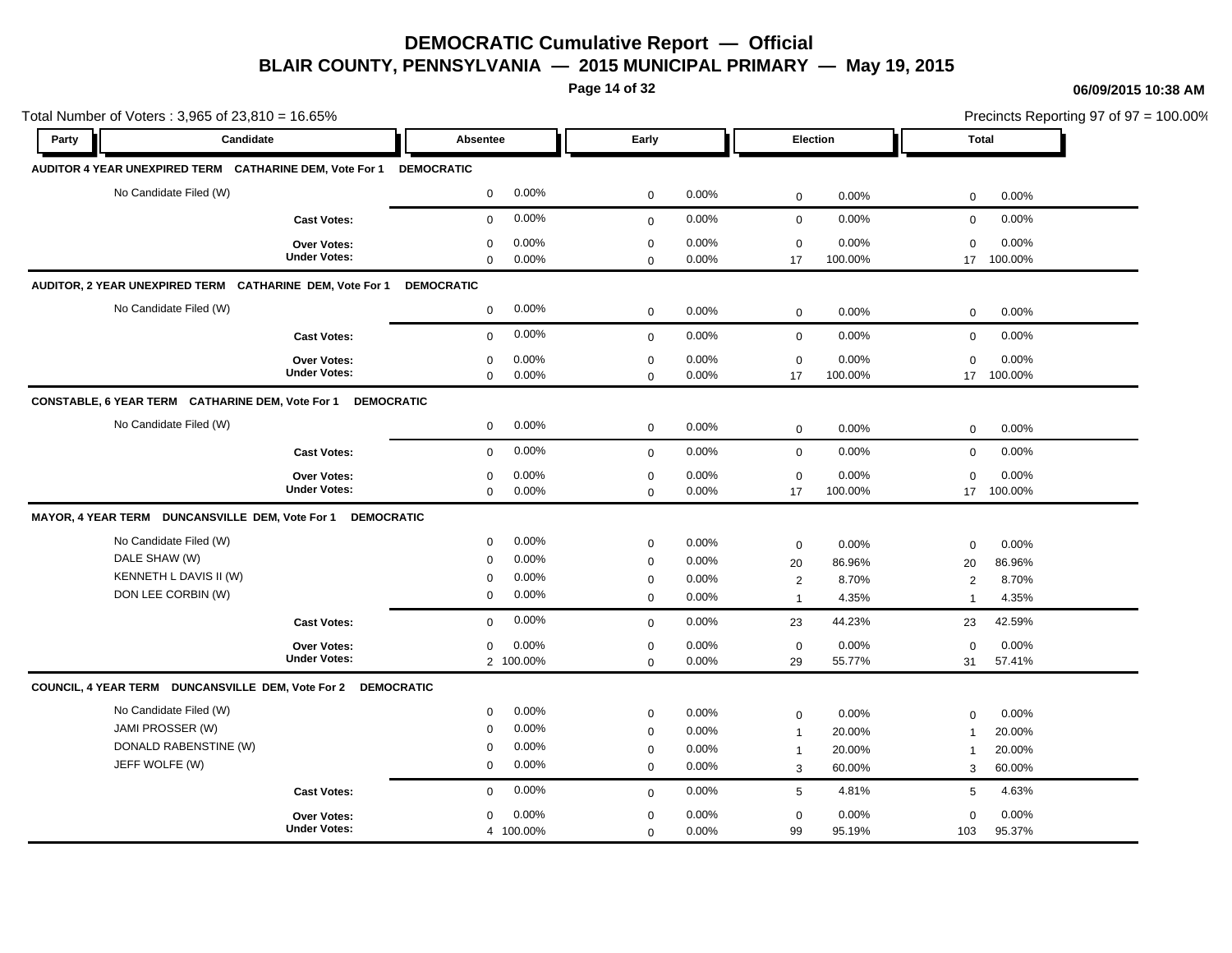**Page 15 of 32**

#### **06/09/2015 10:38 AM**

|       | Total Number of Voters: 3,965 of 23,810 = 16.65%                        |                       |              |          |                 |         |                |         | Precincts Reporting 97 of 97 = 100.00% |
|-------|-------------------------------------------------------------------------|-----------------------|--------------|----------|-----------------|---------|----------------|---------|----------------------------------------|
| Party | Candidate                                                               | Absentee              | Early        |          | Election        |         | <b>Total</b>   |         |                                        |
|       | CONSTABLE, 6 YEAR TERM DUNCANSVILLE DEM, Vote For 1                     | <b>DEMOCRATIC</b>     |              |          |                 |         |                |         |                                        |
|       | No Candidate Filed (W)                                                  | 0.00%<br>$\mathbf 0$  | $\mathbf 0$  | 0.00%    | $\mathbf 0$     | 0.00%   | $\mathbf 0$    | 0.00%   |                                        |
|       | DONALD LEE CORBIN (W)                                                   | 0.00%<br>$\mathbf 0$  | $\mathbf 0$  | 0.00%    | $\mathbf{1}$    | 50.00%  | $\overline{1}$ | 50.00%  |                                        |
|       | CARMEN SCARPACI (W)                                                     | 0.00%<br>$\mathbf 0$  | $\mathbf 0$  | 0.00%    | $\mathbf{1}$    | 50.00%  | $\mathbf{1}$   | 50.00%  |                                        |
|       | <b>Cast Votes:</b>                                                      | 0.00%<br>$\mathbf 0$  | $\mathbf 0$  | 0.00%    | $\overline{2}$  | 3.85%   | 2              | 3.70%   |                                        |
|       | Over Votes:                                                             | 0.00%<br>$\mathbf 0$  | $\mathbf 0$  | 0.00%    | $\mathbf 0$     | 0.00%   | $\mathbf 0$    | 0.00%   |                                        |
|       | <b>Under Votes:</b>                                                     | 2 100.00%             | $\mathbf 0$  | 0.00%    | 50              | 96.15%  | 52             | 96.30%  |                                        |
|       | SUPERVISOR, 6 YEAR TERM FRANKSTOWN DEM, Vote For 1<br><b>DEMOCRATIC</b> |                       |              |          |                 |         |                |         |                                        |
|       | No Candidate Filed (W)                                                  | 0.00%<br>$\mathbf 0$  | $\mathbf 0$  | 0.00%    | $\mathbf 0$     | 0.00%   | $\Omega$       | 0.00%   |                                        |
|       | <b>GEORGE HENRY (W)</b>                                                 | 0.00%<br>$\mathbf 0$  | $\mathbf 0$  | 0.00%    | 5               | 100.00% | 5              | 100.00% |                                        |
|       | <b>Cast Votes:</b>                                                      | 0.00%<br>$\mathbf 0$  | $\mathbf 0$  | 0.00%    | $5\phantom{.0}$ | 1.98%   | 5              | 1.93%   |                                        |
|       | Over Votes:                                                             | 0.00%<br>0            | 0            | 0.00%    | 0               | 0.00%   | 0              | 0.00%   |                                        |
|       | <b>Under Votes:</b>                                                     | 7 100.00%             | $\mathbf 0$  | 0.00%    | 247             | 98.02%  | 254            | 98.07%  |                                        |
|       | AUDITOR, 6 YEAR TERM FRANKSTOWN DEM, Vote For 1<br><b>DEMOCRATIC</b>    |                       |              |          |                 |         |                |         |                                        |
|       | No Candidate Filed (W)                                                  | 0.00%<br>$\mathbf 0$  | $\mathbf 0$  | 0.00%    | $\mathbf 0$     | 0.00%   | $\mathbf 0$    | 0.00%   |                                        |
|       | STEPHEN HESS (W)                                                        | 0.00%<br>$\mathbf 0$  | $\mathbf 0$  | 0.00%    | $\overline{1}$  | 100.00% | $\mathbf{1}$   | 100.00% |                                        |
|       | <b>Cast Votes:</b>                                                      | 0.00%<br>$\mathbf 0$  | $\mathbf 0$  | 0.00%    | $\mathbf{1}$    | 0.40%   | $\mathbf{1}$   | 0.39%   |                                        |
|       | Over Votes:                                                             | 0.00%<br>$\mathbf 0$  | $\mathbf 0$  | $0.00\%$ | $\mathbf 0$     | 0.00%   | $\mathbf 0$    | 0.00%   |                                        |
|       | <b>Under Votes:</b>                                                     | 7 100.00%             | $\mathbf 0$  | 0.00%    | 251             | 99.60%  | 258            | 99.61%  |                                        |
|       | CONSTABLE, 6 YEAR TERM FRANKSTOWN DEM, Vote For 1<br><b>DEMOCRATIC</b>  |                       |              |          |                 |         |                |         |                                        |
|       | No Candidate Filed (W)                                                  | 0.00%<br>$\mathbf 0$  | $\mathbf 0$  | 0.00%    | $\mathbf 0$     | 0.00%   | $\mathbf 0$    | 0.00%   |                                        |
|       | <b>Cast Votes:</b>                                                      | 0.00%<br>$\mathbf 0$  | $\mathbf 0$  | 0.00%    | $\mathbf 0$     | 0.00%   | $\mathbf 0$    | 0.00%   |                                        |
|       | Over Votes:                                                             | 0.00%<br>$\mathbf 0$  | 0            | 0.00%    | $\mathbf 0$     | 0.00%   | $\mathbf 0$    | 0.00%   |                                        |
|       | <b>Under Votes:</b>                                                     | 7 100.00%             | $\mathbf 0$  | 0.00%    | 252             | 100.00% | 259            | 100.00% |                                        |
|       | SUPERVISOR, 6 YEAR TERM FREEDOM DEM, Vote For 1 DEMOCRATIC              |                       |              |          |                 |         |                |         |                                        |
|       | No Candidate Filed (W)                                                  | 0.00%<br>$\mathbf 0$  | $\mathbf 0$  | 0.00%    | $\mathbf 0$     | 0.00%   | $\mathbf 0$    | 0.00%   |                                        |
|       | ED BENDER (W)                                                           | 0.00%<br>$\mathbf 0$  | $\mathbf 0$  | 0.00%    | $\mathbf{1}$    | 100.00% | $\mathbf{1}$   | 100.00% |                                        |
|       | <b>Cast Votes:</b>                                                      | 0.00%<br>$\mathbf 0$  | $\mathbf{0}$ | 0.00%    | $\overline{1}$  | 1.35%   | $\mathbf{1}$   | 1.35%   |                                        |
|       | <b>Over Votes:</b>                                                      | 0.00%<br>$\mathbf 0$  | $\mathbf 0$  | $0.00\%$ | $\mathbf 0$     | 0.00%   | $\mathbf 0$    | 0.00%   |                                        |
|       | <b>Under Votes:</b>                                                     | 0.00%<br>$\mathbf{0}$ | $\Omega$     | 0.00%    | 73              | 98.65%  | 73             | 98.65%  |                                        |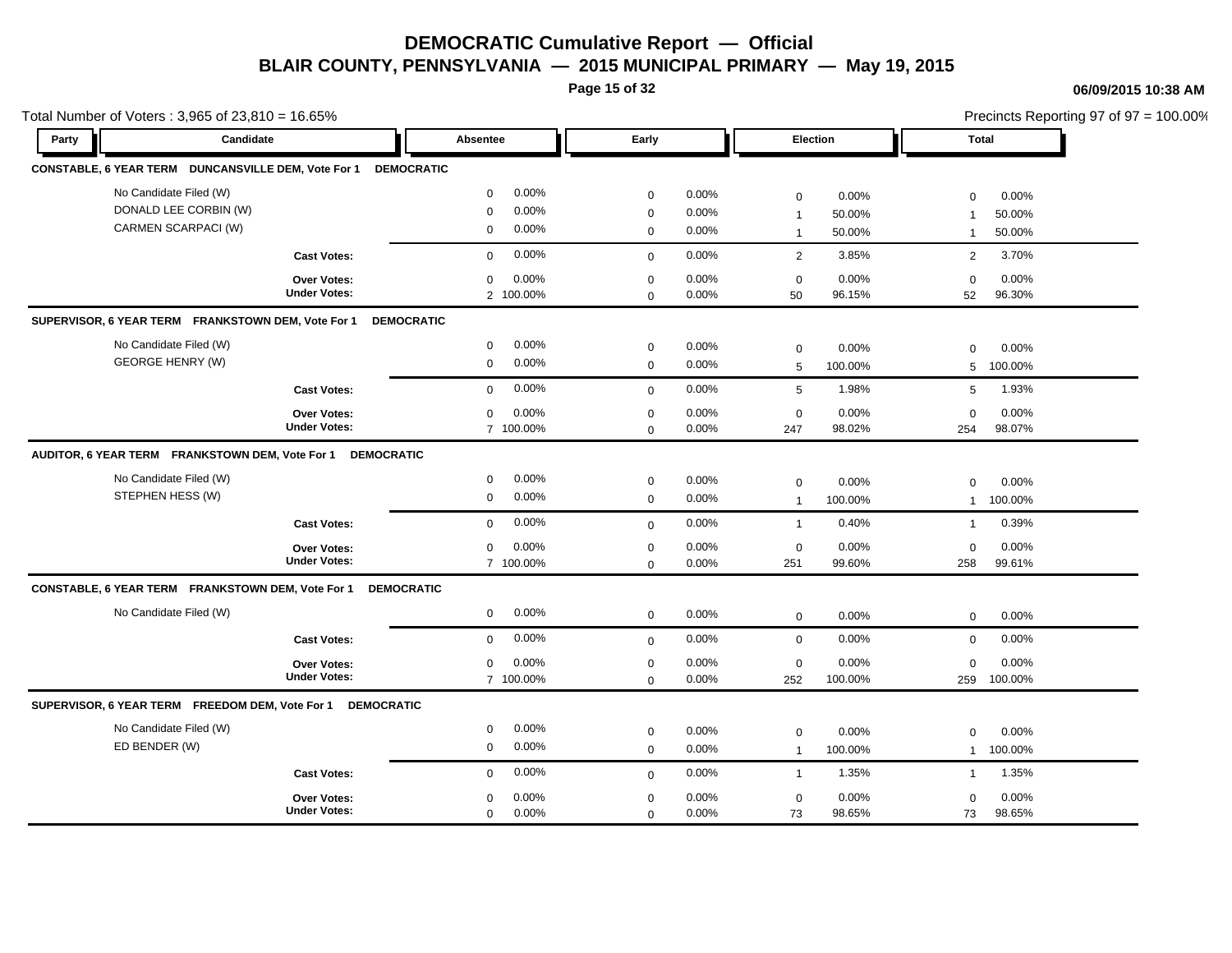**Page 16 of 32**

#### **06/09/2015 10:38 AM**

| Total Number of Voters: 3,965 of 23,810 = 16.65%              |                     |                        |             |          |                |         |                | Precincts Reporting 97 of 97 = 100.00% |
|---------------------------------------------------------------|---------------------|------------------------|-------------|----------|----------------|---------|----------------|----------------------------------------|
| Candidate<br>Party                                            |                     | Absentee               | Early       |          | Election       |         | <b>Total</b>   |                                        |
| AUDITOR, 6 YEAR TERM FREEDOM DEM, Vote For 1 DEMOCRATIC       |                     |                        |             |          |                |         |                |                                        |
| No Candidate Filed (W)                                        |                     | 0.00%<br>$\mathbf 0$   | $\mathbf 0$ | 0.00%    | $\mathbf 0$    | 0.00%   | 0              | 0.00%                                  |
|                                                               | <b>Cast Votes:</b>  | 0.00%<br>$\mathbf 0$   | $\mathbf 0$ | 0.00%    | $\mathbf 0$    | 0.00%   | $\mathbf 0$    | 0.00%                                  |
|                                                               | <b>Over Votes:</b>  | 0.00%<br>0             | $\mathbf 0$ | 0.00%    | $\mathbf 0$    | 0.00%   | $\mathbf 0$    | 0.00%                                  |
|                                                               | <b>Under Votes:</b> | $\mathbf 0$<br>0.00%   | $\mathbf 0$ | 0.00%    | 74             | 100.00% | 74             | 100.00%                                |
| AUDITOR, 2 YEAR UNEXPIRED TERM FREEDOM DEM, Vote For 1        |                     | <b>DEMOCRATIC</b>      |             |          |                |         |                |                                        |
| No Candidate Filed (W)                                        |                     | 0.00%<br>$\mathbf{0}$  | $\mathbf 0$ | 0.00%    | $\mathbf 0$    | 0.00%   | $\mathbf 0$    | 0.00%                                  |
|                                                               | <b>Cast Votes:</b>  | 0.00%<br>$\mathbf 0$   | $\mathbf 0$ | 0.00%    | $\mathbf 0$    | 0.00%   | $\mathbf 0$    | 0.00%                                  |
|                                                               | <b>Over Votes:</b>  | 0.00%<br>$\mathbf 0$   | $\mathbf 0$ | 0.00%    | $\mathbf 0$    | 0.00%   | $\mathbf 0$    | 0.00%                                  |
|                                                               | <b>Under Votes:</b> | 0.00%<br>$\mathbf 0$   | $\mathbf 0$ | $0.00\%$ | 74             | 100.00% | 74             | 100.00%                                |
| CONSTABLE, 6 YEAR TERM FREEDOM DEM, Vote For 1 DEMOCRATIC     |                     |                        |             |          |                |         |                |                                        |
| No Candidate Filed (W)                                        |                     | 0.00%<br>$\mathbf 0$   | $\mathbf 0$ | 0.00%    | $\mathbf 0$    | 0.00%   | $\mathbf 0$    | 0.00%                                  |
|                                                               | <b>Cast Votes:</b>  | 0.00%<br>$\mathbf 0$   | $\mathbf 0$ | 0.00%    | $\mathbf 0$    | 0.00%   | $\mathbf 0$    | 0.00%                                  |
|                                                               | <b>Over Votes:</b>  | 0.00%<br>0             | 0           | 0.00%    | 0              | 0.00%   | $\mathbf 0$    | 0.00%                                  |
|                                                               | <b>Under Votes:</b> | 0.00%<br>$\mathbf 0$   | $\mathbf 0$ | 0.00%    | 74             | 100.00% | 74             | 100.00%                                |
| SUPERVISOR, 6 YEAR TERM GREENFIELD DEM, Vote For 1 DEMOCRATIC |                     |                        |             |          |                |         |                |                                        |
| No Candidate Filed (W)                                        |                     | 0.00%<br>$\mathbf 0$   | $\mathbf 0$ | 0.00%    | $\mathbf 0$    | 0.00%   | $\mathbf 0$    | 0.00%                                  |
| RAY BENTON (W)                                                |                     | 0.00%<br>$\mathbf 0$   | $\mathbf 0$ | 0.00%    | 22             | 57.89%  | 22             | 56.41%                                 |
| ALTON EBERSOLE (W)                                            |                     | 1 100.00%              | 0           | 0.00%    | $\overline{4}$ | 10.53%  | 5              | 12.82%                                 |
| JORDAN C OLDHAM (W)                                           |                     | 0.00%<br>$\mathbf 0$   | $\mathbf 0$ | 0.00%    | 12             | 31.58%  | 12             | 30.77%                                 |
|                                                               | <b>Cast Votes:</b>  | 50.00%<br>$\mathbf{1}$ | $\mathbf 0$ | 0.00%    | 38             | 23.31%  | 39             | 23.64%                                 |
|                                                               | Over Votes:         | 0.00%<br>$\mathbf 0$   | $\mathbf 0$ | 0.00%    | $\mathbf 0$    | 0.00%   | $\mathbf 0$    | 0.00%                                  |
|                                                               | <b>Under Votes:</b> | 50.00%<br>$\mathbf{1}$ | $\mathbf 0$ | 0.00%    | 125            | 76.69%  | 126            | 76.36%                                 |
| AUDITOR, 6 YEAR TERM GREENFIELD DEM, Vote For 1 DEMOCRATIC    |                     |                        |             |          |                |         |                |                                        |
| No Candidate Filed (W)                                        |                     | 0.00%<br>$\mathbf 0$   | $\mathbf 0$ | $0.00\%$ | $\mathbf 0$    | 0.00%   | $\Omega$       | 0.00%                                  |
| TROY MCMULLEN (W)                                             |                     | 0.00%<br>0             | $\mathbf 0$ | 0.00%    | $\overline{1}$ | 50.00%  | -1             | 50.00%                                 |
| DERICK MUSSELMAN (W)                                          |                     | 0.00%<br>$\mathbf 0$   | $\mathbf 0$ | 0.00%    | $\mathbf{1}$   | 50.00%  |                | 50.00%                                 |
|                                                               | <b>Cast Votes:</b>  | 0.00%<br>$\mathbf 0$   | $\mathbf 0$ | 0.00%    | $\overline{2}$ | 1.23%   | $\overline{c}$ | 1.21%                                  |
|                                                               | Over Votes:         | 0.00%<br>$\mathbf 0$   | $\mathbf 0$ | 0.00%    | $\mathbf 0$    | 0.00%   | $\mathbf 0$    | 0.00%                                  |
|                                                               | <b>Under Votes:</b> | 2 100.00%              | $\mathbf 0$ | 0.00%    | 161            | 98.77%  | 163            | 98.79%                                 |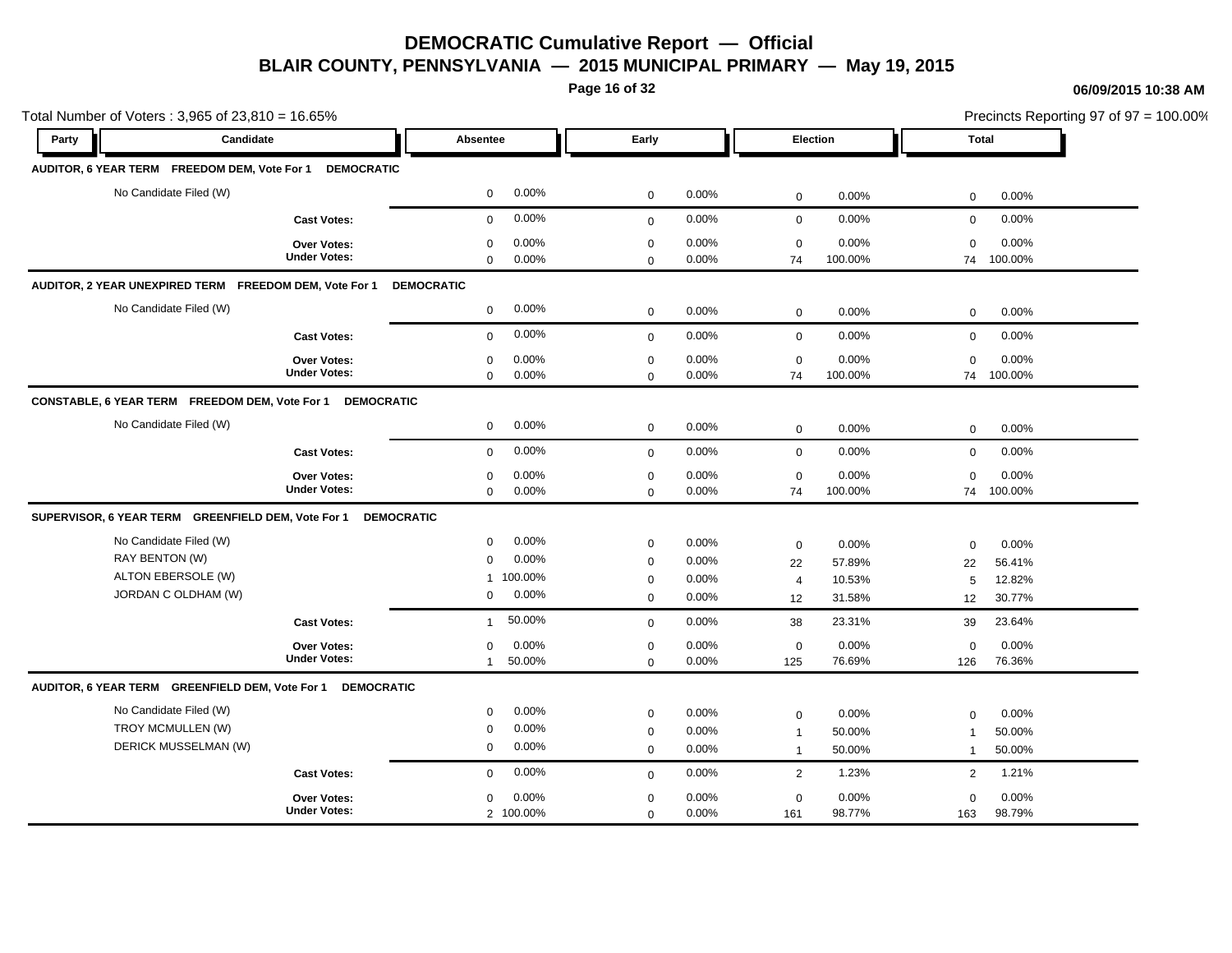**Page 17 of 32**

#### **06/09/2015 10:38 AM**

|       | Total Number of Voters: 3,965 of 23,810 = 16.65%                |                     |                         |             |          |                     |          |                | Precincts Reporting 97 of 97 = 100.00% |
|-------|-----------------------------------------------------------------|---------------------|-------------------------|-------------|----------|---------------------|----------|----------------|----------------------------------------|
| Party | Candidate                                                       |                     | Absentee                | Early       |          | Election            |          | <b>Total</b>   |                                        |
|       | CONSTABLE, 6 YEAR TERM GREENFIELD DEM, Vote For 1               | <b>DEMOCRATIC</b>   |                         |             |          |                     |          |                |                                        |
|       | No Candidate Filed (W)                                          |                     | 0.00%<br>$\mathbf 0$    | $\mathbf 0$ | 0.00%    | 0                   | 0.00%    | $\mathbf 0$    | 0.00%                                  |
|       | KIMBERLY J BENTON (W)                                           |                     | 0.00%<br>$\mathbf 0$    | 0           | 0.00%    | 3                   | 60.00%   | 3              | 60.00%                                 |
|       | RAY BENTON (W)                                                  |                     | $0.00\%$<br>$\mathbf 0$ | $\mathbf 0$ | 0.00%    | $\overline{2}$      | 40.00%   | 2              | 40.00%                                 |
|       |                                                                 | <b>Cast Votes:</b>  | 0.00%<br>$\Omega$       | $\Omega$    | $0.00\%$ | 5                   | 3.07%    | 5              | 3.03%                                  |
|       |                                                                 | Over Votes:         | 0.00%<br>$\mathbf 0$    | $\mathbf 0$ | 0.00%    | $\mathbf 0$         | 0.00%    | $\mathbf 0$    | 0.00%                                  |
|       |                                                                 | <b>Under Votes:</b> | 2 100.00%               | $\Omega$    | 0.00%    | 158                 | 96.93%   | 160            | 96.97%                                 |
|       | COUNCIL, WARD 1, 4 YEAR TERM HOLLIDAYSBURG WD 1 DEM, Vote For 1 |                     | <b>DEMOCRATIC</b>       |             |          |                     |          |                |                                        |
|       | No Candidate Filed (W)                                          |                     | $0.00\%$<br>$\mathbf 0$ | $\mathbf 0$ | 0.00%    | $\mathsf{O}\xspace$ | 0.00%    | $\mathbf 0$    | 0.00%                                  |
|       |                                                                 | <b>Cast Votes:</b>  | 0.00%<br>$\mathbf 0$    | $\mathbf 0$ | 0.00%    | $\mathbf 0$         | 0.00%    | $\mathbf 0$    | 0.00%                                  |
|       |                                                                 | Over Votes:         | 0.00%<br>$\mathbf 0$    | $\mathsf 0$ | 0.00%    | $\mathsf 0$         | 0.00%    | $\mathbf 0$    | 0.00%                                  |
|       |                                                                 | <b>Under Votes:</b> | 0.00%<br>$\mathbf 0$    | $\Omega$    | 0.00%    | 16                  | 100.00%  | 16             | 100.00%                                |
|       | COUNCIL, WARD 3, 4 YEAR TERM HOLLIDAYSBURG WD 3 DEM, Vote For 1 |                     | <b>DEMOCRATIC</b>       |             |          |                     |          |                |                                        |
|       | No Candidate Filed (W)                                          |                     | 0.00%<br>$\mathbf 0$    | $\mathbf 0$ | 0.00%    | 0                   | 0.00%    | $\mathbf 0$    | 0.00%                                  |
|       | PAT PLUMMER (W)                                                 |                     | 0.00%<br>$\mathbf 0$    | $\mathbf 0$ | 0.00%    | $\overline{1}$      | 100.00%  | $\mathbf{1}$   | 100.00%                                |
|       |                                                                 | <b>Cast Votes:</b>  | 0.00%<br>$\mathbf 0$    | $\mathbf 0$ | 0.00%    | $\overline{1}$      | 7.69%    | $\mathbf{1}$   | 7.69%                                  |
|       |                                                                 | Over Votes:         | 0.00%<br>$\mathbf 0$    | $\mathbf 0$ | 0.00%    | $\mathbf 0$         | 0.00%    | $\mathbf 0$    | 0.00%                                  |
|       |                                                                 | <b>Under Votes:</b> | 0.00%<br>$\mathbf 0$    | $\mathbf 0$ | 0.00%    | 12                  | 92.31%   | 12             | 92.31%                                 |
|       | COUNCIL, WARD 5, 4 YEAR TERM HOLLIDAYSBURG WD 5 DEM, Vote For 1 |                     | <b>DEMOCRATIC</b>       |             |          |                     |          |                |                                        |
|       | No Candidate Filed (W)                                          |                     | 0.00%<br>$\mathbf 0$    | 0           | 0.00%    | 0                   | 0.00%    | $\mathbf 0$    | 0.00%                                  |
|       | Mark L. Shawley (W)                                             |                     | 2 100.00%               | 0           | 0.00%    | 3                   | 75.00%   | 5              | 83.33%                                 |
|       | SAM BARD (W)                                                    |                     | 0.00%<br>$\mathbf 0$    | $\mathbf 0$ | 0.00%    | $\overline{1}$      | 25.00%   | $\overline{1}$ | 16.67%                                 |
|       |                                                                 | <b>Cast Votes:</b>  | 2 100.00%               | $\Omega$    | 0.00%    | $\overline{4}$      | 10.53%   | 6              | 15.00%                                 |
|       |                                                                 | Over Votes:         | 0.00%<br>0              | 0           | 0.00%    | $\mathbf 0$         | 0.00%    | $\mathbf 0$    | 0.00%                                  |
|       |                                                                 | <b>Under Votes:</b> | $\mathbf 0$<br>0.00%    | $\mathbf 0$ | 0.00%    | 34                  | 89.47%   | 34             | 85.00%                                 |
|       | COUNCIL, WARD 7, 4 YEAR TERM HOLLIDAYSBURG WD 7 DEM, Vote For 1 |                     | <b>DEMOCRATIC</b>       |             |          |                     |          |                |                                        |
|       | No Candidate Filed (W)                                          |                     | 0.00%<br>0              | $\mathbf 0$ | 0.00%    | 0                   | 0.00%    | $\mathbf 0$    | 0.00%                                  |
|       | JEFFREY KETNER (W)                                              |                     | $0.00\%$<br>$\mathbf 0$ | $\mathbf 0$ | 0.00%    | 8                   | 100.00%  | 8              | 100.00%                                |
|       |                                                                 | <b>Cast Votes:</b>  | 0.00%<br>$\mathbf 0$    | $\mathbf 0$ | 0.00%    | 8                   | 30.77%   | 8              | 30.77%                                 |
|       |                                                                 | <b>Over Votes:</b>  | 0.00%<br>$\mathbf{0}$   | $\mathbf 0$ | $0.00\%$ | 0                   | $0.00\%$ | $\Omega$       | 0.00%                                  |
|       |                                                                 | <b>Under Votes:</b> | 0.00%<br>$\mathbf 0$    | $\mathbf 0$ | 0.00%    | 18                  | 69.23%   | 18             | 69.23%                                 |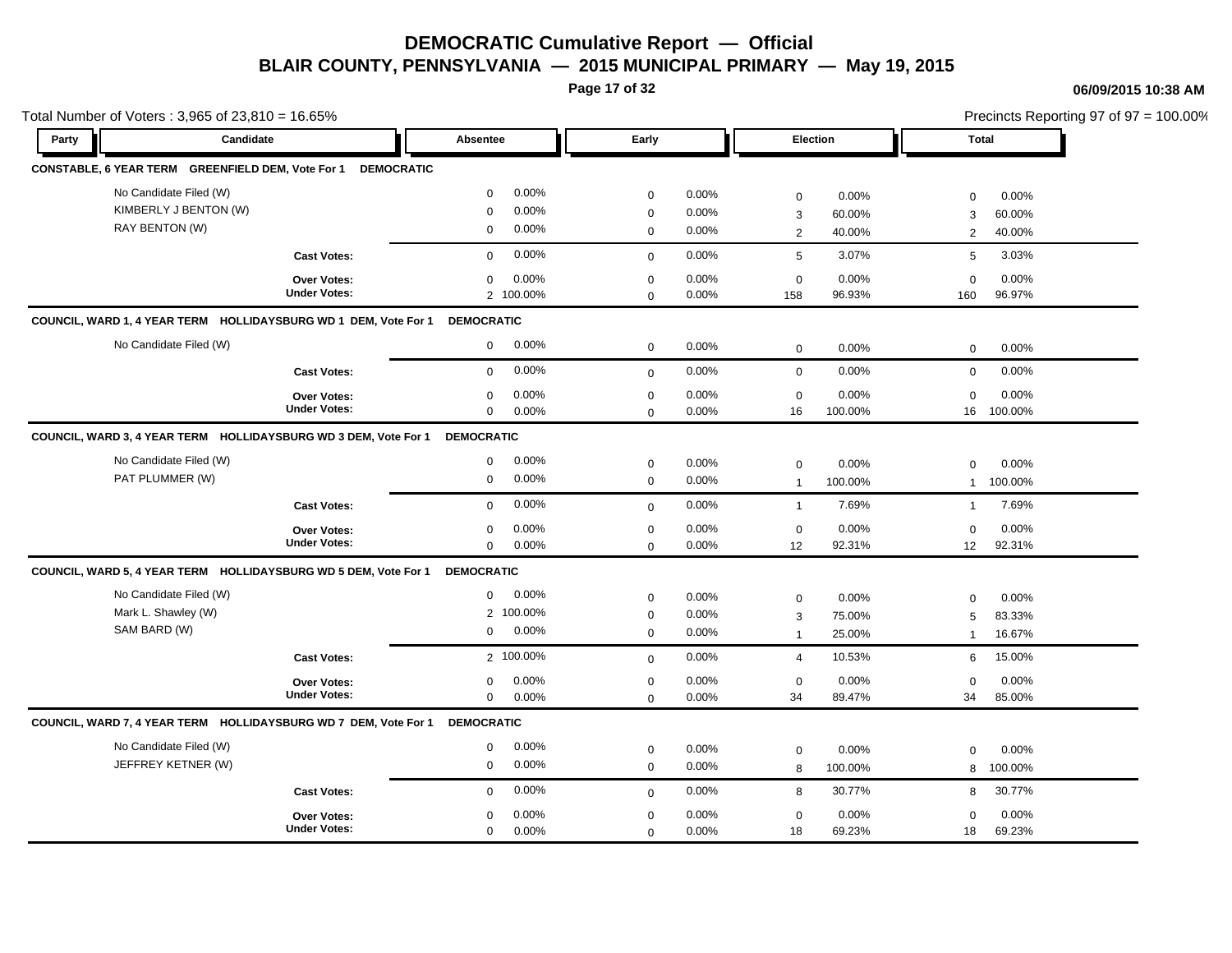**Page 18 of 32**

### **06/09/2015 10:38 AM**

0 0.00%

18 100.00% 100.00%

|       |                                                           |                     |                   |           | $\tilde{\phantom{a}}$ |          |                |         |              |           |                                        |  |
|-------|-----------------------------------------------------------|---------------------|-------------------|-----------|-----------------------|----------|----------------|---------|--------------|-----------|----------------------------------------|--|
|       | Fotal Number of Voters: 3,965 of 23,810 = 16.65%          |                     |                   |           |                       |          |                |         |              |           | Precincts Reporting 97 of 97 = 100.00% |  |
| Party | Candidate                                                 |                     | <b>Absentee</b>   |           | Early                 |          | Election       |         | <b>Total</b> |           |                                        |  |
|       | CONSTABLE, 6 YEAR TERM HOLLIDAYSBURG DEM, Vote For 1      |                     | <b>DEMOCRATIC</b> |           |                       |          |                |         |              |           |                                        |  |
|       | No Candidate Filed (W)                                    |                     | $\mathbf 0$       | 0.00%     | $\mathbf 0$           | $0.00\%$ | $\overline{0}$ | 0.00%   | $\Omega$     | 0.00%     |                                        |  |
|       | A PAUL PLUMMER (W)                                        |                     | 0                 | 0.00%     | $\mathbf{0}$          | 0.00%    | -1             | 100.00% |              | 100.00%   |                                        |  |
|       |                                                           | <b>Cast Votes:</b>  | $\Omega$          | 0.00%     | $\mathbf{0}$          | 0.00%    |                | 0.43%   |              | 0.41%     |                                        |  |
|       |                                                           | Over Votes:         | $\Omega$          | 0.00%     | $\mathbf{0}$          | 0.00%    | $\mathbf 0$    | 0.00%   | $\Omega$     | 0.00%     |                                        |  |
|       |                                                           | <b>Under Votes:</b> |                   | 9 100.00% | $\Omega$              | $0.00\%$ | 234            | 99.57%  | 243          | 99.59%    |                                        |  |
|       | SUPERVISOR, 6 YEAR TERM HUSTON DEM, Vote For 1 DEMOCRATIC |                     |                   |           |                       |          |                |         |              |           |                                        |  |
|       | No Candidate Filed (W)                                    |                     | $\mathbf{0}$      | 0.00%     | $\mathbf{0}$          | 0.00%    | $\mathbf 0$    | 0.00%   | $\Omega$     | 0.00%     |                                        |  |
|       | <b>GERALD A BURKET (W)</b>                                |                     | $\Omega$          | 0.00%     | $\Omega$              | 0.00%    | 12             | 80.00%  | 12           | 80.00%    |                                        |  |
|       | MELVIN EDWARDS (W)                                        |                     | $\Omega$          | 0.00%     | $\Omega$              | 0.00%    |                | 6.67%   |              | 6.67%     |                                        |  |
|       | GERALDABURKET (W)                                         |                     | $\Omega$          | 0.00%     | $\Omega$              | 0.00%    |                | 6.67%   |              | 6.67%     |                                        |  |
|       | DENNIS ODAY (W)                                           |                     | $\mathbf{0}$      | $0.00\%$  | $\mathbf{0}$          | 0.00%    |                | 6.67%   |              | 6.67%     |                                        |  |
|       |                                                           | <b>Cast Votes:</b>  | $\Omega$          | $0.00\%$  | $\Omega$              | 0.00%    | 15             | 53.57%  | 15           | 53.57%    |                                        |  |
|       |                                                           | Over Votes:         | $\Omega$          | 0.00%     | $\mathbf{0}$          | 0.00%    | $\mathbf 0$    | 0.00%   | $\Omega$     | 0.00%     |                                        |  |
|       |                                                           | <b>Under Votes:</b> | $\mathbf 0$       | 0.00%     | $\mathbf{0}$          | $0.00\%$ | 13             | 46.43%  | 13           | 46.43%    |                                        |  |
|       | AUDITOR, 6 YEAR TERM HUSTON DEM, Vote For 1 DEMOCRATIC    |                     |                   |           |                       |          |                |         |              |           |                                        |  |
|       | No Candidate Filed (W)                                    |                     | $\mathbf 0$       | 0.00%     | $\mathbf 0$           | 0.00%    | $\mathbf 0$    | 0.00%   | $\Omega$     | 0.00%     |                                        |  |
|       | DONNA G GIBSON (W)                                        |                     | $\mathbf{0}$      | 0.00%     | $\mathbf{0}$          | 0.00%    | $\overline{2}$ | 100.00% |              | 2 100.00% |                                        |  |
|       |                                                           | <b>Cast Votes:</b>  | $\Omega$          | 0.00%     | $\Omega$              | 0.00%    | $\overline{2}$ | 7.14%   | $2^{\circ}$  | 7.14%     |                                        |  |

0 0.00%

0

0 0.00%

18 0.00%

 $0.00\%$  0.00% 0.00% 0.00% 0.00% 0.00%

| <b>Under Votes:</b>                                                | $0\quad 0.00\%$                         | $\Omega$             | 0.00%                | 26                 | 92.86%              | 26           | 92.86%                 |  |
|--------------------------------------------------------------------|-----------------------------------------|----------------------|----------------------|--------------------|---------------------|--------------|------------------------|--|
| CONSTABLE, 6 YEAR TERM HUSTON DEM, Vote For 1<br><b>DEMOCRATIC</b> |                                         |                      |                      |                    |                     |              |                        |  |
| No Candidate Filed (W)                                             | $0\quad 0.00\%$                         | $\Omega$             | $0.00\%$             | $\Omega$           | $0.00\%$            | $\mathbf{0}$ | 0.00%                  |  |
| <b>Cast Votes:</b>                                                 | $0\quad 0.00\%$                         | $\Omega$             | 0.00%                | $\mathbf{0}$       | $0.00\%$            | 0            | 0.00%                  |  |
| Over Votes:<br><b>Under Votes:</b>                                 | $0\quad 0.00\%$<br>$0.00\%$<br>$\Omega$ | $\Omega$<br>$\Omega$ | 0.00%<br>$0.00\%$    | $\mathbf{0}$<br>28 | $0.00\%$<br>100.00% | $\mathbf{0}$ | $0.00\%$<br>28 100.00% |  |
| SUPERVISOR, 6 YEAR TERM JUNIATA DEM, Vote For 1<br>DEMOCRATIC      |                                         |                      |                      |                    |                     |              |                        |  |
| No Candidate Filed (W)                                             | $0\quad 0.00\%$                         | $\Omega$             | $0.00\%$             | $\Omega$           | $0.00\%$            | $\mathbf{0}$ | $0.00\%$               |  |
| <b>Cast Votes:</b>                                                 | $000\%$                                 | $\Omega$             | 0.00%                | $\mathbf{0}$       | $0.00\%$            | 0            | $0.00\%$               |  |
| <b>Over Votes:</b><br><b>Under Votes:</b>                          | $0\quad 0.00\%$<br>$0.00\%$<br>$\Omega$ | $\Omega$<br>$\Omega$ | $0.00\%$<br>$0.00\%$ | $\mathbf{0}$<br>18 | $0.00\%$<br>100.00% | $\mathbf{0}$ | 0.00%<br>18 100.00%    |  |

0 0.00%

**Over Votes:**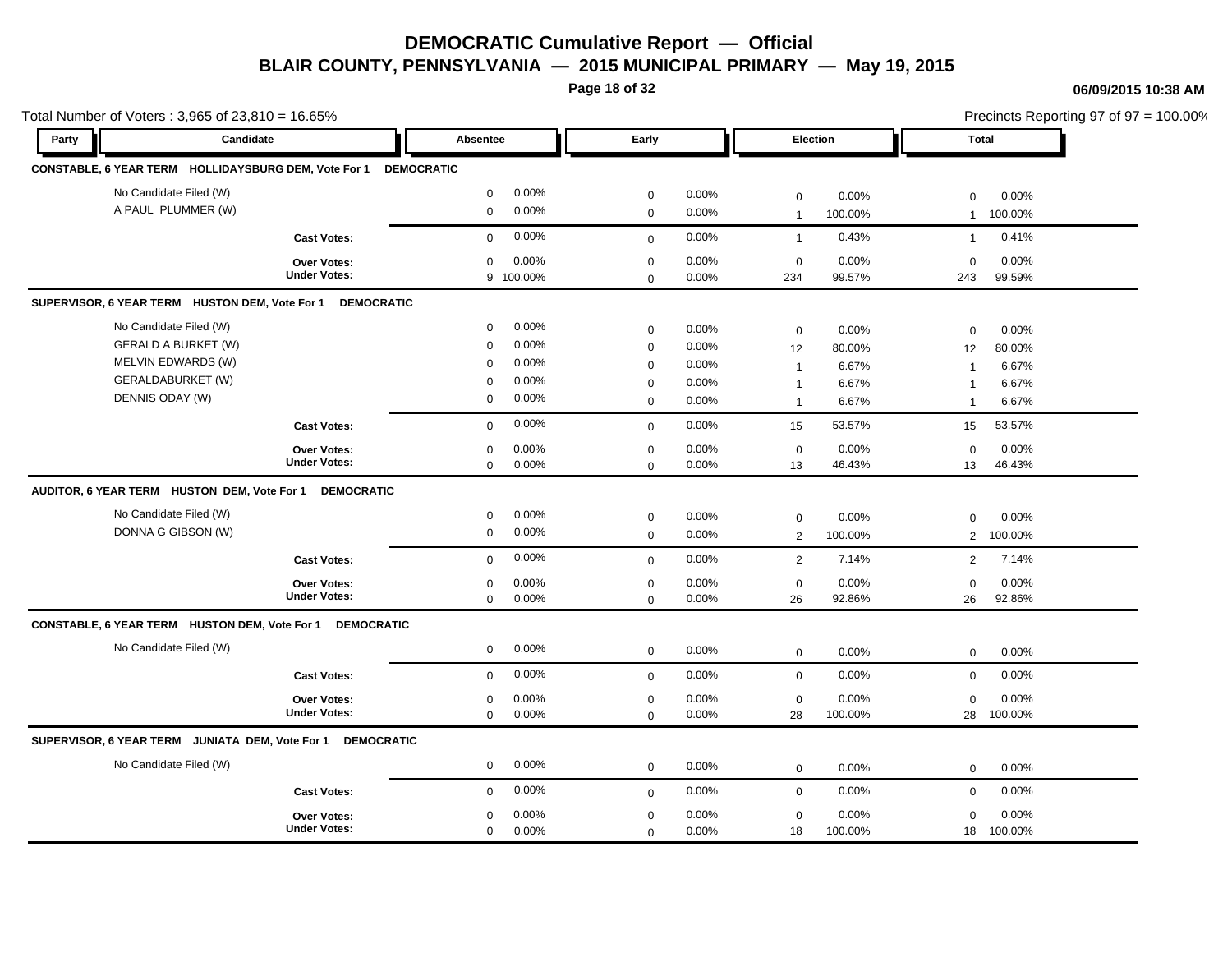**Page 19 of 32**

#### **06/09/2015 10:38 AM**

|       | Total Number of Voters: 3,965 of 23,810 = 16.65%          |                     |                           |              |       |                 |         |                | Precincts Reporting 97 of 97 = 100.00% |
|-------|-----------------------------------------------------------|---------------------|---------------------------|--------------|-------|-----------------|---------|----------------|----------------------------------------|
| Party | Candidate                                                 |                     | Absentee                  | Early        |       | Election        |         | <b>Total</b>   |                                        |
|       | AUDITOR 6 YEAR TERM JUNIATA DEM, Vote For 1 DEMOCRATIC    |                     |                           |              |       |                 |         |                |                                        |
|       | No Candidate Filed (W)                                    |                     | 0.00%<br>$\mathbf 0$      | $\mathbf 0$  | 0.00% | $\mathbf 0$     | 0.00%   | 0              | 0.00%                                  |
|       |                                                           | <b>Cast Votes:</b>  | 0.00%<br>$\mathbf{0}$     | $\mathbf 0$  | 0.00% | $\mathbf 0$     | 0.00%   | $\mathbf 0$    | 0.00%                                  |
|       |                                                           | <b>Over Votes:</b>  | 0.00%<br>$\mathbf 0$      | $\mathbf 0$  | 0.00% | $\mathbf 0$     | 0.00%   | $\Omega$       | 0.00%                                  |
|       |                                                           | <b>Under Votes:</b> | 0.00%<br>$\mathbf 0$      | $\mathbf 0$  | 0.00% | 18              | 100.00% | 18             | 100.00%                                |
|       | CONSTABLE, 6 YEAR TERM JUNIATA DEM, Vote For 1 DEMOCRATIC |                     |                           |              |       |                 |         |                |                                        |
|       | No Candidate Filed (W)                                    |                     | 0.00%<br>$\mathbf 0$      | $\mathbf 0$  | 0.00% | $\mathsf 0$     | 0.00%   | 0              | 0.00%                                  |
|       |                                                           | <b>Cast Votes:</b>  | 0.00%<br>$\mathbf 0$      | $\mathbf 0$  | 0.00% | $\mathbf 0$     | 0.00%   | $\mathbf 0$    | 0.00%                                  |
|       |                                                           | Over Votes:         | 0.00%<br>$\mathbf 0$      | $\mathbf 0$  | 0.00% | $\mathbf 0$     | 0.00%   | $\mathbf 0$    | 0.00%                                  |
|       |                                                           | <b>Under Votes:</b> | 0.00%<br>$\mathbf 0$      | $\mathbf 0$  | 0.00% | 18              | 100.00% | 18             | 100.00%                                |
|       | SUPERVISOR, 6 YEAR TERM LOGAN DEM, Vote For 1             | <b>DEMOCRATIC</b>   |                           |              |       |                 |         |                |                                        |
|       | No Candidate Filed (W)                                    |                     | 0.00%<br>$\mathbf 0$      | $\mathbf 0$  | 0.00% | $\mathbf 0$     | 0.00%   | 0              | 0.00%                                  |
|       | ED FRONTINO (W)                                           |                     | 66.67%<br>2               | $\mathbf 0$  | 0.00% | 24              | 50.00%  | 26             | 50.98%                                 |
|       | JERRY FULARE (W)                                          |                     | 0.00%<br>$\mathbf 0$      | $\mathbf 0$  | 0.00% | 20              | 41.67%  | 20             | 39.22%                                 |
|       | ROMEO DE BARTOLOMEE (W)                                   |                     | 0.00%<br>$\mathbf 0$      | $\mathbf 0$  | 0.00% | $\overline{1}$  | 2.08%   | $\overline{1}$ | 1.96%                                  |
|       | GARY DOYLE (W)                                            |                     | 33.33%<br>-1              | $\mathbf 0$  | 0.00% | $\mathbf 0$     | 0.00%   | $\overline{1}$ | 1.96%                                  |
|       | FRANK FRONTINO (W)                                        |                     | 0.00%<br>$\mathbf 0$      | $\mathbf 0$  | 0.00% | $\mathbf 1$     | 2.08%   | -1             | 1.96%                                  |
|       | JOE METSGAR (W)                                           |                     | 0.00%<br>$\mathbf 0$      | $\mathbf 0$  | 0.00% | $\overline{1}$  | 2.08%   | $\mathbf 1$    | 1.96%                                  |
|       | DONALD SWANGER (W)                                        |                     | 0.00%<br>$\mathbf 0$      | $\mathbf 0$  | 0.00% | $\overline{1}$  | 2.08%   | $\overline{1}$ | 1.96%                                  |
|       |                                                           | <b>Cast Votes:</b>  | 27.27%<br>3               | $\mathbf{0}$ | 0.00% | 48              | 11.24%  | 51             | 11.64%                                 |
|       |                                                           | <b>Over Votes:</b>  | 0.00%<br>$\mathbf 0$      | $\mathbf 0$  | 0.00% | $\mathbf 0$     | 0.00%   | $\mathbf 0$    | 0.00%                                  |
|       |                                                           | <b>Under Votes:</b> | 8 72.73%                  | $\mathbf 0$  | 0.00% | 379             | 88.76%  | 387            | 88.36%                                 |
|       | AUDITOR, 6 YEAR TERM LOGAN DEM, Vote For 1 DEMOCRATIC     |                     |                           |              |       |                 |         |                |                                        |
|       | No Candidate Filed (W)                                    |                     | 0.00%<br>$\mathbf 0$      | $\mathbf 0$  | 0.00% | $\mathbf 0$     | 0.00%   | $\Omega$       | 0.00%                                  |
|       | REBECCA COWAN (W)                                         |                     | 0.00%<br>$\mathbf 0$      | $\mathbf 0$  | 0.00% | $\overline{2}$  | 40.00%  | 2              | 33.33%                                 |
|       | GARY DOYLE (W)                                            |                     | 1 100.00%                 | $\mathbf 0$  | 0.00% | $\mathbf 0$     | 0.00%   | $\overline{1}$ | 16.67%                                 |
|       | JERRY FULARE (W)                                          |                     | 0.00%<br>$\mathbf 0$      | $\mathbf 0$  | 0.00% | 2               | 40.00%  | $\overline{2}$ | 33.33%                                 |
|       | DONALD SWANGER (W)                                        |                     | 0.00%<br>$\mathbf 0$      | $\mathbf 0$  | 0.00% | $\overline{1}$  | 20.00%  | $\mathbf{1}$   | 16.67%                                 |
|       |                                                           | <b>Cast Votes:</b>  | 9.09%<br>$\mathbf{1}$     | $\mathbf 0$  | 0.00% | $5\phantom{.0}$ | 1.17%   | 6              | 1.37%                                  |
|       |                                                           | Over Votes:         | 0.00%<br>$\mathbf 0$      | $\mathbf 0$  | 0.00% | $\mathbf 0$     | 0.00%   | $\mathbf 0$    | 0.00%                                  |
|       |                                                           | <b>Under Votes:</b> | 90.91%<br>10 <sup>1</sup> | $\mathbf 0$  | 0.00% | 422             | 98.83%  | 432            | 98.63%                                 |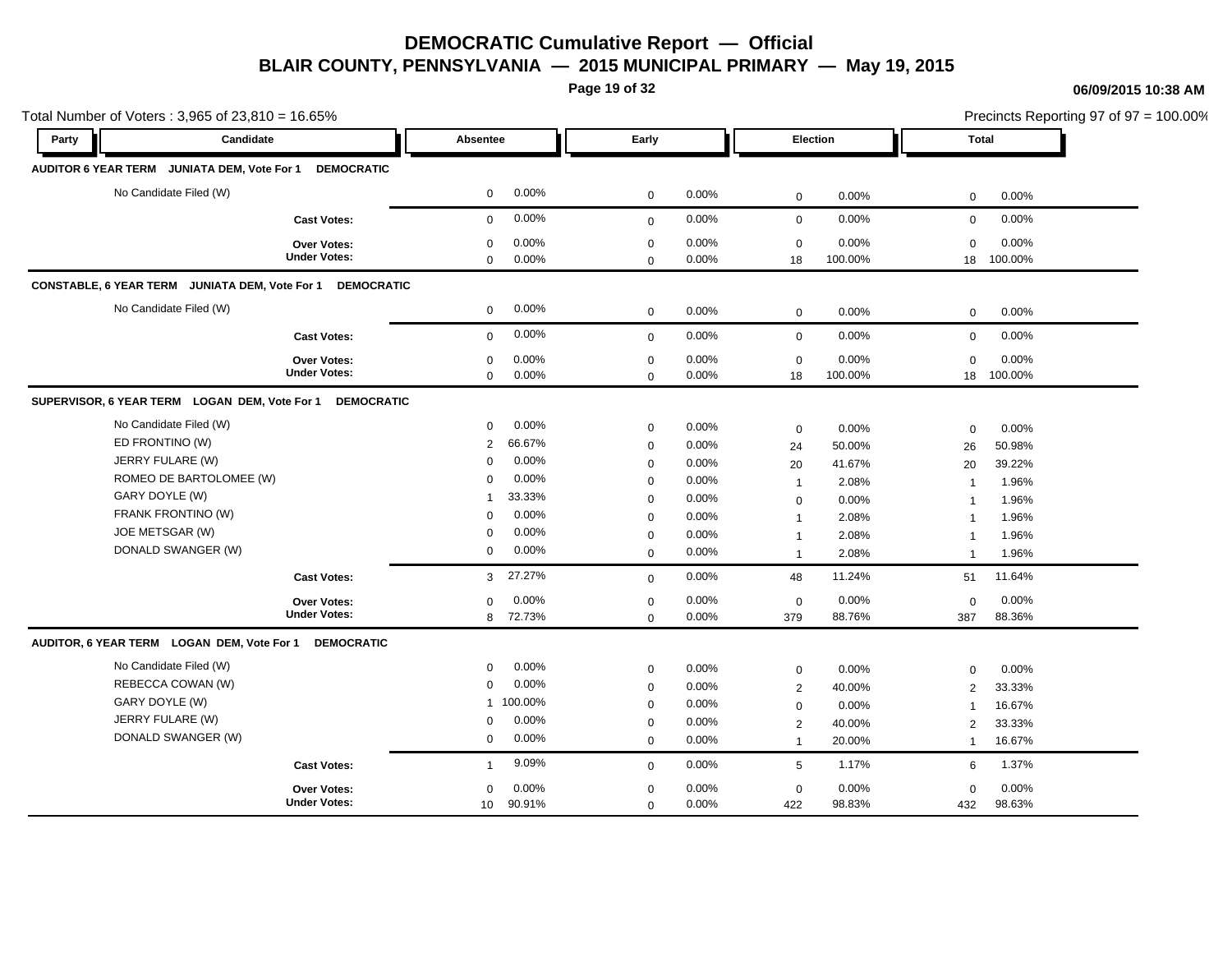**Page 20 of 32**

#### **06/09/2015 10:38 AM**

|            | Total Number of Voters: 3,965 of 23,810 = 16.65%            |                                           |                   |                             |                 |                            |                |                    |                  |                 |                 | Precincts Reporting 97 of $97 = 100.00\%$ |
|------------|-------------------------------------------------------------|-------------------------------------------|-------------------|-----------------------------|-----------------|----------------------------|----------------|--------------------|------------------|-----------------|-----------------|-------------------------------------------|
| Party      | Candidate                                                   |                                           |                   | Absentee                    |                 | Early                      |                | Election           |                  | <b>Total</b>    |                 |                                           |
|            | CONSTABLE, 6 YEAR TERM LOGAN DEM, Vote For 1 DEMOCRATIC     |                                           |                   |                             |                 |                            |                |                    |                  |                 |                 |                                           |
|            | No Candidate Filed (W)                                      |                                           |                   | $\Omega$                    | 0.00%           | $\mathbf 0$                | 0.00%          | $\mathbf 0$        | 0.00%            | $\Omega$        | 0.00%           |                                           |
|            | GARY DOYLE (W)                                              |                                           |                   |                             | 1 100.00%       | $\mathbf 0$                | 0.00%          | $\mathbf 0$        | 0.00%            | $\mathbf{1}$    | 100.00%         |                                           |
|            |                                                             | <b>Cast Votes:</b>                        |                   | $\mathbf{1}$                | 9.09%           | $\mathbf 0$                | 0.00%          | $\mathbf 0$        | 0.00%            | $\mathbf{1}$    | 0.23%           |                                           |
|            |                                                             | <b>Over Votes:</b><br><b>Under Votes:</b> |                   | $\Omega$<br>10 <sup>1</sup> | 0.00%<br>90.91% | $\mathbf 0$<br>$\mathbf 0$ | 0.00%<br>0.00% | $\mathbf 0$<br>427 | 0.00%<br>100.00% | $\Omega$<br>437 | 0.00%<br>99.77% |                                           |
|            | COUNCIL, 4 YEAR TERM MARTINSBURG DEM, Vote For 3 DEMOCRATIC |                                           |                   |                             |                 |                            |                |                    |                  |                 |                 |                                           |
| <b>DEM</b> | <b>CONNIE S LAMBORN</b>                                     |                                           |                   | $\mathbf 0$                 | 0.00%           | $\mathbf 0$                | 0.00%          | 62                 | 89.86%           | 62              | 89.86%          |                                           |
|            | SUZANNE MCNALLY (W)                                         |                                           |                   | $\mathbf 0$                 | 0.00%           | $\mathbf 0$                | 0.00%          | $\overline{1}$     | 1.45%            | $\overline{1}$  | 1.45%           |                                           |
|            | JOHN SHOWALTER (W)                                          |                                           |                   | 0                           | 0.00%           | $\mathbf 0$                | 0.00%          | $\sqrt{5}$         | 7.25%            | 5               | 7.25%           |                                           |
|            | CRAIG WAGNER (W)                                            |                                           |                   | 0                           | 0.00%           | $\mathbf 0$                | 0.00%          | $\mathbf{1}$       | 1.45%            | $\overline{1}$  | 1.45%           |                                           |
|            |                                                             | <b>Cast Votes:</b>                        |                   | $\mathbf 0$                 | 0.00%           | $\mathbf 0$                | 0.00%          | 69                 | 36.51%           | 69              | 36.51%          |                                           |
|            |                                                             | Over Votes:                               |                   | $\mathbf 0$                 | 0.00%           | $\mathbf 0$                | 0.00%          | $\mathbf 0$        | 0.00%            | $\mathbf 0$     | 0.00%           |                                           |
|            |                                                             | <b>Under Votes:</b>                       |                   | $\mathbf 0$                 | 0.00%           | $\mathbf 0$                | 0.00%          | 120                | 63.49%           | 120             | 63.49%          |                                           |
|            | AUDITOR, 6 YEAR TERM MARTINSBURG DEM, Vote For 1 DEMOCRATIC |                                           |                   |                             |                 |                            |                |                    |                  |                 |                 |                                           |
|            |                                                             |                                           |                   |                             |                 |                            |                |                    |                  |                 |                 |                                           |
|            | No Candidate Filed (W)                                      |                                           |                   | $\mathbf{0}$                | 0.00%           | $\mathbf 0$                | 0.00%          | $\mathbf 0$        | 0.00%            | $\mathbf 0$     | 0.00%           |                                           |
|            |                                                             | <b>Cast Votes:</b>                        |                   | $\Omega$                    | 0.00%           | $\mathbf 0$                | 0.00%          | $\mathbf 0$        | 0.00%            | $\mathbf 0$     | 0.00%           |                                           |
|            |                                                             | Over Votes:                               |                   | $\mathbf 0$                 | 0.00%           | $\mathbf 0$                | 0.00%          | $\mathbf 0$        | 0.00%            | $\Omega$        | 0.00%           |                                           |
|            |                                                             | <b>Under Votes:</b>                       |                   | $\mathbf 0$                 | 0.00%           | $\mathbf 0$                | 0.00%          | 63                 | 100.00%          | 63              | 100.00%         |                                           |
|            | CONSTABLE, 6 YEAR TERM MARTINSBURG DEM, Vote For 1          |                                           | <b>DEMOCRATIC</b> |                             |                 |                            |                |                    |                  |                 |                 |                                           |
|            | No Candidate Filed (W)                                      |                                           |                   | $\mathbf 0$                 | 0.00%           | $\mathbf 0$                | 0.00%          | $\mathbf 0$        | 0.00%            | $\mathbf 0$     | 0.00%           |                                           |
|            |                                                             | <b>Cast Votes:</b>                        |                   | $\mathbf 0$                 | 0.00%           | $\mathbf 0$                | 0.00%          | $\mathbf 0$        | 0.00%            | $\mathbf 0$     | 0.00%           |                                           |
|            |                                                             | Over Votes:                               |                   | $\mathbf 0$                 | 0.00%           | $\mathbf 0$                | 0.00%          | $\mathbf 0$        | 0.00%            | $\mathbf 0$     | 0.00%           |                                           |
|            |                                                             | <b>Under Votes:</b>                       |                   | $\mathbf 0$                 | 0.00%           | $\mathbf 0$                | 0.00%          | 63                 | 100.00%          | 63              | 100.00%         |                                           |
|            | MAYOR, 2 YEAR UNEXPIRED TERM NEWRY DEM, Vote For 1          |                                           | <b>DEMOCRATIC</b> |                             |                 |                            |                |                    |                  |                 |                 |                                           |
|            | ALLEN DODSON                                                |                                           |                   | $\mathbf 0$                 | 0.00%           | $\mathbf 0$                | 0.00%          | 15                 | 100.00%          | 15              | 100.00%         |                                           |
|            |                                                             | <b>Cast Votes:</b>                        |                   | $\mathbf 0$                 | 0.00%           | $\mathbf{0}$               | 0.00%          | 15                 | 88.24%           | 15              | 88.24%          |                                           |
| <b>DEM</b> |                                                             | <b>Over Votes:</b>                        |                   | $\mathbf 0$                 | 0.00%           | $\mathbf 0$                | 0.00%          | $\mathbf 0$        | 0.00%            | $\mathbf 0$     | 0.00%           |                                           |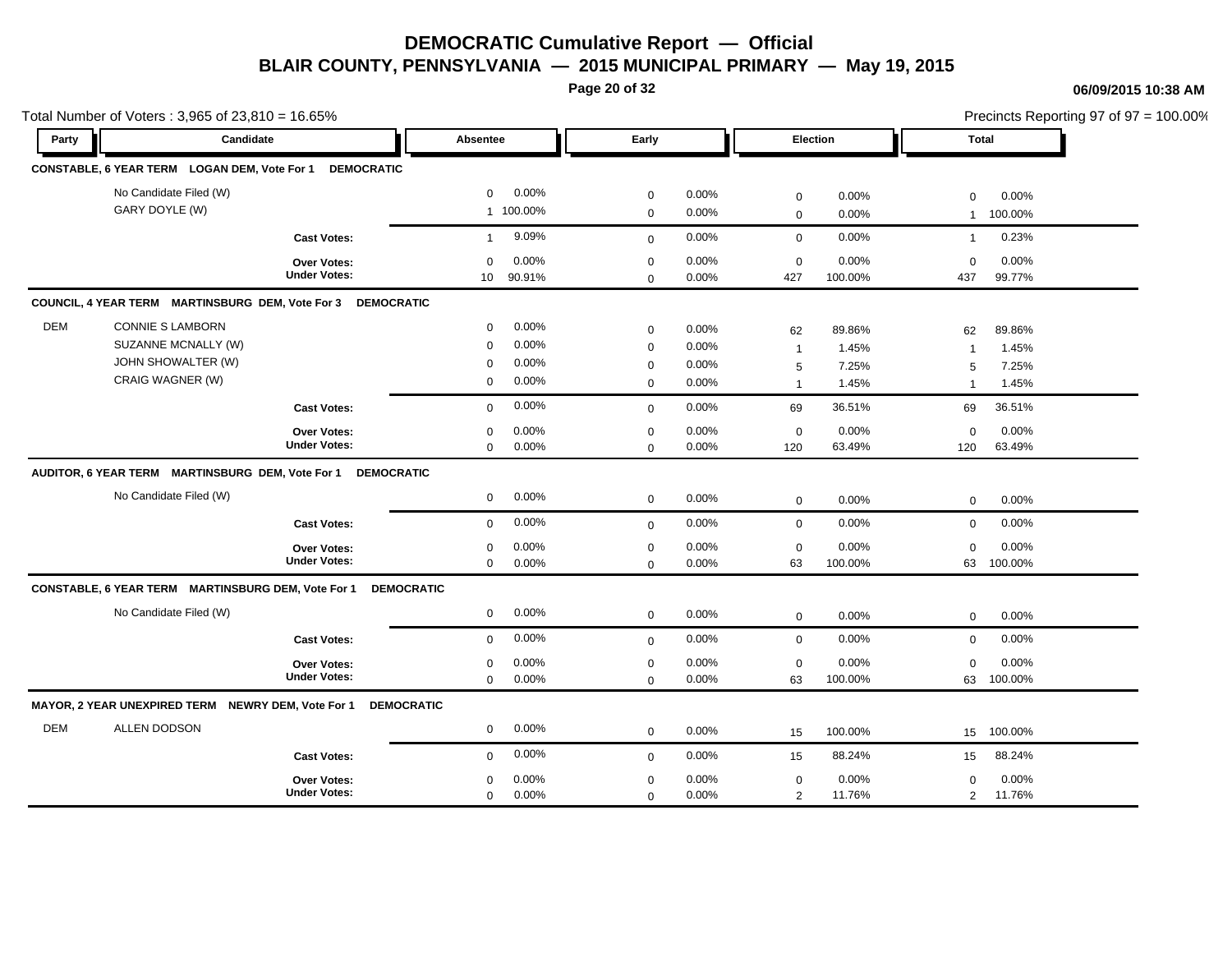**Page 21 of 32**

#### **06/09/2015 10:38 AM**

 $\frac{2}{3}$ rincts Reporting 97 of 97 = 100.00%

|            | Total Number of Voters: 3,965 of 23,810 = 16.65%        |                     |                   |           |              |          |                |         |                |            | Precincts Reporting 97 of 97 = 100.00% |
|------------|---------------------------------------------------------|---------------------|-------------------|-----------|--------------|----------|----------------|---------|----------------|------------|----------------------------------------|
| Party      | Candidate                                               |                     | Absentee          |           | Early        |          | Election       |         | <b>Total</b>   |            |                                        |
|            | COUNCIL, 4 YEAR TERM NEWRY DEM, Vote For 3 DEMOCRATIC   |                     |                   |           |              |          |                |         |                |            |                                        |
| <b>DEM</b> | ANNE S SENO                                             |                     | $\mathbf 0$       | 0.00%     | $\mathbf 0$  | 0.00%    | 17             | 77.27%  | 17             | 77.27%     |                                        |
|            | <b>KRISTINE GIARTH (W)</b>                              |                     | $\mathbf 0$       | 0.00%     | $\mathbf 0$  | 0.00%    | $\overline{1}$ | 4.55%   |                | 4.55%      |                                        |
|            | MICHAEL SENO (W)                                        |                     | 0                 | 0.00%     | $\mathbf 0$  | 0.00%    | $\overline{4}$ | 18.18%  | $\overline{4}$ | 18.18%     |                                        |
|            |                                                         | <b>Cast Votes:</b>  | $\mathbf 0$       | 0.00%     | $\mathbf{0}$ | $0.00\%$ | 22             | 43.14%  | 22             | 43.14%     |                                        |
|            |                                                         | Over Votes:         | $\mathbf 0$       | 0.00%     | $\mathbf 0$  | 0.00%    | $\mathbf 0$    | 0.00%   | $\mathbf 0$    | 0.00%      |                                        |
|            |                                                         | <b>Under Votes:</b> | $\mathbf 0$       | 0.00%     | $\mathbf 0$  | 0.00%    | 29             | 56.86%  | 29             | 56.86%     |                                        |
|            | CONSTABLE, 6 YEAR TERM NEWRY DEM, Vote For 1 DEMOCRATIC |                     |                   |           |              |          |                |         |                |            |                                        |
|            | No Candidate Filed (W)                                  |                     | $\mathbf 0$       | 0.00%     | $\mathbf 0$  | 0.00%    | $\mathbf 0$    | 0.00%   | $\mathbf 0$    | 0.00%      |                                        |
|            |                                                         | <b>Cast Votes:</b>  | $\mathbf 0$       | 0.00%     | $\mathbf 0$  | 0.00%    | $\mathbf 0$    | 0.00%   | $\mathbf 0$    | 0.00%      |                                        |
|            |                                                         | Over Votes:         | $\mathbf 0$       | 0.00%     | $\mathbf 0$  | 0.00%    | $\mathbf 0$    | 0.00%   | $\Omega$       | 0.00%      |                                        |
|            |                                                         | <b>Under Votes:</b> | $\mathbf 0$       | 0.00%     | $\mathbf{0}$ | $0.00\%$ | 17             | 100.00% |                | 17 100.00% |                                        |
|            | SUPERVISOR, 6 YEAR TERM NORTH WOODBURY DEM, Vote For 1  |                     | <b>DEMOCRATIC</b> |           |              |          |                |         |                |            |                                        |
|            | No Candidate Filed (W)                                  |                     | $\mathbf 0$       | 0.00%     | $\mathbf 0$  | 0.00%    | $\mathbf 0$    | 0.00%   | $\mathbf 0$    | 0.00%      |                                        |
|            | FRANK MCKAY (W)                                         |                     | $\mathbf 0$       | 0.00%     | $\mathbf 0$  | 0.00%    | $\overline{1}$ | 100.00% | $\mathbf{1}$   | 100.00%    |                                        |
|            |                                                         | <b>Cast Votes:</b>  | $\mathbf 0$       | 0.00%     | $\mathbf 0$  | 0.00%    | $\overline{1}$ | 2.22%   | $\mathbf{1}$   | 2.00%      |                                        |
|            |                                                         | Over Votes:         | $\mathbf 0$       | 0.00%     | $\mathsf 0$  | 0.00%    | $\mathbf 0$    | 0.00%   | $\mathbf 0$    | 0.00%      |                                        |
|            |                                                         | <b>Under Votes:</b> |                   | 5 100.00% | $\mathbf 0$  | 0.00%    | 44             | 97.78%  | 49             | 98.00%     |                                        |
|            | AUDITOR, 6 YEAR TERM NORTH WOODBURY DEM, Vote For 1     |                     | <b>DEMOCRATIC</b> |           |              |          |                |         |                |            |                                        |
|            | No Candidate Filed (W)                                  |                     | $\mathbf 0$       | 0.00%     | $\mathbf 0$  | 0.00%    | $\mathbf 0$    | 0.00%   | $\mathbf 0$    | 0.00%      |                                        |
|            |                                                         | <b>Cast Votes:</b>  | $\mathbf 0$       | 0.00%     | $\mathbf{0}$ | 0.00%    | $\mathbf 0$    | 0.00%   | 0              | 0.00%      |                                        |
|            |                                                         | Over Votes:         | $\mathbf 0$       | 0.00%     | $\mathbf 0$  | 0.00%    | $\mathbf 0$    | 0.00%   | $\mathbf 0$    | 0.00%      |                                        |
|            |                                                         | <b>Under Votes:</b> |                   | 5 100.00% | $\mathbf 0$  | 0.00%    | 45             | 100.00% | 50             | 100.00%    |                                        |
|            | CONSTABLE, 6 YEAR TERM NORTH WOODBURY DEM, Vote For 1   |                     | <b>DEMOCRATIC</b> |           |              |          |                |         |                |            |                                        |
|            | No Candidate Filed (W)                                  |                     | $\mathbf 0$       | 0.00%     | $\mathbf 0$  | 0.00%    | $\mathbf 0$    | 0.00%   | 0              | 0.00%      |                                        |
|            |                                                         | <b>Cast Votes:</b>  | $\mathbf 0$       | 0.00%     | $\mathbf{0}$ | 0.00%    | $\mathbf 0$    | 0.00%   | $\mathbf 0$    | 0.00%      |                                        |
|            |                                                         | Over Votes:         | $\mathbf 0$       | 0.00%     | $\mathbf 0$  | 0.00%    | $\mathbf 0$    | 0.00%   | $\mathbf 0$    | 0.00%      |                                        |
|            |                                                         | <b>Under Votes:</b> |                   | 5 100.00% | $\mathbf 0$  | 0.00%    | 45             | 100.00% | 50             | 100.00%    |                                        |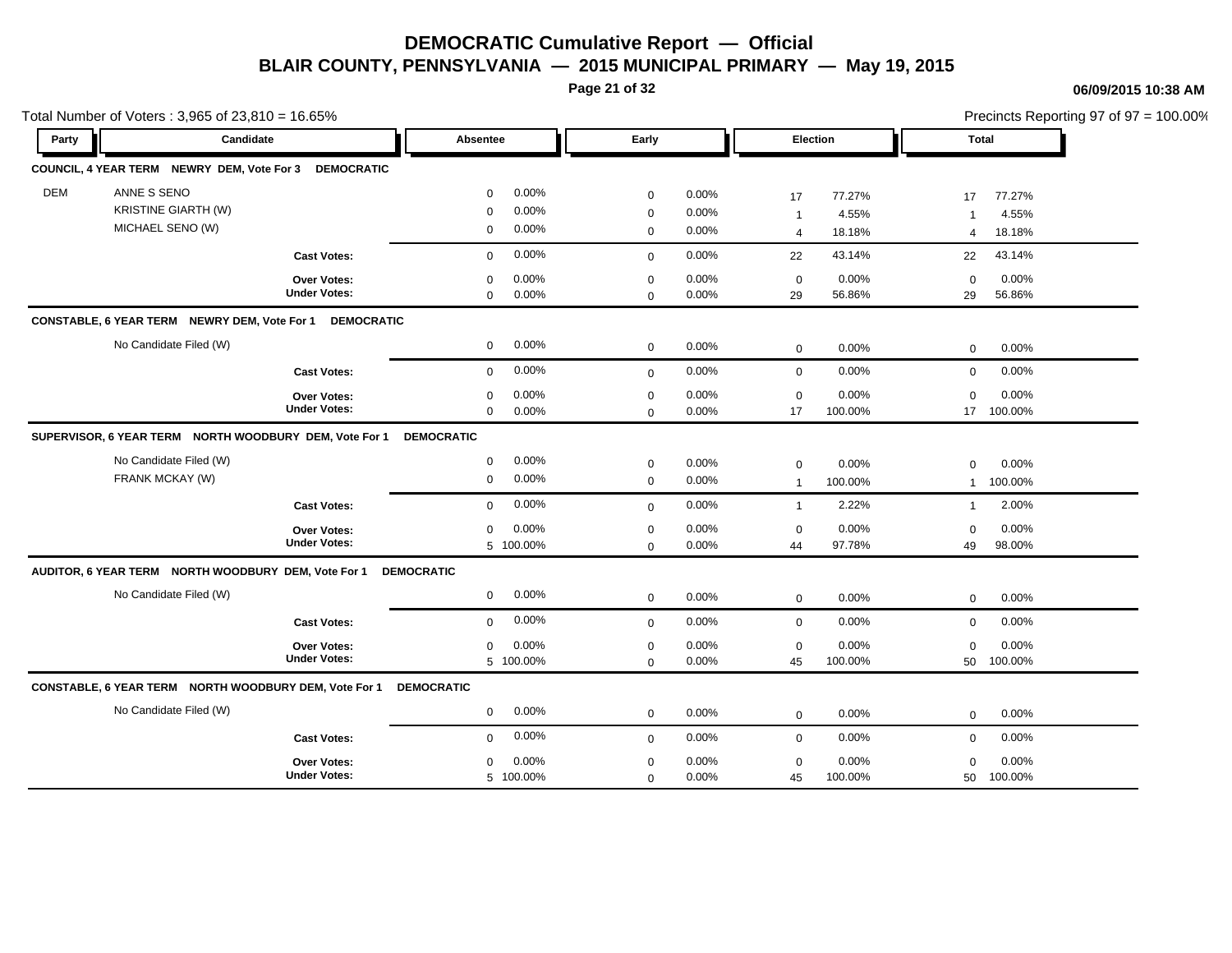**Page 22 of 32**

#### **06/09/2015 10:38 AM**

| Total Number of Voters: 3,965 of 23,810 = 16.65%      |                                                                |                          |             |       |                 |         |                | Precincts Reporting 97 of 97 = 100.00% |
|-------------------------------------------------------|----------------------------------------------------------------|--------------------------|-------------|-------|-----------------|---------|----------------|----------------------------------------|
| Party                                                 | Candidate                                                      | Absentee                 | Early       |       | <b>Election</b> |         |                | <b>Total</b>                           |
|                                                       | COUNCIL, 4 YEAR TERM ROARING SPRING DEM, Vote For 3 DEMOCRATIC |                          |             |       |                 |         |                |                                        |
| No Candidate Filed (W)                                |                                                                | 0.00%<br>$\mathbf 0$     | $\mathbf 0$ | 0.00% | $\mathsf 0$     | 0.00%   | $\mathbf 0$    | 0.00%                                  |
| CHRIS CARRIER (W)                                     |                                                                | 33.33%<br>$\overline{1}$ | $\mathbf 0$ | 0.00% | 2               | 33.33%  | 3              | 33.33%                                 |
| FLODY DETERLINE (W)                                   |                                                                | 0.00%<br>$\Omega$        | $\mathbf 0$ | 0.00% | $\mathbf{1}$    | 16.67%  | $\overline{1}$ | 11.11%                                 |
| EDGAR FRANKS (W)                                      |                                                                | 0.00%<br>$\Omega$        | $\mathbf 0$ | 0.00% | $\overline{2}$  | 33.33%  | $\overline{2}$ | 22.22%                                 |
| RODNEY L GREEN (W)                                    |                                                                | 33.33%<br>$\overline{1}$ | $\mathbf 0$ | 0.00% | $\mathbf{1}$    | 16.67%  | $\overline{2}$ | 22.22%                                 |
| DENNIS IGOU (W)                                       |                                                                | 33.33%<br>$\mathbf{1}$   | $\mathbf 0$ | 0.00% | $\mathbf 0$     | 0.00%   | $\mathbf{1}$   | 11.11%                                 |
|                                                       | <b>Cast Votes:</b>                                             | 50.00%<br>3              | $\mathbf 0$ | 0.00% | 6               | 2.41%   | 9              | 3.53%                                  |
|                                                       | <b>Over Votes:</b>                                             | 0.00%<br>$\mathbf 0$     | $\mathbf 0$ | 0.00% | $\mathbf 0$     | 0.00%   | $\mathbf 0$    | 0.00%                                  |
|                                                       | <b>Under Votes:</b>                                            | 50.00%<br>3              | $\Omega$    | 0.00% | 243             | 97.59%  | 246            | 96.47%                                 |
| TAX COLLECTOR, 2 YEAR UNEXPIRED TERM                  | ROARING SPRING DEM, Vote For 1                                 | <b>DEMOCRATIC</b>        |             |       |                 |         |                |                                        |
| No Candidate Filed (W)                                |                                                                | $0.00\%$<br>$\mathbf 0$  | $\mathbf 0$ | 0.00% | $\mathbf 0$     | 0.00%   | $\mathbf 0$    | 0.00%                                  |
| <b>KRISTEN CARRIER (W)</b>                            |                                                                | 1 100.00%                | $\mathbf 0$ | 0.00% | 9               | 60.00%  | 10             | 62.50%                                 |
| FLOYD DETERLINE (W)                                   |                                                                | 0.00%<br>$\Omega$        | $\mathbf 0$ | 0.00% | 5               | 33.33%  | 5              | 31.25%                                 |
| DIANE CURFMAN (W)                                     |                                                                | 0.00%<br>$\mathbf 0$     | $\mathbf 0$ | 0.00% | $\mathbf{1}$    | 6.67%   | $\mathbf{1}$   | 6.25%                                  |
|                                                       | <b>Cast Votes:</b>                                             | 50.00%<br>$\mathbf{1}$   | $\mathbf 0$ | 0.00% | 15              | 18.07%  | 16             | 18.82%                                 |
|                                                       | <b>Over Votes:</b>                                             | 0.00%<br>$\Omega$        | $\mathbf 0$ | 0.00% | $\mathbf 0$     | 0.00%   | $\mathbf 0$    | 0.00%                                  |
|                                                       | <b>Under Votes:</b>                                            | 50.00%<br>$\mathbf{1}$   | $\Omega$    | 0.00% | 68              | 81.93%  | 69             | 81.18%                                 |
| CONSTABLE, 6 YEAR TERM ROARING SPRING DEM, Vote For 1 |                                                                | <b>DEMOCRATIC</b>        |             |       |                 |         |                |                                        |
| No Candidate Filed (W)                                |                                                                | 0.00%<br>0               | $\mathbf 0$ | 0.00% | $\mathbf 0$     | 0.00%   | $\mathbf 0$    | 0.00%                                  |
| EDGAR FRANKS (W)                                      |                                                                | 1 100.00%                | $\mathbf 0$ | 0.00% | 3               | 100.00% | $\overline{4}$ | 100.00%                                |
|                                                       | <b>Cast Votes:</b>                                             | 50.00%<br>$\mathbf{1}$   | $\mathbf 0$ | 0.00% | 3               | 3.61%   | $\overline{4}$ | 4.71%                                  |
|                                                       | Over Votes:                                                    | 0.00%<br>$\mathbf 0$     | $\mathbf 0$ | 0.00% | $\mathsf 0$     | 0.00%   | $\mathbf 0$    | 0.00%                                  |
|                                                       | <b>Under Votes:</b>                                            | 50.00%<br>$\mathbf{1}$   | $\mathbf 0$ | 0.00% | 80              | 96.39%  | 81             | 95.29%                                 |
| SUPERVISOR, 6 YEAR TERM SNYDER DEM, Vote For 1        | <b>DEMOCRATIC</b>                                              |                          |             |       |                 |         |                |                                        |
| No Candidate Filed (W)                                |                                                                | 0.00%<br>$\mathbf 0$     | $\mathbf 0$ | 0.00% | $\mathsf 0$     | 0.00%   | $\mathbf 0$    | 0.00%                                  |
| MELVIN LIGHT (W)                                      |                                                                | 0.00%<br>$\Omega$        | $\mathbf 0$ | 0.00% | 9               | 81.82%  | 9              | 81.82%                                 |
| <b>BRAD CONFER (W)</b>                                |                                                                | 0.00%<br>0               | 0           | 0.00% | $\mathbf{1}$    | 9.09%   | $\mathbf{1}$   | 9.09%                                  |
| JAMES KOST (W)                                        |                                                                | 0.00%<br>$\mathbf 0$     | $\mathbf 0$ | 0.00% | $\mathbf{1}$    | 9.09%   | $\overline{1}$ | 9.09%                                  |
|                                                       | <b>Cast Votes:</b>                                             | 0.00%<br>$\Omega$        | $\mathbf 0$ | 0.00% | 11              | 20.00%  | 11             | 19.30%                                 |
|                                                       | Over Votes:                                                    | 0.00%<br>$\mathbf 0$     | $\mathbf 0$ | 0.00% | $\mathsf 0$     | 0.00%   | $\mathbf 0$    | 0.00%                                  |
|                                                       | <b>Under Votes:</b>                                            | 2 100.00%                | $\mathbf 0$ | 0.00% | 44              | 80.00%  | 46             | 80.70%                                 |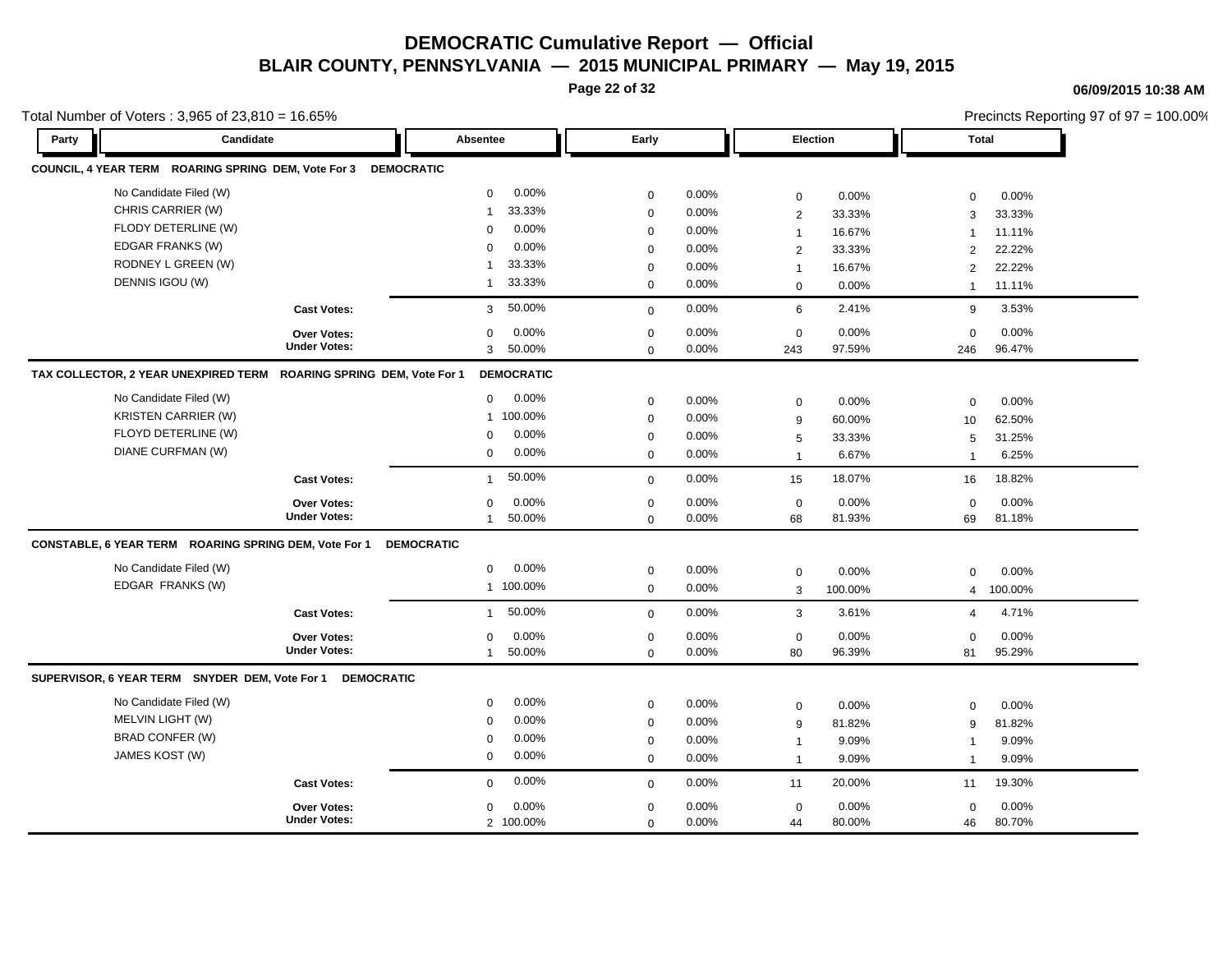**Page 23 of 32**

#### **06/09/2015 10:38 AM**

| Total Number of Voters: 3,965 of 23,810 = 16.65%          |                                    |                                              |                                              |                                      | Precincts Reporting 97 of 97 = 100.00% |  |
|-----------------------------------------------------------|------------------------------------|----------------------------------------------|----------------------------------------------|--------------------------------------|----------------------------------------|--|
| Party<br>Candidate                                        |                                    | Absentee                                     | Early                                        | Election                             | <b>Total</b>                           |  |
| AUDITOR, 6 YEAR TERM SNYDER DEM, Vote For 1               | <b>DEMOCRATIC</b>                  |                                              |                                              |                                      |                                        |  |
| No Candidate Filed (W)                                    |                                    | 0.00%<br>$\mathbf 0$                         | 0.00%<br>$\mathbf 0$                         | 0.00%<br>$\mathbf 0$                 | 0.00%<br>$\mathbf 0$                   |  |
|                                                           | <b>Cast Votes:</b>                 | 0.00%<br>$\mathbf{0}$                        | 0.00%<br>$\mathsf 0$                         | 0.00%<br>$\mathbf 0$                 | 0.00%<br>$\mathbf 0$                   |  |
|                                                           | <b>Over Votes:</b>                 | 0.00%<br>$\mathbf 0$                         | 0.00%<br>$\mathbf 0$                         | 0.00%<br>$\mathbf 0$                 | 0.00%<br>$\mathbf 0$                   |  |
|                                                           | <b>Under Votes:</b>                | 2 100.00%                                    | 0.00%<br>$\mathbf 0$                         | 100.00%<br>55                        | 100.00%<br>57                          |  |
| CONSTABLE, 6 YEAR TERM SNYDER DEM, Vote For 1             | <b>DEMOCRATIC</b>                  |                                              |                                              |                                      |                                        |  |
| No Candidate Filed (W)                                    |                                    | 0.00%<br>$\mathbf 0$                         | $\mathbf 0$<br>0.00%                         | 0.00%<br>$\mathbf 0$                 | 0.00%<br>$\mathbf 0$                   |  |
|                                                           | <b>Cast Votes:</b>                 | 0.00%<br>$\mathbf 0$                         | 0.00%<br>$\mathbf 0$                         | $\mathbf 0$<br>0.00%                 | $\mathbf 0$<br>0.00%                   |  |
|                                                           | Over Votes:<br><b>Under Votes:</b> | 0.00%<br>$\mathbf 0$                         | $\mathbf 0$<br>0.00%                         | $\mathbf 0$<br>0.00%                 | 0.00%<br>$\mathbf 0$                   |  |
|                                                           |                                    | 2 100.00%                                    | 0.00%<br>$\mathbf 0$                         | 55<br>100.00%                        | 100.00%<br>57                          |  |
| SUPERVISOR, 6 YEAR TERM TAYLOR DEM, Vote For 1 DEMOCRATIC |                                    |                                              |                                              |                                      |                                        |  |
| No Candidate Filed (W)<br>MARIE S BOWERS (W)              |                                    | 0.00%<br>$\mathbf 0$<br>$\mathbf 0$<br>0.00% | $\mathbf 0$<br>0.00%<br>0.00%<br>$\mathbf 0$ | $\mathbf 0$<br>0.00%<br>100.00%      | 0.00%<br>$\mathbf 0$<br>100.00%        |  |
|                                                           | <b>Cast Votes:</b>                 | 0.00%<br>$\mathbf{0}$                        | 0.00%                                        | $\overline{1}$<br>1.85%              | $\mathbf{1}$<br>1.82%<br>$\mathbf{1}$  |  |
|                                                           | Over Votes:                        | 0.00%<br>$\mathbf 0$                         | $\mathbf 0$<br>0.00%<br>$\mathbf 0$          | $\mathbf{1}$<br>0.00%<br>$\mathbf 0$ | 0.00%                                  |  |
|                                                           | <b>Under Votes:</b>                | 1 100.00%                                    | $\mathbf 0$<br>0.00%                         | 53<br>98.15%                         | 0<br>54<br>98.18%                      |  |
| AUDITOR, 6 YEAR TERM TAYLOR DEM, Vote For 1 DEMOCRATIC    |                                    |                                              |                                              |                                      |                                        |  |
| No Candidate Filed (W)                                    |                                    | 0.00%<br>$\mathbf 0$                         | 0.00%<br>$\mathbf 0$                         | 0.00%<br>$\mathbf 0$                 | 0.00%<br>$\mathbf 0$                   |  |
|                                                           | <b>Cast Votes:</b>                 | 0.00%<br>$\mathbf{0}$                        | 0.00%<br>$\mathbf 0$                         | 0.00%<br>$\mathbf 0$                 | 0.00%<br>$\mathbf 0$                   |  |
|                                                           | <b>Over Votes:</b>                 | 0.00%<br>$\mathbf 0$                         | 0.00%<br>$\mathbf 0$                         | 0.00%<br>$\mathbf 0$                 | 0.00%<br>$\mathbf 0$                   |  |
|                                                           | <b>Under Votes:</b>                | 1 100.00%                                    | 0.00%<br>$\mathbf 0$                         | 100.00%<br>54                        | 100.00%<br>55                          |  |
| AUDITOR, 2 YEAR UNEXPIRED TERM TAYLOR DEM, Vote For 1     |                                    | <b>DEMOCRATIC</b>                            |                                              |                                      |                                        |  |
| No Candidate Filed (W)                                    |                                    | 0.00%<br>$\mathbf 0$                         | 0.00%<br>$\mathbf 0$                         | 0.00%<br>$\mathbf 0$                 | 0.00%<br>0                             |  |
|                                                           | <b>Cast Votes:</b>                 | 0.00%<br>$\mathbf{0}$                        | 0.00%<br>$\mathbf 0$                         | $\mathbf 0$<br>0.00%                 | 0.00%<br>$\mathbf 0$                   |  |
|                                                           | Over Votes:                        | 0.00%<br>$\mathbf 0$                         | 0.00%<br>$\mathbf 0$                         | 0.00%<br>$\mathbf 0$                 | 0.00%<br>$\mathbf 0$                   |  |
|                                                           | <b>Under Votes:</b>                | 1 100.00%                                    | 0.00%<br>$\mathbf 0$                         | 54<br>100.00%                        | 100.00%<br>55                          |  |
| CONSTABLE, 6 YEAR TERM TAYLOR DEM, Vote For 1             | <b>DEMOCRATIC</b>                  |                                              |                                              |                                      |                                        |  |
| No Candidate Filed (W)                                    |                                    | 0.00%<br>$\mathbf 0$                         | $\mathbf 0$<br>0.00%                         | $\mathbf 0$<br>0.00%                 | 0.00%<br>$\Omega$                      |  |
| JAMES E BOWERS (W)                                        |                                    | 0.00%<br>$\mathbf 0$                         | $\mathbf 0$<br>0.00%                         | 50.00%<br>$\mathbf{1}$               | 50.00%<br>$\mathbf{1}$                 |  |
| ED FRANKS (W)                                             |                                    | 0.00%<br>$\mathbf 0$                         | 0.00%<br>$\mathbf 0$                         | 50.00%<br>$\mathbf{1}$               | 50.00%<br>1                            |  |
|                                                           | <b>Cast Votes:</b>                 | 0.00%<br>$\mathbf 0$                         | 0.00%<br>$\mathbf{0}$                        | 3.70%<br>$\overline{2}$              | 3.64%<br>$\mathbf{2}$                  |  |
|                                                           | <b>Over Votes:</b>                 | 0.00%<br>$\mathbf 0$                         | 0.00%<br>$\mathbf 0$                         | 0.00%<br>$\mathbf 0$                 | 0.00%<br>$\mathbf 0$                   |  |
|                                                           | <b>Under Votes:</b>                | 1 100.00%                                    | 0.00%<br>$\mathbf 0$                         | 96.30%<br>52                         | 96.36%<br>53                           |  |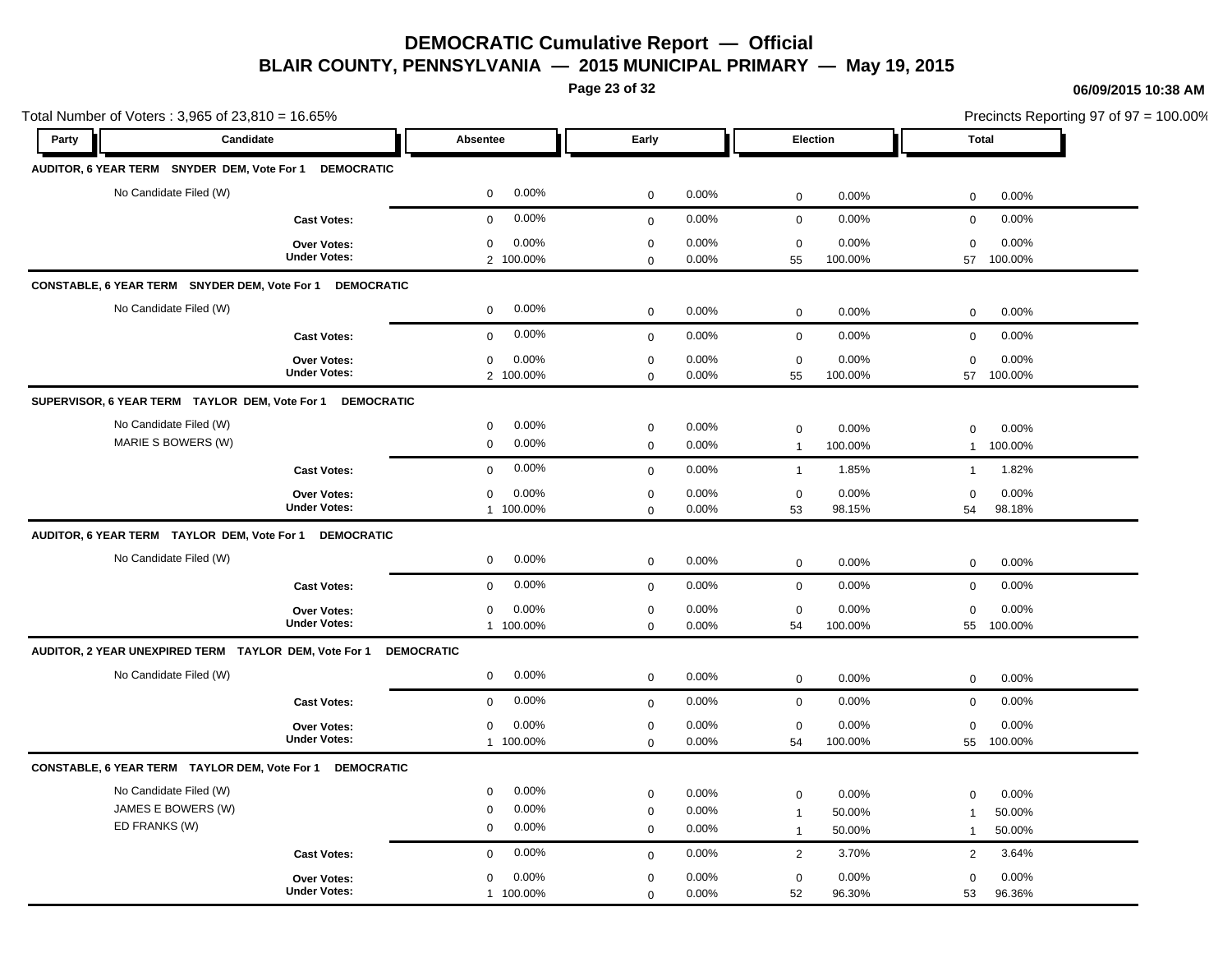**Page 24 of 32**

**06/09/2015 10:38 AM**

Precincts Reporting 97 of 97 = 100.00%

| Party      | Candidate                                           |                                    | Absentee          |                    | Early                      |                   |                    | Election        | <b>Total</b>            |                 |
|------------|-----------------------------------------------------|------------------------------------|-------------------|--------------------|----------------------------|-------------------|--------------------|-----------------|-------------------------|-----------------|
|            | COUNCIL, 4 YEAR TERM TYRONE BOROUGH DEM, Vote For 4 |                                    | <b>DEMOCRATIC</b> |                    |                            |                   |                    |                 |                         |                 |
|            | No Candidate Filed (W)                              |                                    | $\mathbf 0$       | 0.00%              | $\mathbf 0$                | 0.00%             | $\mathbf 0$        | 0.00%           | $\mathbf 0$             | 0.00%           |
|            | JENNIFER L BRYAN (W)                                |                                    | $\mathbf 0$       | 0.00%              | $\mathbf 0$                | 0.00%             | 29                 | 72.50%          | 29                      | 72.50%          |
|            | MICHELLE MILLER (W)                                 |                                    | 0                 | 0.00%              | $\mathbf 0$                | $0.00\%$          | 3                  | 7.50%           | 3                       | 7.50%           |
|            | CHARLES MILLS SR (W)                                |                                    | $\Omega$          | 0.00%              | $\mathbf 0$                | 0.00%             | $\mathbf{1}$       | 2.50%           | $\mathbf{1}$            | 2.50%           |
|            | CHARLES MILLS (W)                                   |                                    | $\mathbf 0$       | 0.00%              | $\mathbf 0$                | 0.00%             | $\mathbf{1}$       | 2.50%           | $\overline{1}$          | 2.50%           |
|            | TERRY W TATE JR (W)                                 |                                    | $\mathbf 0$       | 0.00%              | $\mathbf 0$                | 0.00%             | 2                  | 5.00%           | 2                       | 5.00%           |
|            | TERRY TATE (W)                                      |                                    | $\Omega$          | 0.00%              | $\mathbf 0$                | $0.00\%$          | $\mathbf{1}$       | 2.50%           | $\overline{1}$          | 2.50%           |
|            | DON BOYTIM (W)                                      |                                    | $\Omega$          | 0.00%              | $\mathbf 0$                | 0.00%             | $\mathbf{1}$       | 2.50%           | $\overline{1}$          | 2.50%           |
|            | ROBERT DOLLAR (W)                                   |                                    | $\Omega$          | 0.00%              | $\mathbf 0$                | $0.00\%$          | $\mathbf{1}$       | 2.50%           | $\overline{1}$          | 2.50%           |
|            | EDWARD ISENBERG (W)                                 |                                    | 0                 | 0.00%              | $\mathbf 0$                | 0.00%             | $\mathbf{1}$       | 2.50%           | $\mathbf{1}$            | 2.50%           |
|            |                                                     | <b>Cast Votes:</b>                 | $\mathbf 0$       | 0.00%              | $\mathbf 0$                | 0.00%             | 40                 | 7.41%           | 40                      | 7.25%           |
|            |                                                     | <b>Over Votes:</b>                 | 0                 | 0.00%              | $\mathbf 0$                | $0.00\%$          | $\mathbf 0$        | 0.00%           | $\mathbf 0$             | 0.00%           |
|            |                                                     | <b>Under Votes:</b>                |                   | 12 100.00%         | $\mathbf 0$                | 0.00%             | 500                | 92.59%          | 512                     | 92.75%          |
|            | CONSTABLE, 6 YEAR TERM TYRONE BORO DEM, Vote For 1  |                                    | <b>DEMOCRATIC</b> |                    |                            |                   |                    |                 |                         |                 |
|            | No Candidate Filed (W)                              |                                    | $\mathbf 0$       | 0.00%              | $\mathbf 0$                | 0.00%             | $\mathbf 0$        | 0.00%           | $\mathbf 0$             | 0.00%           |
|            | GREGORY QUINN (W)                                   |                                    | $\mathbf 0$       | 0.00%              | $\mathbf 0$                | 0.00%             | $\mathbf{1}$       | 50.00%          | $\overline{1}$          | 50.00%          |
|            | CHARLES MILLS SR (W)                                |                                    | $\mathbf 0$       | 0.00%              | $\mathbf 0$                | $0.00\%$          | $\mathbf{1}$       | 50.00%          | $\mathbf{1}$            | 50.00%          |
|            |                                                     | <b>Cast Votes:</b>                 | $\mathbf 0$       | 0.00%              | $\Omega$                   | 0.00%             | $\overline{2}$     | 1.48%           | 2                       | 1.45%           |
|            |                                                     |                                    |                   |                    |                            |                   |                    |                 |                         |                 |
|            |                                                     | Over Votes:<br><b>Under Votes:</b> | 0                 | 0.00%<br>3 100.00% | $\mathbf 0$<br>$\mathbf 0$ | 0.00%<br>$0.00\%$ | $\mathbf 0$<br>133 | 0.00%<br>98.52% | $\mathbf 0$<br>136      | 0.00%<br>98.55% |
|            |                                                     |                                    |                   |                    |                            |                   |                    |                 |                         |                 |
|            | SUPERVISOR, 6 YEAR TERM TYRONE TWP DEM, Vote For 1  |                                    | <b>DEMOCRATIC</b> |                    |                            |                   |                    |                 |                         |                 |
| <b>DEM</b> | <b>GARY GAROFOLI</b>                                |                                    | $\mathbf 0$       | 0.00%              | $\mathbf 0$                | 0.00%             | 36                 | 97.30%          | 36                      | 97.30%          |
|            | TIMOTY A BOTTENFIELD (W)                            |                                    | $\mathbf 0$       | 0.00%              | $\mathbf 0$                | 0.00%             | $\overline{1}$     | 2.70%           | $\mathbf{1}$            | 2.70%           |
|            |                                                     | <b>Cast Votes:</b>                 | $\mathbf 0$       | 0.00%              | $\mathbf 0$                | 0.00%             | 37                 | 90.24%          | 37                      | 90.24%          |
|            |                                                     | <b>Over Votes:</b>                 | $\mathbf 0$       | 0.00%              | $\mathbf 0$                | 0.00%             | $\mathbf 0$        | 0.00%           | $\mathbf 0$             | 0.00%           |
|            |                                                     | <b>Under Votes:</b>                | $\mathbf 0$       | 0.00%              | $\mathbf 0$                | 0.00%             | $\overline{4}$     | 9.76%           | $\overline{\mathbf{4}}$ | 9.76%           |
|            | AUDITOR, 6 YEAR TERM TYRONE TWP DEM, Vote For 1     | <b>DEMOCRATIC</b>                  |                   |                    |                            |                   |                    |                 |                         |                 |
|            | No Candidate Filed (W)                              |                                    | $\mathbf 0$       | 0.00%              | $\mathbf 0$                | 0.00%             | $\mathbf{0}$       | 0.00%           | $\mathbf 0$             | 0.00%           |
|            |                                                     | <b>Cast Votes:</b>                 | $\mathbf 0$       | 0.00%              | $\mathbf 0$                | 0.00%             | $\mathbf 0$        | 0.00%           | $\mathbf 0$             | 0.00%           |
|            |                                                     | <b>Over Votes:</b>                 | $\mathbf 0$       | 0.00%              | $\mathbf 0$                | 0.00%             | $\mathbf 0$        | 0.00%           | $\mathbf 0$             | 0.00%           |
|            |                                                     | <b>Under Votes:</b>                | $\Omega$          | 0.00%              | $\Omega$                   | 0.00%             | 41                 | 100.00%         |                         | 41 100.00%      |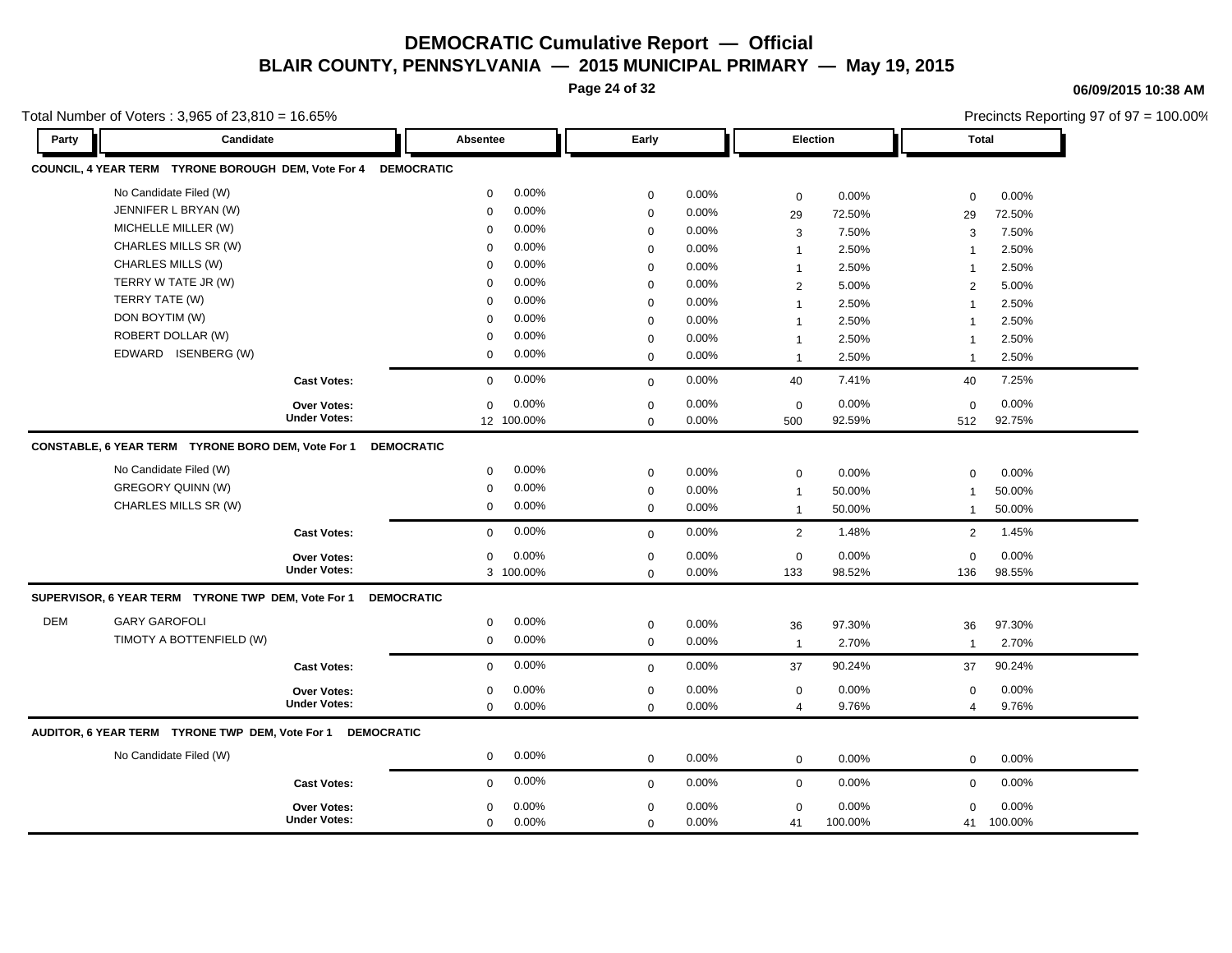**Page 25 of 32**

#### **06/09/2015 10:38 AM**

| Total Number of Voters: 3,965 of 23,810 = 16.65% |                                                                                             |                                           |                         |                                  |                                                |                                  |                                                 |                                   |                                                        | Precincts Reporting 97 of 97 = 100.00% |  |  |
|--------------------------------------------------|---------------------------------------------------------------------------------------------|-------------------------------------------|-------------------------|----------------------------------|------------------------------------------------|----------------------------------|-------------------------------------------------|-----------------------------------|--------------------------------------------------------|----------------------------------------|--|--|
| Party                                            | Candidate                                                                                   |                                           | Absentee                |                                  | Early                                          |                                  | Election                                        |                                   | <b>Total</b>                                           |                                        |  |  |
|                                                  | CONSTABLE, 6 YEAR TERM TYRONE TWP DEM, Vote For 1                                           | <b>DEMOCRATIC</b>                         |                         |                                  |                                                |                                  |                                                 |                                   |                                                        |                                        |  |  |
|                                                  | No Candidate Filed (W)                                                                      |                                           | $\mathbf 0$             | 0.00%                            | $\mathbf 0$                                    | 0.00%                            | $\mathbf 0$                                     | 0.00%                             | 0                                                      | 0.00%                                  |  |  |
|                                                  |                                                                                             | <b>Cast Votes:</b>                        | 0                       | 0.00%                            | $\mathbf 0$                                    | 0.00%                            | $\mathbf 0$                                     | 0.00%                             | $\mathbf 0$                                            | 0.00%                                  |  |  |
|                                                  |                                                                                             | Over Votes:<br><b>Under Votes:</b>        | $\Omega$<br>0           | 0.00%<br>0.00%                   | 0<br>0                                         | 0.00%<br>0.00%                   | $\mathbf 0$<br>41                               | 0.00%<br>100.00%                  | $\mathbf 0$<br>41                                      | 0.00%<br>100.00%                       |  |  |
|                                                  | COUNCIL, 4 YEAR TERM WILLIAMSBURG DEM, Vote For 3 DEMOCRATIC                                |                                           |                         |                                  |                                                |                                  |                                                 |                                   |                                                        |                                        |  |  |
| <b>DEM</b>                                       | <b>CARLEE K RANALLI</b><br>DENNIS HAMMEL (W)<br>JOY BRUMBAUGH (W)<br><b>KEN RANALLI (W)</b> |                                           | 0<br>0<br>$\Omega$<br>0 | 0.00%<br>0.00%<br>0.00%<br>0.00% | 0<br>$\mathbf 0$<br>$\mathbf 0$<br>$\mathbf 0$ | 0.00%<br>0.00%<br>0.00%<br>0.00% | 32<br>$\sqrt{2}$<br>$\mathbf{1}$<br>$\mathbf 1$ | 88.89%<br>5.56%<br>2.78%<br>2.78% | 32<br>$\overline{c}$<br>$\overline{1}$<br>$\mathbf{1}$ | 88.89%<br>5.56%<br>2.78%<br>2.78%      |  |  |
|                                                  |                                                                                             | <b>Cast Votes:</b>                        | 0                       | 0.00%                            | $\mathbf 0$                                    | 0.00%                            | 36                                              | 31.03%                            | 36                                                     | 31.03%                                 |  |  |
|                                                  |                                                                                             | <b>Over Votes:</b><br><b>Under Votes:</b> | 0<br>0                  | 0.00%<br>0.00%                   | $\mathbf 0$<br>$\mathbf 0$                     | 0.00%<br>0.00%                   | $\mathbf 0$<br>80                               | 0.00%<br>68.97%                   | $\mathbf 0$<br>80                                      | 0.00%<br>68.97%                        |  |  |
|                                                  | COUNCIL, 2 YEAR UNEXPIRED TERM WILLIAMSBURG DEM, Vote For 1                                 |                                           | <b>DEMOCRATIC</b>       |                                  |                                                |                                  |                                                 |                                   |                                                        |                                        |  |  |
|                                                  | No Candidate Filed (W)<br>DENNIS HAMMEL (W)<br>MARK A LOOSE (W)                             |                                           | 0<br>0<br>0             | 0.00%<br>0.00%<br>0.00%          | $\mathbf 0$<br>$\mathbf 0$<br>$\mathbf 0$      | 0.00%<br>0.00%<br>0.00%          | 0<br>4<br>$\mathbf{1}$                          | 0.00%<br>80.00%<br>20.00%         | $\mathbf 0$<br>$\overline{4}$<br>$\mathbf{1}$          | 0.00%<br>80.00%<br>20.00%              |  |  |
|                                                  |                                                                                             | <b>Cast Votes:</b>                        | 0                       | 0.00%                            | $\mathbf 0$                                    | 0.00%                            | 5                                               | 13.16%                            | 5                                                      | 13.16%                                 |  |  |
|                                                  |                                                                                             | <b>Over Votes:</b><br><b>Under Votes:</b> | 0<br>0                  | 0.00%<br>0.00%                   | $\mathbf 0$<br>$\mathbf 0$                     | 0.00%<br>0.00%                   | $\mathbf 0$<br>33                               | 0.00%<br>86.84%                   | $\mathbf 0$<br>33                                      | 0.00%<br>86.84%                        |  |  |
|                                                  | AUDITOR, 6 YEAR TERM    WILLIAMSBURG DEM, Vote For 1    DEMOCRATIC                          |                                           |                         |                                  |                                                |                                  |                                                 |                                   |                                                        |                                        |  |  |
|                                                  | No Candidate Filed (W)                                                                      |                                           | 0                       | 0.00%                            | $\mathbf 0$                                    | 0.00%                            | $\mathbf 0$                                     | 0.00%                             | $\mathbf 0$                                            | 0.00%                                  |  |  |
|                                                  |                                                                                             | <b>Cast Votes:</b>                        | 0                       | 0.00%                            | $\mathbf 0$                                    | 0.00%                            | $\mathbf 0$                                     | 0.00%                             | 0                                                      | 0.00%                                  |  |  |
|                                                  |                                                                                             | <b>Over Votes:</b><br><b>Under Votes:</b> | 0<br>0                  | 0.00%<br>0.00%                   | 0<br>0                                         | 0.00%<br>0.00%                   | $\pmb{0}$<br>38                                 | 0.00%<br>100.00%                  | $\mathsf 0$<br>38                                      | 0.00%<br>100.00%                       |  |  |
|                                                  | AUDITOR, 4 YEAR UNEXPIRED TERM WILLIAMSBURG DEM, Vote For 1                                 |                                           | <b>DEMOCRATIC</b>       |                                  |                                                |                                  |                                                 |                                   |                                                        |                                        |  |  |
|                                                  | No Candidate Filed (W)                                                                      |                                           | 0                       | 0.00%                            | $\mathbf 0$                                    | 0.00%                            | 0                                               | 0.00%                             | 0                                                      | 0.00%                                  |  |  |
|                                                  |                                                                                             | <b>Cast Votes:</b>                        | $\mathbf{0}$            | 0.00%                            | $\mathbf 0$                                    | 0.00%                            | $\mathbf 0$                                     | 0.00%                             | 0                                                      | 0.00%                                  |  |  |
|                                                  |                                                                                             | <b>Over Votes:</b><br><b>Under Votes:</b> | 0<br>0                  | 0.00%<br>0.00%                   | 0<br>$\mathbf 0$                               | 0.00%<br>0.00%                   | $\mathbf 0$<br>38                               | 0.00%<br>100.00%                  | $\mathbf 0$<br>38                                      | 0.00%<br>100.00%                       |  |  |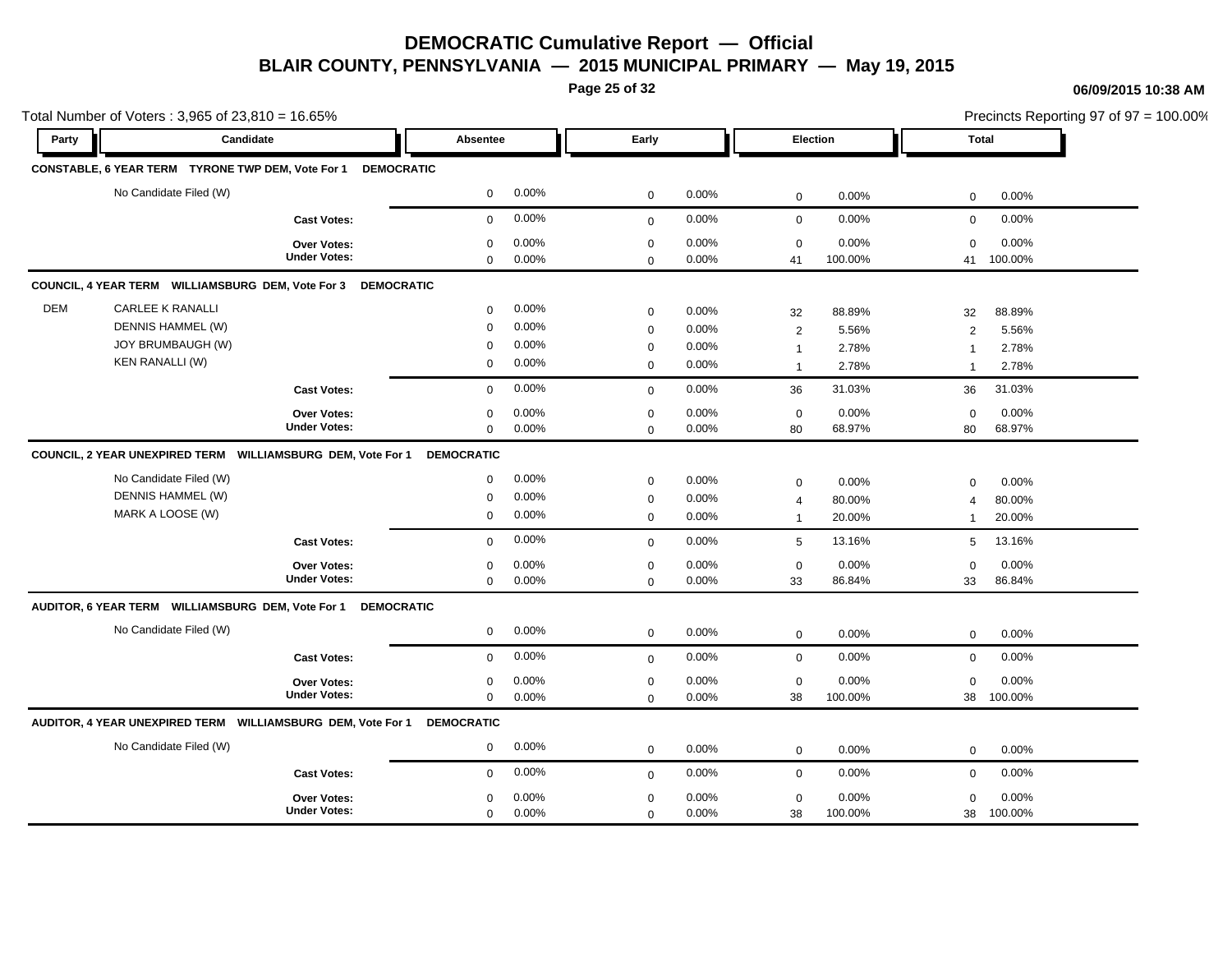**Page 26 of 32**

#### **06/09/2015 10:38 AM**

| Total Number of Voters: 3,965 of 23,810 = 16.65% |                                                                        |                                           |                            |                |                                 |                |                            | Precincts Reporting 97 of 97 = 100.00% |                   |                     |  |
|--------------------------------------------------|------------------------------------------------------------------------|-------------------------------------------|----------------------------|----------------|---------------------------------|----------------|----------------------------|----------------------------------------|-------------------|---------------------|--|
| Party                                            | Candidate                                                              |                                           | Absentee                   |                | Early                           |                |                            | Election                               |                   | <b>Total</b>        |  |
|                                                  | AUDITOR, 2 YEAR UNEXPIRED TERM WILLIAMSBURG DEM, Vote For 1 DEMOCRATIC |                                           |                            |                |                                 |                |                            |                                        |                   |                     |  |
|                                                  | No Candidate Filed (W)                                                 |                                           | 0                          | 0.00%          | $\mathbf 0$                     | 0.00%          | $\mathsf{O}\xspace$        | 0.00%                                  | $\mathbf 0$       | 0.00%               |  |
|                                                  |                                                                        | <b>Cast Votes:</b>                        | 0                          | 0.00%          | $\mathbf 0$                     | 0.00%          | $\mathsf{O}\xspace$        | 0.00%                                  | $\mathbf 0$       | 0.00%               |  |
|                                                  |                                                                        | Over Votes:<br><b>Under Votes:</b>        | 0<br>0                     | 0.00%<br>0.00% | $\mathbf 0$<br>$\mathbf 0$      | 0.00%<br>0.00% | $\mathbf 0$<br>38          | 0.00%<br>100.00%                       | $\mathbf 0$<br>38 | 0.00%<br>100.00%    |  |
|                                                  | CONSTABLE, 6 YEAR TERM WILLIAMSBURG DEM, Vote For 1                    |                                           | <b>DEMOCRATIC</b>          |                |                                 |                |                            |                                        |                   |                     |  |
|                                                  | No Candidate Filed (W)<br>JASON K LOOSE (W)                            |                                           | 0<br>0                     | 0.00%<br>0.00% | $\mathbf 0$<br>$\boldsymbol{0}$ | 0.00%<br>0.00% | $\mathbf 0$<br>2           | 0.00%<br>100.00%                       | $\mathbf 0$<br>2  | 0.00%<br>100.00%    |  |
|                                                  |                                                                        | <b>Cast Votes:</b>                        | $\mathbf 0$                | 0.00%          | $\boldsymbol{0}$                | 0.00%          | $\overline{2}$             | 5.26%                                  | 2                 | 5.26%               |  |
|                                                  |                                                                        | Over Votes:<br><b>Under Votes:</b>        | 0<br>0                     | 0.00%<br>0.00% | $\mathbf 0$<br>$\mathbf 0$      | 0.00%<br>0.00% | $\mathbf 0$<br>36          | 0.00%<br>94.74%                        | $\mathbf 0$<br>36 | 0.00%<br>94.74%     |  |
|                                                  | SUPERVISOR, 6 YEAR TERM WOODBURY DEM, Vote For 1 DEMOCRATIC            |                                           |                            |                |                                 |                |                            |                                        |                   |                     |  |
|                                                  | No Candidate Filed (W)                                                 |                                           | 0                          | 0.00%          | $\mathbf 0$                     | 0.00%          | $\mathsf{O}\xspace$        | 0.00%                                  | $\mathbf 0$       | 0.00%               |  |
|                                                  |                                                                        | <b>Cast Votes:</b>                        | $\mathbf 0$                | 0.00%          | $\mathbf 0$                     | 0.00%          | $\mathbf 0$                | 0.00%                                  | $\mathbf 0$       | 0.00%               |  |
|                                                  |                                                                        | Over Votes:<br><b>Under Votes:</b>        | 0<br>$\mathbf{0}$          | 0.00%<br>0.00% | $\boldsymbol{0}$<br>$\mathbf 0$ | 0.00%<br>0.00% | $\mathbf 0$<br>22          | 0.00%<br>100.00%                       | $\mathbf 0$       | 0.00%<br>22 100.00% |  |
|                                                  | TAX COLLECTOR, 2 YEAR UNEXPIRED TERM                                   | <b>WOODBURY DEM, Vote For 1</b>           | <b>DEMOCRATIC</b>          |                |                                 |                |                            |                                        |                   |                     |  |
| <b>DEM</b>                                       | DEBORAH J APPLEMAN                                                     |                                           | $\mathbf 0$                | 0.00%          | $\mathbf 0$                     | 0.00%          | 22                         | 100.00%                                | 22                | 100.00%             |  |
|                                                  |                                                                        | <b>Cast Votes:</b>                        | $\mathbf 0$                | 0.00%          | $\mathbf 0$                     | 0.00%          | 22                         | 100.00%                                | 22                | 100.00%             |  |
|                                                  |                                                                        | Over Votes:<br><b>Under Votes:</b>        | 0<br>0                     | 0.00%<br>0.00% | 0<br>$\mathbf 0$                | 0.00%<br>0.00% | $\mathbf 0$<br>$\mathbf 0$ | 0.00%<br>0.00%                         | 0<br>$\mathbf 0$  | 0.00%<br>0.00%      |  |
|                                                  | AUDITOR, 6 YEAR TERM WOODBURY DEM, Vote For 1 DEMOCRATIC               |                                           |                            |                |                                 |                |                            |                                        |                   |                     |  |
|                                                  | No Candidate Filed (W)                                                 |                                           | 0                          | 0.00%          | $\mathbf 0$                     | 0.00%          | $\mathbf 0$                | 0.00%                                  | $\mathbf 0$       | 0.00%               |  |
|                                                  |                                                                        | <b>Cast Votes:</b>                        | $\mathbf 0$                | 0.00%          | $\mathbf 0$                     | 0.00%          | $\mathsf{O}\xspace$        | 0.00%                                  | $\mathbf 0$       | 0.00%               |  |
|                                                  |                                                                        | Over Votes:<br><b>Under Votes:</b>        | $\mathbf 0$<br>$\mathbf 0$ | 0.00%<br>0.00% | $\mathbf 0$<br>$\mathbf 0$      | 0.00%<br>0.00% | $\mathbf 0$<br>22          | 0.00%<br>100.00%                       | $\mathbf 0$<br>22 | 0.00%<br>100.00%    |  |
|                                                  | CONSTABLE, 6 YEAR TERM WOODBURY DEM, Vote For 1 DEMOCRATIC             |                                           |                            |                |                                 |                |                            |                                        |                   |                     |  |
|                                                  | No Candidate Filed (W)                                                 |                                           | 0                          | 0.00%          | $\mathbf 0$                     | 0.00%          | $\mathbf 0$                | 0.00%                                  | $\mathbf 0$       | 0.00%               |  |
|                                                  |                                                                        | <b>Cast Votes:</b>                        | $\mathbf 0$                | 0.00%          | $\mathbf 0$                     | 0.00%          | $\mathsf{O}\xspace$        | 0.00%                                  | $\mathbf 0$       | 0.00%               |  |
|                                                  |                                                                        | <b>Over Votes:</b><br><b>Under Votes:</b> | 0<br>0                     | 0.00%<br>0.00% | $\mathbf 0$<br>$\boldsymbol{0}$ | 0.00%<br>0.00% | $\mathbf 0$<br>22          | 0.00%<br>100.00%                       | $\mathbf 0$       | 0.00%<br>22 100.00% |  |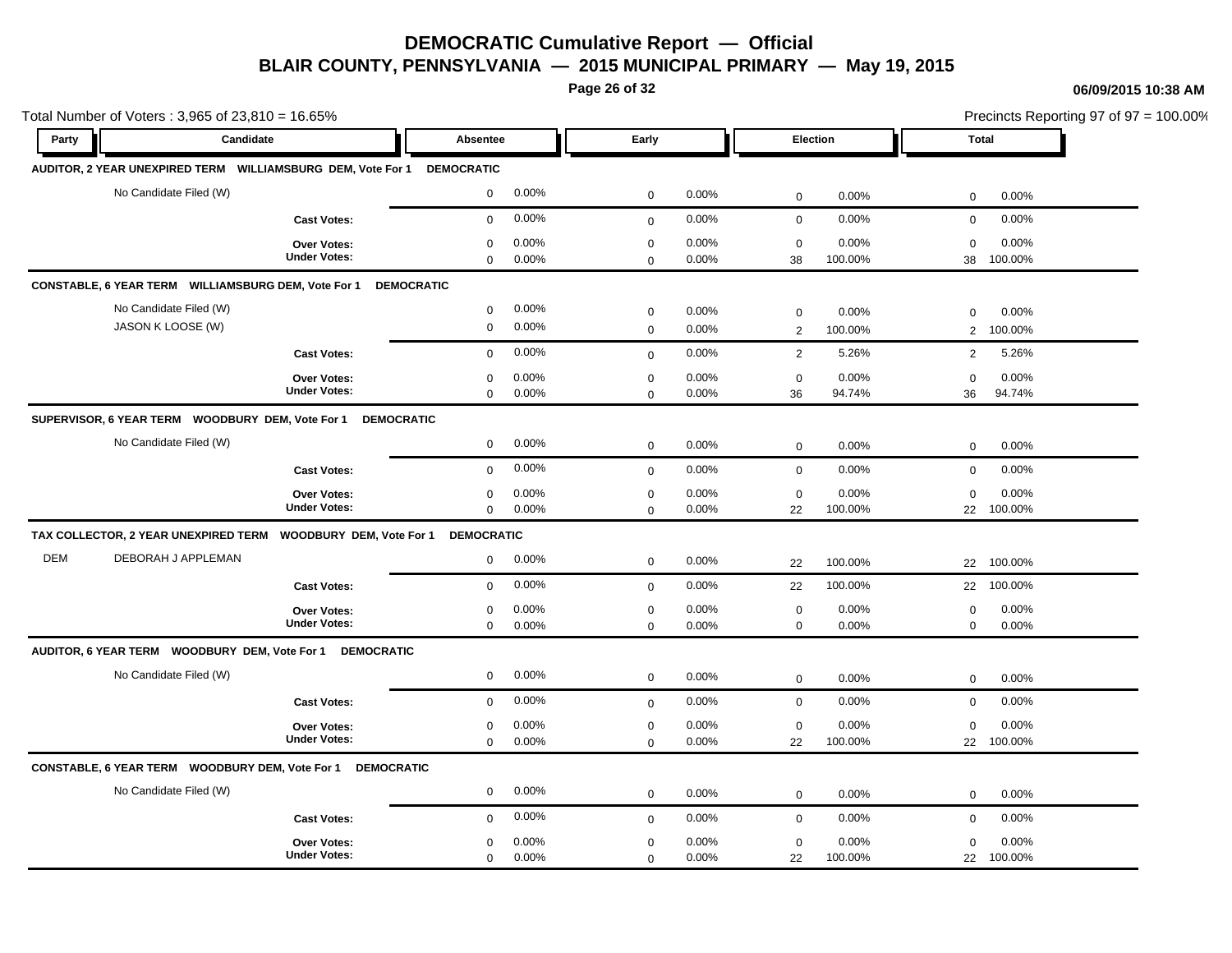**Page 27 of 32**

Total Number of Voters : 3,965 of 23,810 = 16.65%

**Party Candidate Absentee Early Election Total SCHOOL DIRECTOR, 4 YEAR TERM ALTOONA AREA DEM, Vote For 5 DEMOCRATIC** DEM RON JOHNSTON 41 34.17% 0 0.00% 1,393 33.88% 1,434 33.89% DEM SHARON L BREAM 37 30.83% 0 0.00% 1,202 29.24% 1,239 29.28% DEM DON BRENNAN 38 31.67% 0 0.00% 1,278 31.09% 1,316 31.10% MARY JANE HAMMERS (W) 2 1.67% 0 0.00% 180 4.38% 182 4.30% WAYNE HIPPO (W) 1 0.83% 0 0.00% 30 0.73% 31 0.73% ADAM BANKS (W) 0 0.00% 0 0.00% 1 0.02% 1 0.02% CAMIE J BICKEL (W) 0 0.00% 0 0.00% 1 0.02% 1 0.02% CHRISTIAN T BICKEL (W) 0 0.00% 0 0.00% 1 0.02% 1 0.02% MARY ANN BISTLINE (W) 0 0.00% 0 0.00% 1 0.02% 1 0.02% LAWRENCE D BOWERS (W) 0 0.00% 0 0.00% 1 0.02% 1 0.02% BRUCE KELLDY (W) 0 0.00% 0 0.00% 1 0.02% 1 0.02% BILL CEGLAR (W) 0 0.00% 0 0.00% 1 0.02% 1 0.02% MIKE COON (W) 0 0.00% 0 0.00% 1 0.02% 1 0.02% GARY DOYLE (W) 1 0.83% 0 0.00% 0 0.00% 1 0.02% RICHARD FLAREND (W) 0 0.00% 0 0.00% 1 0.02% 1 0.02% JILL N RHOA (W) 0 0.00% 0 0.00% 1 0.02% 1 0.02% CHERYL RUPP (W) 0 0.00% 0 0.00% 2 0.05% 2 0.05% TOM STOUT (W) 0 0.00% 0 0.00% 1 0.02% 1 0.02% DON SWANGER (W) 0 0.00% 0 0.00% 1 0.02% 1 0.02% ROBERT TURCOVSKI (W) 0 0.00% <sub>0</sub> 0.00% 1 0.02% 1 0.02% MARY ANN HAMMERS (W) 0 0.00% 0 0.00% 2 0.05% 2 0.05% MARY JANE HAMMOND (W) 0 0.00% 0 0.00% 3 0.07% 3 0.07% MATT HOCK (W) 0 0.00% 0 0.00% 1 0.02% 1 0.02% 1 DIANE L HUDSON (W) 0 0.00% 0 0.00% 1 0.02% 1 0.02% RON JONSTON (W) 0 0.00% 0 0.00% 1 0.02% 1 0.02% BERNARD A JOYCE (W) 0 0.00% 0 0.00% 1 0.02% 1 0.02% JON KLINGEMAN (W) 0 0.00% 0 0.00% 1 0.02% 1 0.02% WILLIAM LIGHTNER (W) 0 0.00% 0 0.00% 1 0.02% 1 0.02% JEFF MACALARNEY (W) 0 0.00% 0 0.00% 1 0.02% 1 0.02% KEN PLISINSKI (W) 0 0.00% 0 0.00% 1 0.02% 1 0.02% **Cast Votes:** 120 45.28% 0 0.00% 4,111 42.76% 4,231 42.82% 5,649 57.18% 57.24% 0 0.00% 5,504 0.00% 0 0.00% **Under Votes: Over Votes:** 54.72% 145  $0.00\%$  0.00% 0.00% 0.00% 0.00% 0.00%  $0.00\%$  $0.00\%$ 0

#### **06/09/2015 10:38 AM**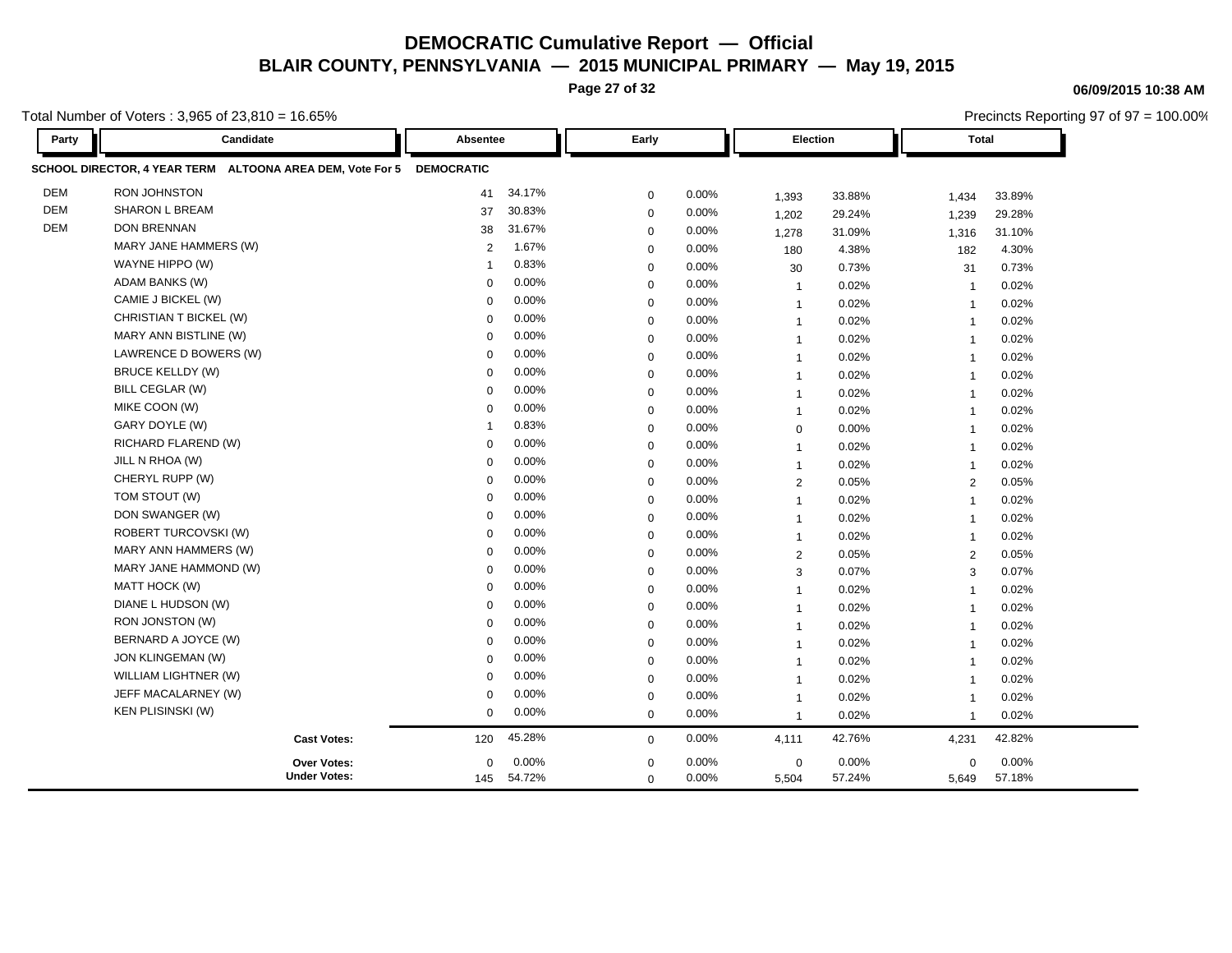**Page 28 of 32**

**06/09/2015 10:38 AM**

Precincts Reporting 97 of 97 = 100.00%

Total Number of Voters : 3,965 of 23,810 = 16.65%

**Party Candidate Absentee Early Election Total SCHOOL DIRECTOR, 4 YEAR TERM BELLWOOD-ANTIS DEM, Vote For 5 DEMOCRATIC** DEM KEVIN LUENSMANN 1 33.33% 0 0.00% 116 24.73% 117 24.79% DEM KATHERINE BURCH 0 0.00% 0 0.00% 129 27.51% 129 27.33% DEM C SCOTT BOYER 1 33.33% 0 0.00% 102 21.75% 103 21.82% DEM THOMAS P FINN 1 33.33% 0 0.00% 115 24.52% 116 24.58% SCOTT BALDWIN (W) 0 0.00% 0 0.00% 1 0.21% 1 0.21% BILL PLUMMER (W) 0 0.00% 0 0.00% 1 0.21% 1 0.21% FRANK A PULCINELLO (W) 0 0.00% 0 0.00% 1 0.21% 1 0.21% CHARLES TAYLOR (W) 0 0.00% 0 0.00% 2 0.43% 2 0.42% DAVID TAYLOR (W) 0 0.00% 0 0.00% 1 0.21% 1 0.21% CLYDE CONRAD (W) 0 0.00% 0 0.00% 1 0.21% 1 0.21% **Cast Votes:** 3 20.00% 0 0.00% 469 54.85% 472 54.25% 398 45.75% 45.15% 0 0.00% 386 0.00% 0 0.00% **Under Votes: Over Votes:** 80.00% 12  $0.00\%$  0.00% 0.00% 0.00% 0.00% 0.00% 0 0.00% 0 0.00%  $0.00\%$ **SCHOOL DIRECTOR, 4 YEAR TERM CLAYSBURG-KIMMEL GREENFIELD TWP 1 DEM, Vote For 2 DEMOCRATIC** DEM RICHARD GERGELY 0 0.00% 0 0.00% 48 39.67% 48 39.34% DEM JEREMY R KNOTT 1 100.00% 0 0.00% 42 34.71% 43 35.25% DEM TERRI L LINGENFELTER 0 0.00% 0 0.00% 25 20.66% 25 20.49% TAMMY CLAYCOMB (W) 0 0.00% 0 0.00% 6 4.96% 6 4.92% **Cast Votes:** 1 50.00% 0 0.00% 121 86.43% 122 85.92% 20 14.08% 13.57% 0 0.00% 19 0.00% 0 0.00% **Under Votes: Over Votes:** 50.00% 1  $0.00\%$  0.00% 0.00% 0.00% 0.00% 0.00%  $0$  0.00% 0 0.00%  $0.00\%$ **SCHOOL DIRECTOR, 4 YEAR TERM CLAYSBURG-KIMMEL GRNFLD 2-3 DEM, Vote For 1 DEMOCRATIC** DEM JOHN S BURKET 0 0.00% 0 0.00% 35 39.77% 35 39.33% DEM ROGER L KNISELY 1 100.00% 0 0.00% 52 59.09% 53 59.55% TERRI LINGENFELTER (W) 0 0.00% 0 0.00% 1 1.14% 1 1.12% **Cast Votes:** 1 100.00% 0 0.00% 88 94.62% 89 94.68% 5 5.32% 5.38% 0 0.00% 5 0.00% 0 0.00% **Under Votes: Over Votes:** 0 0.00% 0 0.00% 0.00%  $0.00\%$  0.00% 0.00% 0.00% 0.00% 0.00%  $0$  0.00% 0 0.00% 0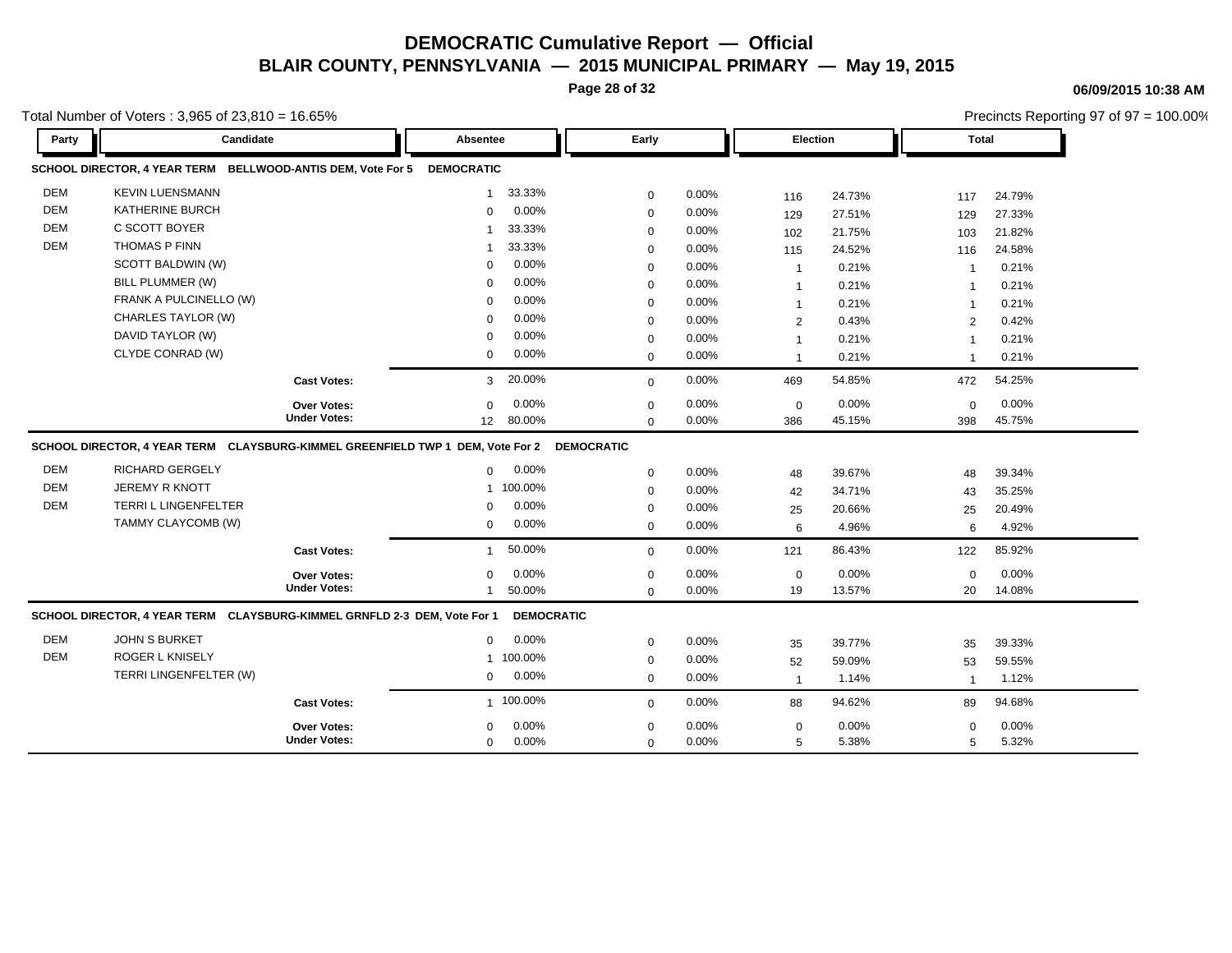**Page 29 of 32**

Total Number of Voters : 3,965 of 23,810 = 16.65%

**Party Candidate Absentee Early Election Total SCHOOL DIRECTOR, 4 YEAR TERM HOLLIDAYSBURG AREA DEM, Vote For 5 DEMOCRATIC** DEM LONNA ZOOK FRYE 19 22.09% 0 0.00% 626 20.70% 645 20.74% DEM RONALD H YODER 10 11.63% 0 0.00% 454 15.01% 464 14.92% DEM ROBERT VONADA 20 23.26% 0 0.00% 636 21.03% 656 21.09% DEM KELLY HINKLEDIRE 19 22.09% 0 0.00% 623 20.60% 642 20.64% DEM LOIS M KANESHIKI 16 18.60% 0 0.00% 531 17.56% 547 17.59% JIM GREGORY (W) 2 2.33% 0 0.00% 53 1.75% 55 1.77% TROY KEEFER (W) 0 0.00% 0 0.00% 54 1.79% 54 1.74% TYLER BURCHFIELD (W) 0 0.00% 0 0.00% 9 0.30% 9 0.29% T KEEFER (W) 0 0.00% 0 0.00% 15 0.50% 15 0.48% AARON RITCHEY (W) 0 0.00% 0 0.00% 3 0.10% 3 0.10% TODD KEEFER (W) 0 0.00% 0 0.00% 1 0.03% 1 0.03% BRADY LEAHY (W) 0 0.00% 0 0.00% 3 0.10% 3 0.10% KIRK J DODSON (W) 0 0.00% 0 0.00% 2 0.07% 2 0.06% JOSEPH CARPER (W) 0 0.00% 0 0.00% 1 0.03% 1 0.03% KAREN CLAAR (W) 0 0.00% 0 0.00% 1 0.03% 1 0.03% CASEY DODSON (W) 0 0.00% 0 0.00% 2 0.07% 2 0.06% EMMET ELDRED (W) 0 0.00% 0 0.00% 1 0.03% 1 0.03% BRUCE ERB (W) 0 0.00% 0 0.00% 1 0.03% 1 0.03% PAUL GALLAGHER (W) 0 0.00% 0 0.00% 1 0.03% 1 0.03% LOIS KANESHIKI (W) 0 0.00% 0 0.00% 1 0.03% 1 0.03% MICHAEL KELLY (W) 0 0.00% 0 0.00% 1 0.03% 1 0.03% JEFFREY KETNER (W) 0 0.00% 0 0.00% 1 0.03% 1 0.03% PHILIP KUCAS (W) 0 0.00% 0 0.00% 1 0.03% 1 0.03% DAVE MOSES (W) 0 0.00% 0 0.00% 1 0.03% 1 0.03% HEATHER NACKLEY (W) 0 0.00% 0 0.00% 1 0.03% 1 0.03% ROB VONADA (W) 0 0.00% 0 0.00% 1 0.03% 1 0.03% **Cast Votes:** 86 63.70% 0 0.00% 3,024 62.03% 3,110 62.08% 1,900 37.92% 37.97% 0 0.00% 1,851 0.00% 0 0.00% **Under Votes: Over Votes:** 36.30% 49  $0.00\%$  0.00% 0.00% 0.00% 0.00% 0.00% 0 0.00% 0 0.00%  $\Omega$ 

#### **06/09/2015 10:38 AM**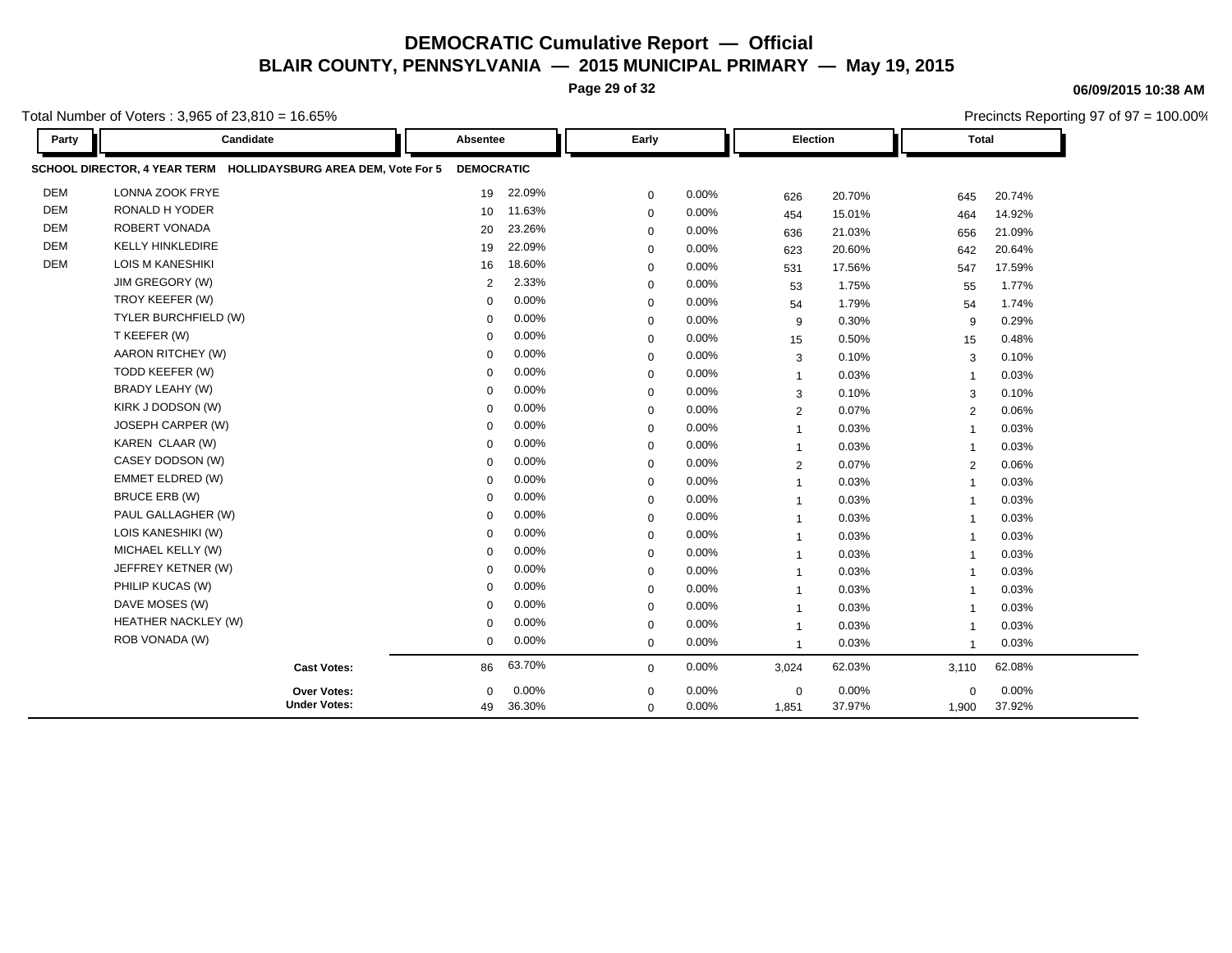**Page 30 of 32**

**06/09/2015 10:38 AM**

| otal Number of Voters: $3,965$ of $23,810 = 16.65\%$ |                                                                     |                     |                          |             |          |                |                 | Precincts Reporting 97 of 97 = 100.00% |              |  |
|------------------------------------------------------|---------------------------------------------------------------------|---------------------|--------------------------|-------------|----------|----------------|-----------------|----------------------------------------|--------------|--|
| Party                                                | Candidate                                                           |                     | Absentee                 | Early       |          |                | <b>Election</b> |                                        | <b>Total</b> |  |
|                                                      | SCHOOL DIRECTOR, 4 YEAR TERM SPRING COVE DEM, Vote For 5 DEMOCRATIC |                     |                          |             |          |                |                 |                                        |              |  |
| <b>DEM</b>                                           | JENNIFER MURNYACK-GARNER                                            |                     | 20.51%<br>8              | 0           | 0.00%    | 171            | 11.40%          | 179                                    | 11.63%       |  |
| <b>DEM</b>                                           | <b>JAMES H BUTLER</b>                                               |                     | 12.82%<br>5              | 0           | 0.00%    | 121            | 8.07%           | 126                                    | 8.19%        |  |
| <b>DEM</b>                                           | <b>TROY J WRIGHT</b>                                                |                     | 5.13%<br>$\overline{2}$  | 0           | 0.00%    | 151            | 10.07%          | 153                                    | 9.94%        |  |
| <b>DEM</b>                                           | JOHN R BIDDLE                                                       |                     | 17.95%<br>$\overline{7}$ | 0           | 0.00%    | 142            | 9.47%           | 149                                    | 9.68%        |  |
| <b>DEM</b>                                           | <b>JASON RHYKERD</b>                                                |                     | 2.56%                    | 0           | 0.00%    | 139            | 9.27%           | 140                                    | 9.10%        |  |
| <b>DEM</b>                                           | CHRISTINE M GOJMERAC                                                |                     | 2.56%                    | 0           | 0.00%    | 131            | 8.73%           | 132                                    | 8.58%        |  |
| <b>DEM</b>                                           | DAVID A CRUMRINE                                                    |                     | 17.95%<br>$\overline{7}$ | 0           | $0.00\%$ | 241            | 16.07%          | 248                                    | 16.11%       |  |
| <b>DEM</b>                                           | JAMES L MUSSELMAN JR                                                |                     | 2.56%                    | 0           | 0.00%    | 112            | 7.47%           | 113                                    | 7.34%        |  |
| <b>DEM</b>                                           | <b>BRIAN K GAHAGAN</b>                                              |                     | 12.82%<br>5              | $\mathbf 0$ | $0.00\%$ | 147            | 9.80%           | 152                                    | 9.88%        |  |
| <b>DEM</b>                                           | <b>JOHN BLACK</b>                                                   |                     | 5.13%<br>$\overline{2}$  | 0           | 0.00%    | 125            | 8.33%           | 127                                    | 8.25%        |  |
|                                                      | FLOYD DETERLINE (W)                                                 |                     | 0.00%<br>$\Omega$        | 0           | 0.00%    | 15             | 1.00%           | 15                                     | 0.97%        |  |
|                                                      | DONNA HAINES (W)                                                    |                     | 0.00%<br>$\mathbf 0$     | 0           | 0.00%    | $\mathbf{1}$   | 0.07%           | $\overline{1}$                         | 0.06%        |  |
|                                                      | FRANK MCKAY (W)                                                     |                     | 0.00%<br>$\Omega$        | 0           | 0.00%    | $\overline{1}$ | 0.07%           | $\overline{1}$                         | 0.06%        |  |
|                                                      | <b>JASON RHYERD (W)</b>                                             |                     | 0.00%<br>$\Omega$        | 0           | 0.00%    | $\mathbf 1$    | 0.07%           | $\overline{\mathbf{1}}$                | 0.06%        |  |
|                                                      | DAVID SHRIVER (W)                                                   |                     | 0.00%<br>$\Omega$        | $\mathbf 0$ | $0.00\%$ | $\mathbf{1}$   | 0.07%           | $\overline{\mathbf{1}}$                | 0.06%        |  |
|                                                      | WILLARD THOMPSON (W)                                                |                     | 0.00%<br>$\mathbf 0$     | 0           | 0.00%    | $\overline{1}$ | 0.07%           | $\overline{1}$                         | 0.06%        |  |
|                                                      |                                                                     | <b>Cast Votes:</b>  | 97.50%<br>39             | $\mathbf 0$ | 0.00%    | 1,500          | 86.46%          | 1,539                                  | 86.70%       |  |
|                                                      |                                                                     | Over Votes:         | 0.00%<br>$\mathbf 0$     | 0           | $0.00\%$ | $\mathbf 0$    | 0.00%           | $\mathbf 0$                            | 0.00%        |  |
|                                                      |                                                                     | <b>Under Votes:</b> | 2.50%                    | $\mathbf 0$ | 0.00%    | 235            | 13.54%          | 236                                    | 13.30%       |  |
|                                                      | SCHOOL DIRECTOR, 2 YEAR UNEXPIRED TERM SPRING COVE DEM, Vote For 2  |                     | <b>DEMOCRATIC</b>        |             |          |                |                 |                                        |              |  |
| <b>DEM</b>                                           | AMY ACKER-KNISELY                                                   |                     | 40.00%<br>6              | 0           | 0.00%    | 211            | 39.07%          | 217                                    | 39.10%       |  |
| <b>DEM</b>                                           | <b>SAM DEAN</b>                                                     |                     | 20.00%<br>3              | 0           | 0.00%    | 152            | 28.15%          | 155                                    | 27.93%       |  |
| <b>DEM</b>                                           | CHRISTINE M GOJMERAC                                                |                     | 40.00%<br>6              | 0           | 0.00%    | 149            | 27.59%          | 155                                    | 27.93%       |  |
|                                                      | JOHN BLACK (W)                                                      |                     | 0.00%<br>$\Omega$        | 0           | $0.00\%$ | 12             | 2.22%           | 12                                     | 2.16%        |  |
|                                                      | JEROME CONLON (W)                                                   |                     | 0.00%<br>$\Omega$        | 0           | $0.00\%$ | $\mathbf{1}$   | 0.19%           | $\overline{\mathbf{1}}$                | 0.18%        |  |
|                                                      | TROY WRIGHT (W)                                                     |                     | 0.00%<br>$\mathbf 0$     | $\mathbf 0$ | 0.00%    | $\overline{4}$ | 0.74%           | 4                                      | 0.72%        |  |
|                                                      | JAMES L MUSSELMAN JR (W)                                            |                     | 0.00%<br>$\Omega$        | $\mathbf 0$ | $0.00\%$ | 6              | 1.11%           | 6                                      | 1.08%        |  |
|                                                      | FLOYD DETTERLINE (W)                                                |                     | 0.00%<br>$\Omega$        | 0           | 0.00%    | 2              | 0.37%           | 2                                      | 0.36%        |  |
|                                                      | <b>JASON RHYKERD (W)</b>                                            |                     | 0.00%<br>$\mathbf 0$     | 0           | 0.00%    | $\overline{1}$ | 0.19%           | $\overline{1}$                         | 0.18%        |  |
|                                                      | DAVID CRUMRINE (W)                                                  |                     | 0.00%<br>0               | 0           | 0.00%    | $\overline{1}$ | 0.19%           | $\overline{1}$                         | 0.18%        |  |
|                                                      | DAVID CRURINE (W)                                                   |                     | 0.00%<br>$\mathbf 0$     | 0           | 0.00%    | $\mathbf{1}$   | 0.19%           | $\overline{\mathbf{1}}$                | 0.18%        |  |
|                                                      |                                                                     | <b>Cast Votes:</b>  | 93.75%<br>15             | 0           | 0.00%    | 540            | 77.81%          | 555                                    | 78.17%       |  |
|                                                      |                                                                     | Over Votes:         | 0.00%<br>$\mathbf 0$     | 0           | 0.00%    | 0              | 0.00%           | 0                                      | 0.00%        |  |
|                                                      |                                                                     | <b>Under Votes:</b> | 6.25%<br>-1              | $\mathbf 0$ | $0.00\%$ | 154            | 22.19%          | 155                                    | 21.83%       |  |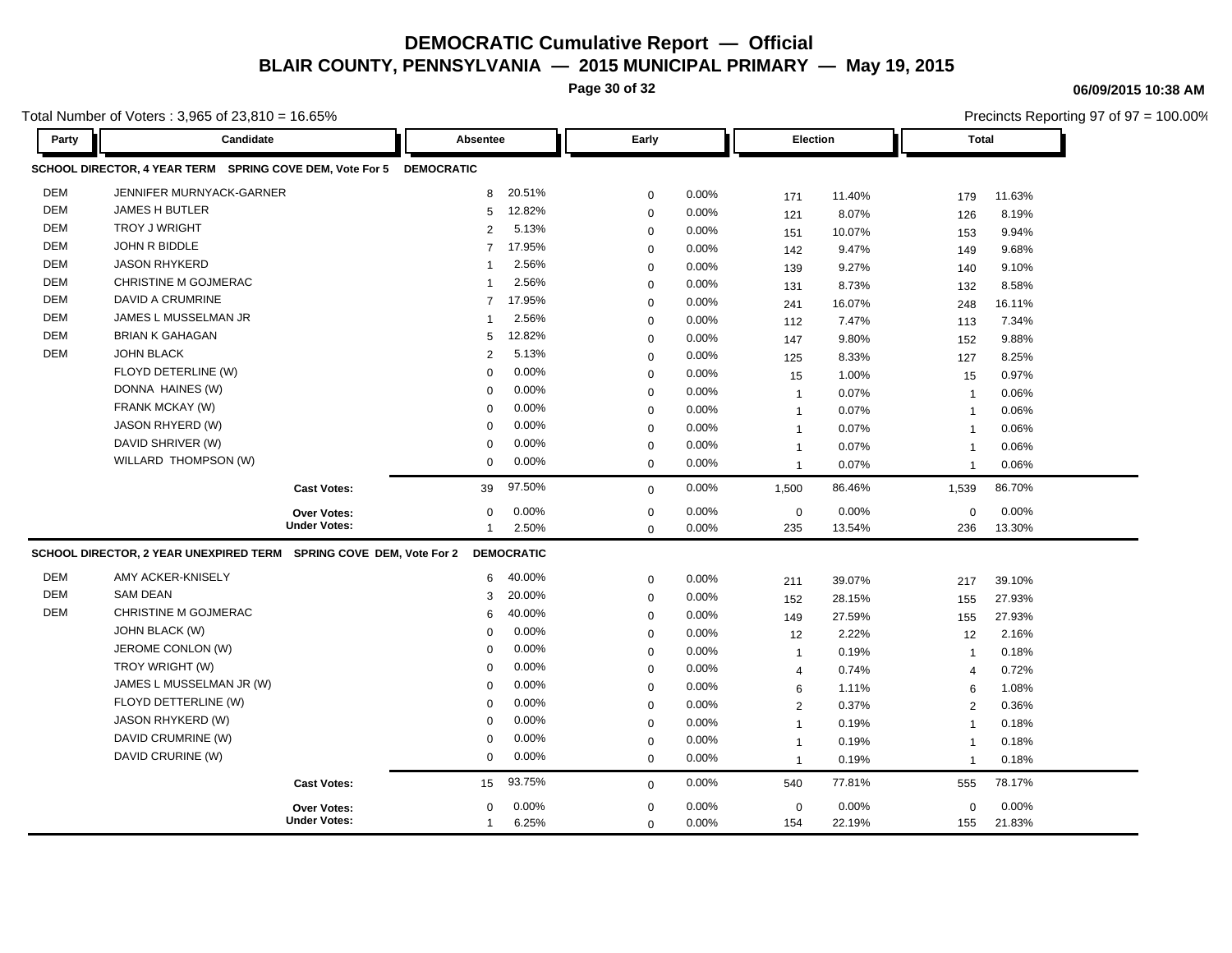**Page 31 of 32**

**06/09/2015 10:38 AM**

| Total Number of Voters: $3,965$ of $23,810 = 16.65\%$ |                                                                                         |                                    |                   |                |                            |                |                   |                  |                                  | Precincts Reporting 97 of 97 = 100.00% |  |  |  |
|-------------------------------------------------------|-----------------------------------------------------------------------------------------|------------------------------------|-------------------|----------------|----------------------------|----------------|-------------------|------------------|----------------------------------|----------------------------------------|--|--|--|
| Party                                                 | Candidate                                                                               |                                    | Absentee          |                | Early                      |                |                   | Election         |                                  | <b>Total</b>                           |  |  |  |
|                                                       | SCHOOL DIRECTOR, 4 YEAR TERM  TYRONE AREA DEM, Vote For 5  DEMOCRATIC                   |                                    |                   |                |                            |                |                   |                  |                                  |                                        |  |  |  |
| <b>DEM</b>                                            | NORMAN E HUFF                                                                           |                                    | 5                 | 20.83%         | $\mathbf 0$                | 0.00%          | 140               | 20.06%           | 145                              | 20.08%                                 |  |  |  |
| <b>DEM</b>                                            | RANDY L MILES SR                                                                        |                                    | 5                 | 20.83%         | $\mathbf 0$                | 0.00%          | 145               | 20.77%           | 150                              | 20.78%                                 |  |  |  |
| <b>DEM</b>                                            | <b>LUTHER LAIRD</b>                                                                     |                                    | 5                 | 20.83%         | $\Omega$                   | 0.00%          | 134               | 19.20%           | 139                              | 19.25%                                 |  |  |  |
| <b>DEM</b>                                            | <b>JIM RAABE</b>                                                                        |                                    | 5                 | 20.83%         | $\mathbf 0$                | 0.00%          | 126               | 18.05%           | 131                              | 18.14%                                 |  |  |  |
| <b>DEM</b>                                            | MOLLIE K BAKHSHESHE                                                                     |                                    | 4                 | 16.67%         | $\mathbf 0$                | 0.00%          | 148               | 21.20%           | 152                              | 21.05%                                 |  |  |  |
|                                                       | JENNIFER L BRYAN (W)                                                                    |                                    | 0                 | 0.00%          | $\mathbf 0$                | 0.00%          | $\mathbf{1}$      | 0.14%            | $\overline{\mathbf{1}}$          | 0.14%                                  |  |  |  |
|                                                       | TRACEY CRISPELLL (W)                                                                    |                                    | $\mathbf 0$       | 0.00%          | $\mathbf 0$                | 0.00%          | $\overline{4}$    | 0.57%            | $\overline{4}$                   | 0.55%                                  |  |  |  |
|                                                       |                                                                                         | <b>Cast Votes:</b>                 | 24                | 96.00%         | $\mathbf 0$                | 0.00%          | 698               | 68.10%           | 722                              | 68.76%                                 |  |  |  |
|                                                       |                                                                                         | <b>Over Votes:</b>                 | 0                 | 0.00%          | $\mathbf 0$                | 0.00%          | $\mathbf 0$       | 0.00%            | $\mathbf 0$                      | 0.00%                                  |  |  |  |
|                                                       |                                                                                         | <b>Under Votes:</b>                |                   | 4.00%          | $\Omega$                   | $0.00\%$       | 327               | 31.90%           | 328                              | 31.24%                                 |  |  |  |
|                                                       | SCHOOL DIRECTOR, 4 YEAR TERM WILLIAMSBURG COMMUNITY CATHARINE TWP DEM, Vote For 1       |                                    |                   |                | <b>DEMOCRATIC</b>          |                |                   |                  |                                  |                                        |  |  |  |
|                                                       | No Candidate Filed (W)                                                                  |                                    | 0                 | $0.00\%$       | $\mathbf 0$                | 0.00%          | $\mathbf 0$       | 0.00%            | 0                                | 0.00%                                  |  |  |  |
|                                                       | A(W)                                                                                    |                                    | 0                 | 0.00%          | $\mathbf 0$                | 0.00%          | $\mathbf 0$       | 0.00%            | $\mathbf 0$                      | 0.00%                                  |  |  |  |
|                                                       |                                                                                         | <b>Cast Votes:</b>                 | $\mathbf 0$       | 0.00%          | $\mathbf 0$                | 0.00%          | $\mathbf 0$       | 0.00%            | $\mathbf 0$                      | 0.00%                                  |  |  |  |
|                                                       |                                                                                         |                                    |                   |                |                            |                |                   |                  |                                  |                                        |  |  |  |
|                                                       |                                                                                         | Over Votes:<br><b>Under Votes:</b> | 0<br>$\mathbf{0}$ | 0.00%<br>0.00% | $\mathbf 0$<br>$\Omega$    | 0.00%<br>0.00% | $\mathbf 0$<br>17 | 0.00%<br>100.00% | $\mathbf 0$<br>17                | 0.00%<br>100.00%                       |  |  |  |
|                                                       | SCHOOL DIRECTOR, 4 YEAR TERM WILLIAMSBURG COMMUNITY WILLIAMSBURG DEM, Vote For 2        |                                    |                   |                | <b>DEMOCRATIC</b>          |                |                   |                  |                                  |                                        |  |  |  |
|                                                       | No Candidate Filed (W)                                                                  |                                    | 0                 | 0.00%          |                            |                |                   |                  |                                  |                                        |  |  |  |
|                                                       | CARLEE K RANALLI (W)                                                                    |                                    | $\Omega$          | 0.00%          | $\mathbf 0$                | 0.00%          | $\mathbf 0$       | 0.00%            | 0                                | 0.00%                                  |  |  |  |
|                                                       | JANET LEE (W)                                                                           |                                    | $\Omega$          | 0.00%          | $\mathbf 0$                | 0.00%<br>0.00% | 25                | 92.59%           | 25                               | 92.59%                                 |  |  |  |
|                                                       | MICHAEL LILLY (W)                                                                       |                                    | $\mathbf 0$       | 0.00%          | $\mathbf 0$<br>$\mathbf 0$ | 0.00%          | $\mathbf{1}$      | 3.70%<br>3.70%   | $\overline{1}$<br>$\overline{1}$ | 3.70%<br>3.70%                         |  |  |  |
|                                                       |                                                                                         |                                    |                   |                |                            |                | $\mathbf{1}$      |                  |                                  |                                        |  |  |  |
|                                                       |                                                                                         | <b>Cast Votes:</b>                 | $\mathbf 0$       | 0.00%          | $\mathbf 0$                | 0.00%          | 27                | 35.53%           | 27                               | 35.53%                                 |  |  |  |
|                                                       |                                                                                         | <b>Over Votes:</b>                 | 0                 | 0.00%          | $\mathbf 0$                | 0.00%          | $\mathbf 0$       | 0.00%            | $\mathbf 0$                      | 0.00%                                  |  |  |  |
|                                                       |                                                                                         | <b>Under Votes:</b>                | $\mathbf{0}$      | 0.00%          | $\Omega$                   | 0.00%          | 49                | 64.47%           | 49                               | 64.47%                                 |  |  |  |
|                                                       | SCHOOL DIRECTOR, 4 YEAR TERM WILLIAMSBURG COMMUNITY WOODBURY DEM, Vote For 2 DEMOCRATIC |                                    |                   |                |                            |                |                   |                  |                                  |                                        |  |  |  |
| <b>DEM</b>                                            | <b>CARLEE K RANALLI</b>                                                                 |                                    | $\mathbf 0$       | 0.00%          | $\mathbf 0$                | 0.00%          | $\mathbf 0$       | 0.00%            | $\mathbf 0$                      | 0.00%                                  |  |  |  |
| DEM                                                   | <b>AMY HILEMAN</b>                                                                      |                                    | $\mathbf 0$       | 0.00%          | $\mathbf 0$                | 0.00%          | 19                | 100.00%          | 19                               | 100.00%                                |  |  |  |
|                                                       |                                                                                         | <b>Cast Votes:</b>                 | $\mathbf{0}$      | 0.00%          | $\mathbf 0$                | 0.00%          | 19                | 47.50%           | 19                               | 47.50%                                 |  |  |  |
|                                                       |                                                                                         | Over Votes:                        | 0                 | 0.00%          | $\mathbf 0$                | 0.00%          | $\mathbf 0$       | 0.00%            | $\mathbf 0$                      | 0.00%                                  |  |  |  |
|                                                       |                                                                                         | <b>Under Votes:</b>                | $\mathbf{0}$      | 0.00%          | $\Omega$                   | 0.00%          | 21                | 52.50%           | 21                               | 52.50%                                 |  |  |  |